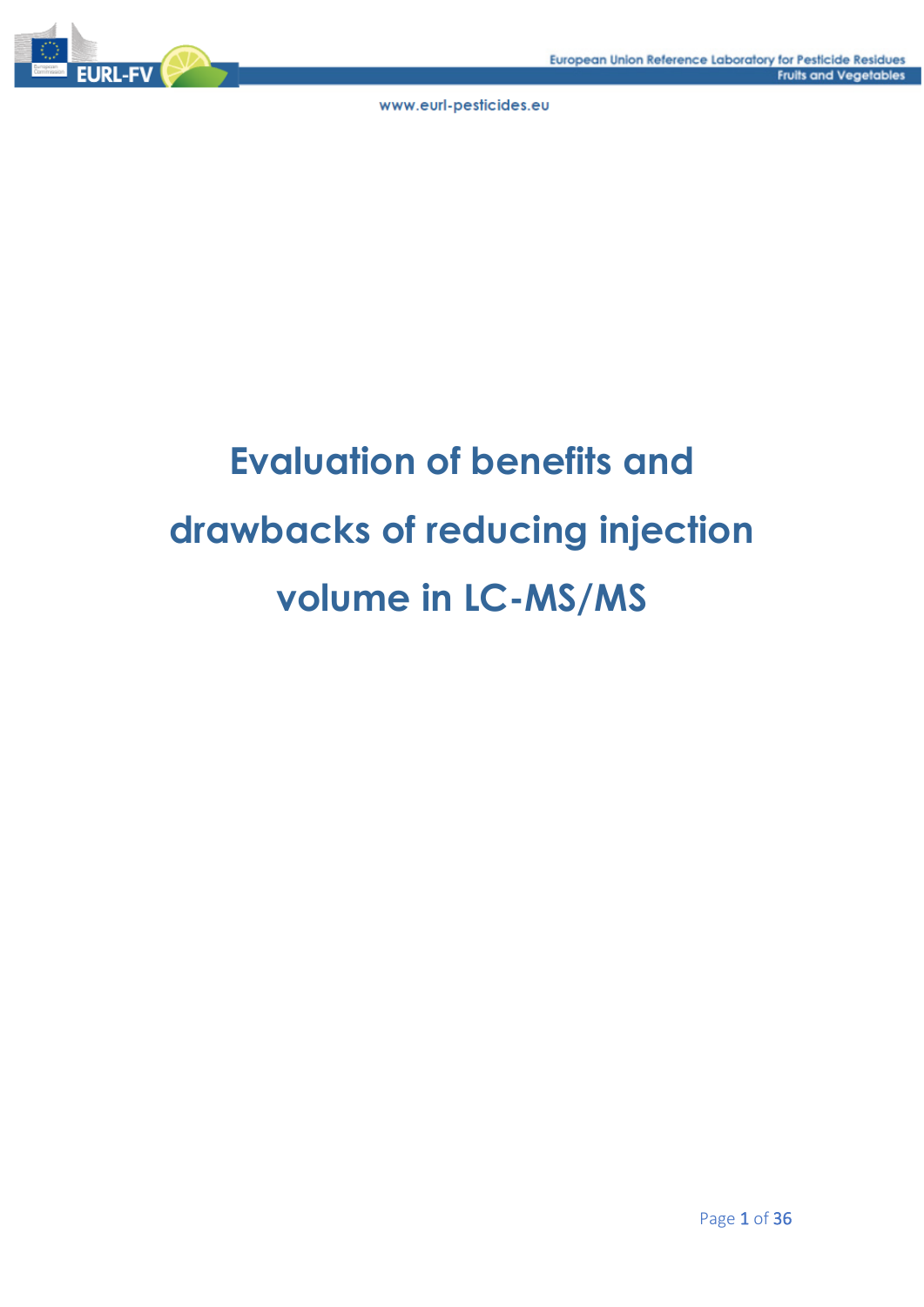

## **Table of Contents**

| 4. |                                                                 |  |
|----|-----------------------------------------------------------------|--|
|    |                                                                 |  |
|    |                                                                 |  |
|    |                                                                 |  |
|    |                                                                 |  |
|    | 5.3. Instrumentation and analytical conditions for the LC-MS/MS |  |
|    |                                                                 |  |
|    |                                                                 |  |
|    |                                                                 |  |
|    |                                                                 |  |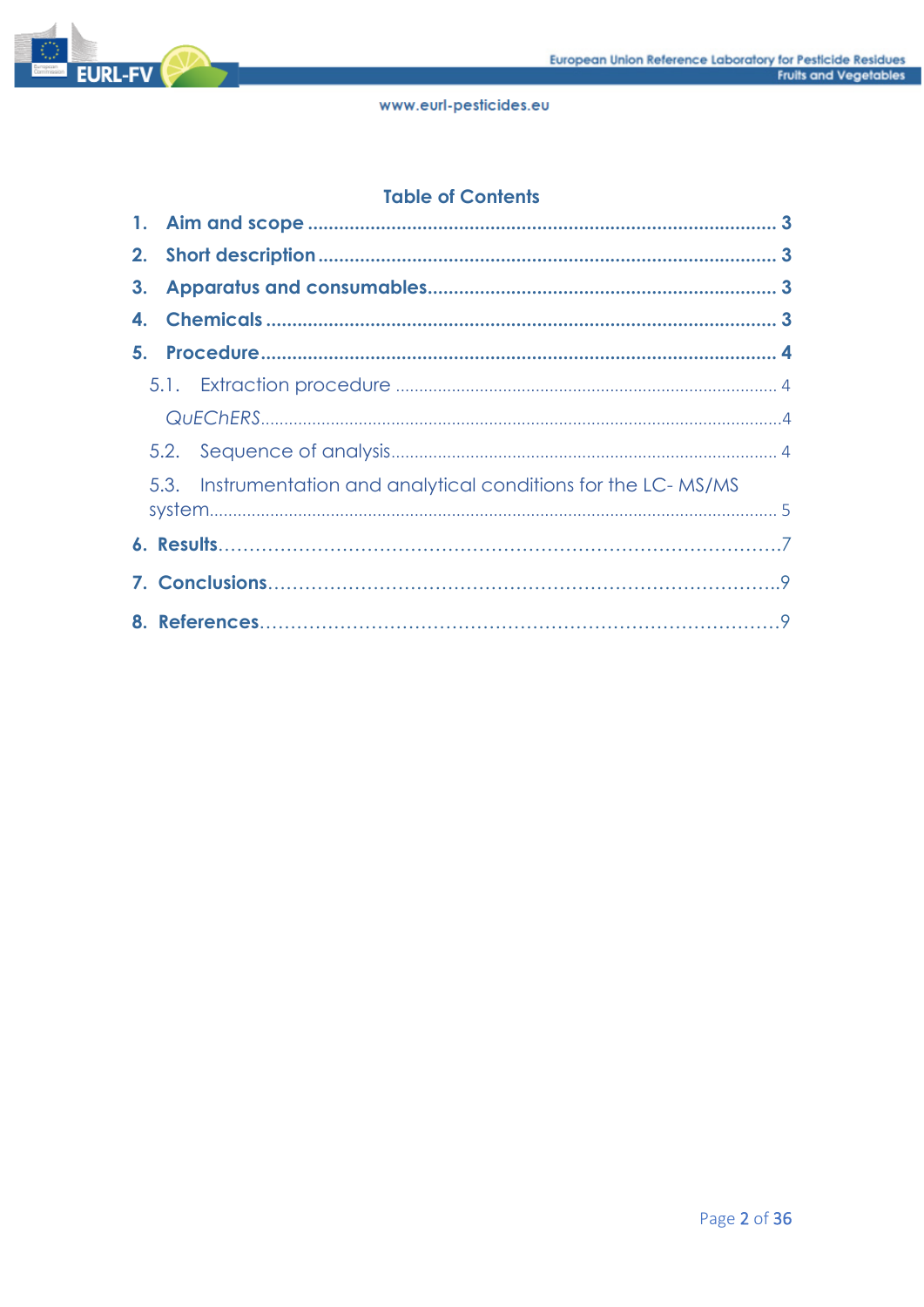

#### <span id="page-2-0"></span>**1. Aim and scope**

This document evaluates the impact that the reduction of volumes of injection in LC-MS/MS has on performance, maintenance of the equipment.

#### <span id="page-2-1"></span>**2. Short description**

The evaluation is performed by study of the response of 276 pesticides, most of them included in the European Union Multi Annual Control Program and the Working Document SANCO/12745/2013, injecting analytical standards at 0.01 mg/L in three different matrices (tomato, onion and raisins) and with three volumes of injection: 1.5 µL, 2.5 µL and 5 µL.

#### <span id="page-2-2"></span>**3. Apparatus and consumables**

- Automatic pipettes, suitable for handling volumes of 10 µL to 5000 µL and 1 mL to 5 mL
- 50 ml and 15 ml PTFE centrifuge tubes
- Vortex
- Shaker
- Evaporation device coupled to a flow of nitrogen
- Centrifuge, suitable for the centrifuge tubes employed in the procedure and capable of achieving at least 3300 rpm
- Injection vials, 2 ml, suitable for LC auto-sampler

## <span id="page-2-3"></span>**4. Chemicals**

- Acetonitrile ultra-gradient.
- Trisodium citrate dihydrate
- Disodium hydrogenocitratesesquihydrate
- Sodium chloride
- Anhydrous magnesium sulphate
- Primary secondary amine (PSA)
- Ammonium formate
- Ultra-pure water
- Acetonitrile LC-MS grade
- Formic acid
- Pesticide analytical standards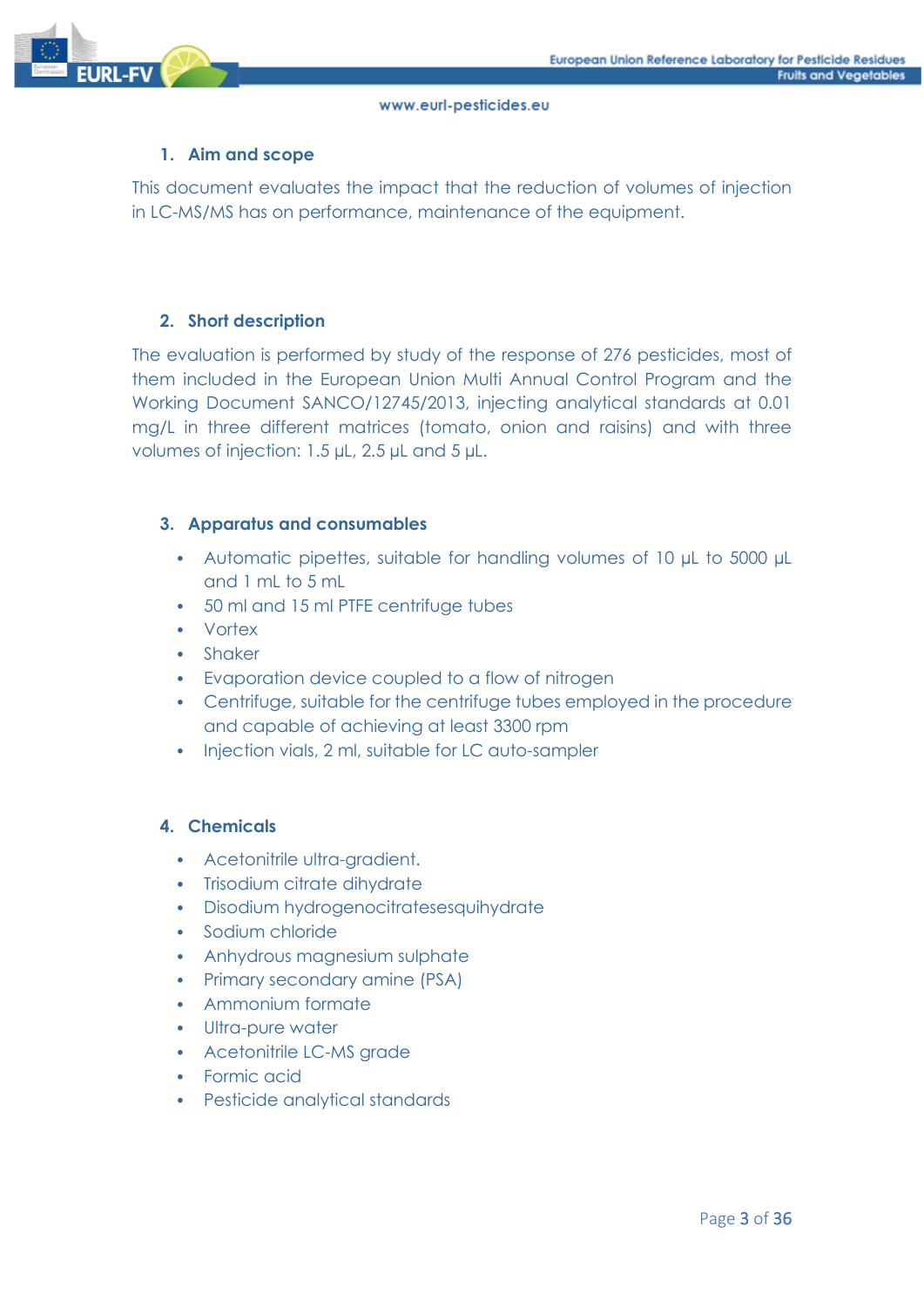

## <span id="page-3-0"></span>**5. Procedure**

#### <span id="page-3-1"></span>5.1. Extraction procedure

Following Document No. SANTE/2019/12682, the samples were homogenised by cryogenic milling.

#### <span id="page-3-2"></span>*QuEChERS*

1. Weigh 10 g in 50 mL PTFE centrifuge tube.

a.  $10 \pm 0.1$  g of sample for matrices with high water content (tomato and onion).

b.  $5 \pm 0.1$  g of sample + 7.5 mL of water, for matrix with high sugar and low water content (raisin).

- 2. Add 10 mL of acetonitrile and 10 µL of 10 mg/L carbendazim-d3, malathion-d10 and TPP (procedure internal standards).
- 3. Shake the sample using an automatic axial shaker for 4 min.
- 4. Add 4 g of magnesium sulphate, 1 g of sodium chloride, 1 g of trisodium citrate dihydrate and 0.5 g of disodium hydrogenocitrate sesquihydrate.
- 5. Shake the samples again in the automatic shaker for 4 min.
- 6. Centrifuge the tubes at 3700 rpm for 5 min.
- 7. Transfer 5 mL of the supernatant to a 15 mL PTFE tube containing 750 mg magnesium sulphate and 125 mg PSA.
- 8. Vortex the tube for 30 sec.
- 9. Centrifuge the tubes at 3700 rpm for 5 min.
- 10. Add 40 µL of formic acid 5% in acetonitrile to option a in step 7.

11. Preparation of vials: dilute 100 µL black extract (spiked with 0.01 mg/L analytical standards) with 400 µL of water containing dimethoate-d6 at 0.050 mg/L (Injection Internal Standard). This way, 1 mL of extract contains 0.2 g of sample for high water content matrices, and 0.1 g of sample for low water and high sugar content matrices.

#### <span id="page-3-3"></span>5.2. Sequence of analysis

In order to evaluate the impact of reducing the volume of injection, a sequence of 50 samples was analysed for each matrix at the three studied volumes of injection. Therefore, the following sequences were analysed:

- 50 x 0.01 mg/L mix pesticides in **tomato** extract. Volume of injection: **1.5 µL**.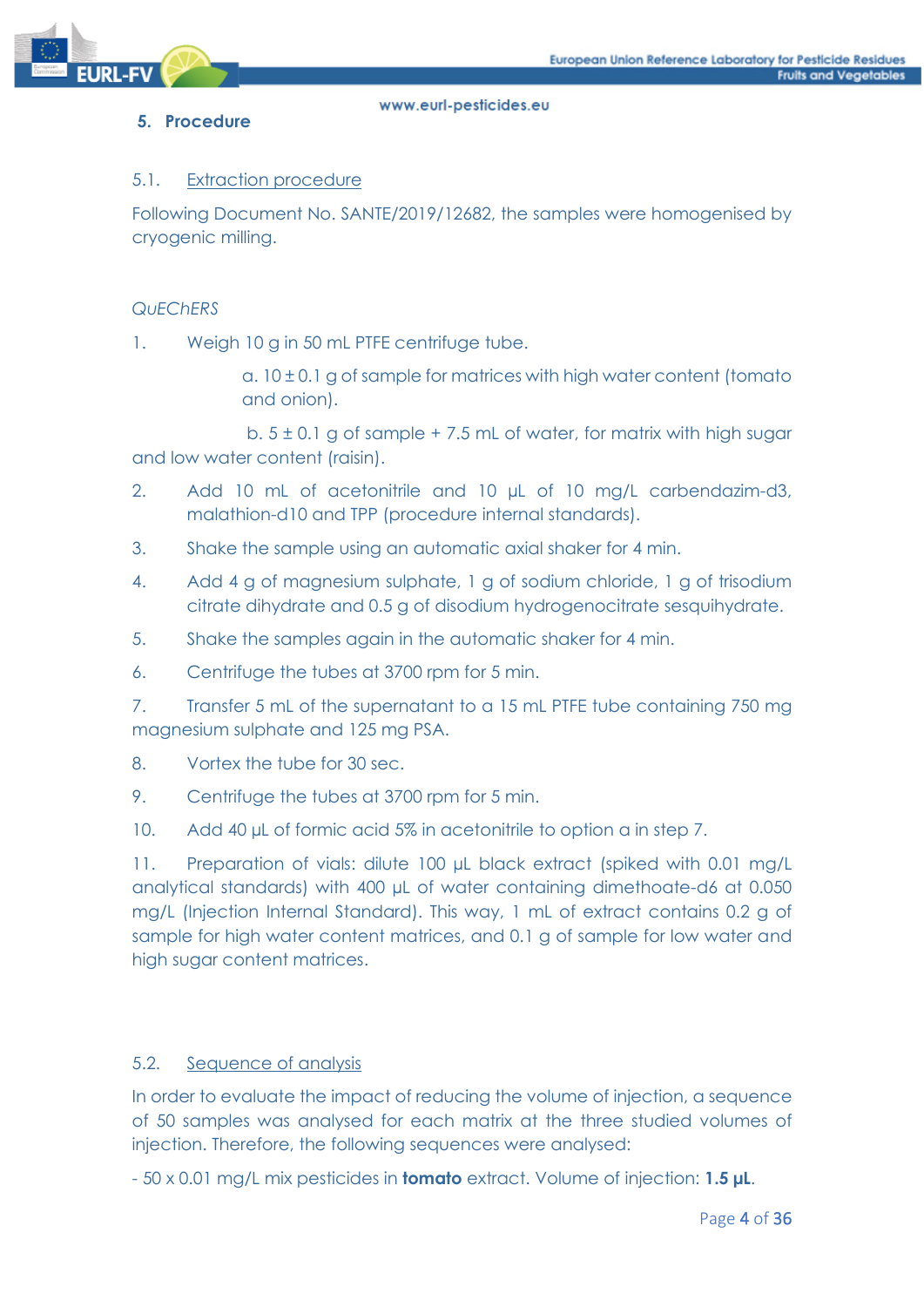

- 50 x 0.01 mg/L mix pesticides in **tomato** extract. Volume of injection: **2.5 µL**.
- 50 x 0.01 mg/L mix pesticides in **tomato** extract. Volume of injection: **5 µL**.
- 50 x 0.01 mg/L mix pesticides in **onion** extract. Volume of injection: **1.5 µL**.
- 50 x 0.01 mg/L mix pesticides in **onion** extract. Volume of injection: **2.5 µL**.
- 50 x 0.01 mg/L mix pesticides in **onion** extract. Volume of injection: **5 µL**.
- 50 x 0.01 mg/L mix pesticides in **raisins** extract. Volume of injection: **1.5 µL**.
- 50 x 0.01 mg/L mix pesticides in **raisins** extract. Volume of injection: **2.5 µL**.
- 50 x 0.01 mg/L mix pesticides in **raisins** extract. Volume of injection: **5 µL**.

After each sequence, the source was checked and cleaned. The list of studied pesticides is shown in **Appendix I**.

## <span id="page-4-0"></span>5.3. Instrumentation and analytical conditions for the LC- MS/MS system

The LC system was operated in multiple reaction monitoring mode (MRM). Selected reaction monitoring (SRM) experiments were carried out to obtain the maximum sensitivity for the detection of the target molecules. For confirmation of the studied compounds, two SRM transitions and a correct ratio between the abundances of the two optimized SRM transitions (SRM2/SRM1) were used, along with retention time matching. The mass transitions used are presented in **Appendix I.**

## *5.3.1. UHPLC (SCIEX Exion LC)*

- Column: Zorbax Eclipse Plus C8 2.1x100 mm and 1.8 μm particle size (Agilent)
- Mobile phase A: Water (0.1 % formic acid, 5 mM ammonium formate, 2 % MeOH)
- Mobile phase B: Methanol (0.1 % formic acid, 5 mM ammonium formate, 2 % water)
- Column temperature: 35 ºC
- Flow rate: 0.3 mL/min
- Injection volume: 1.5, 2.5 and 5 µL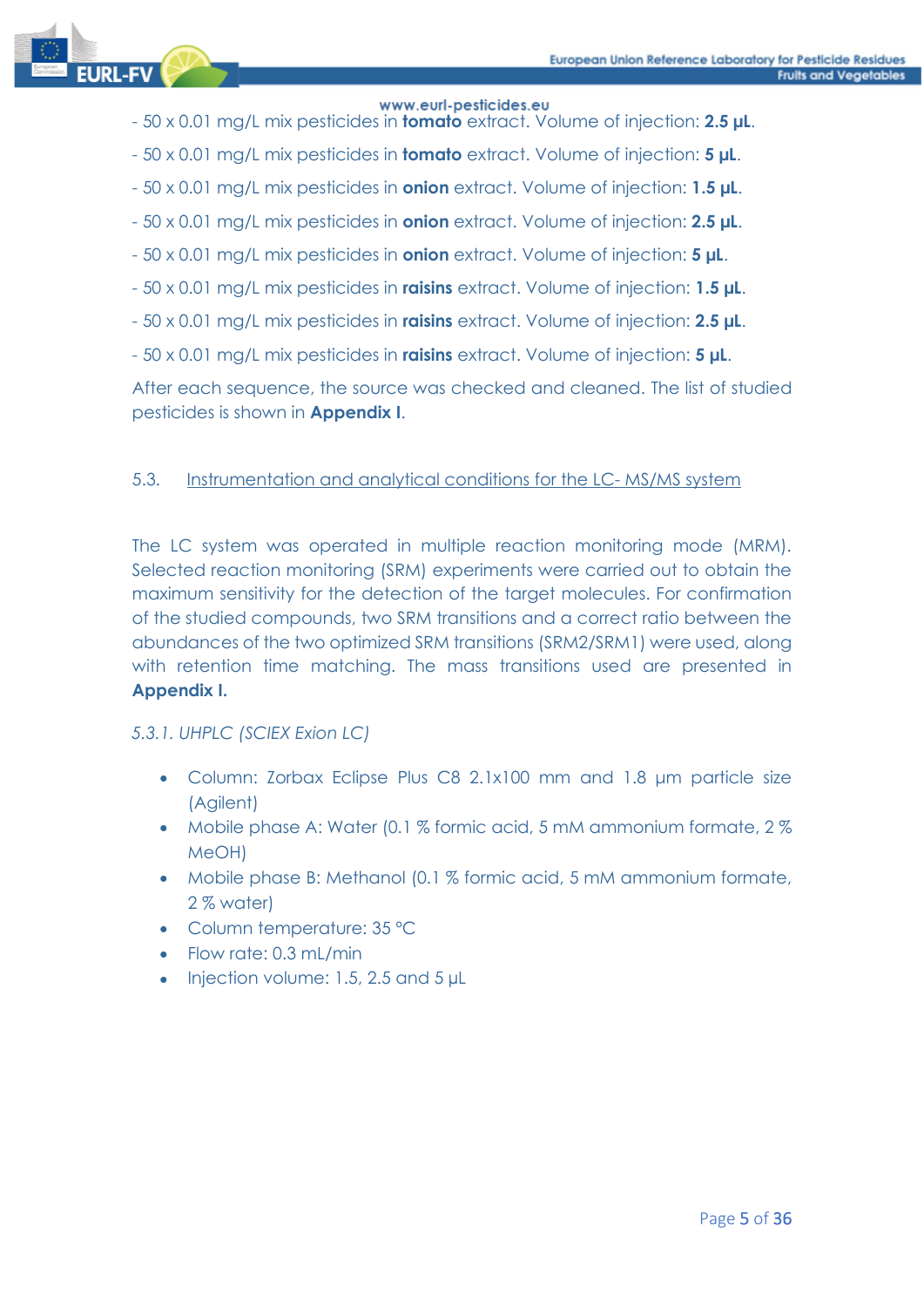

#### Mobile phase gradient for pesticides analysis:

| Time [min]     | <b>Mobile phase A</b> | <b>Mobile phase B</b> |
|----------------|-----------------------|-----------------------|
| Ω              | 100 %                 | $0\%$                 |
|                | 90%                   | 10%                   |
| $\overline{2}$ | 70 %                  | 30 %                  |
| 3              | 50 %                  | 50 %                  |
| 11             | $0\%$                 | 100 %                 |
| 14             | $0\%$                 | 100 %                 |
| 14.1           | 100 %                 | $0\%$                 |
| 17             | 100 %                 | $0\%$                 |

#### *5.3.2. Triple quadrupole system (SCIEX 6500+)*

Ionisation mode: polarity switching

- Positive polarity:
	- o Curtin gas: 25
	- o Collision gas: 7
	- o IonSpray Voltage: 5500
	- o Temperature: 300
	- o Ion source gas 1: 40
	- o Ion source gas 2: 50
- Negative polarity:
	- o Curtin gas: 25
	- o Collision gas: 7
	- o IonSpray Voltage -4500
	- o Temperature: 300
	- o Ion source gas 1: 40
	- o Ion source gas 2: 50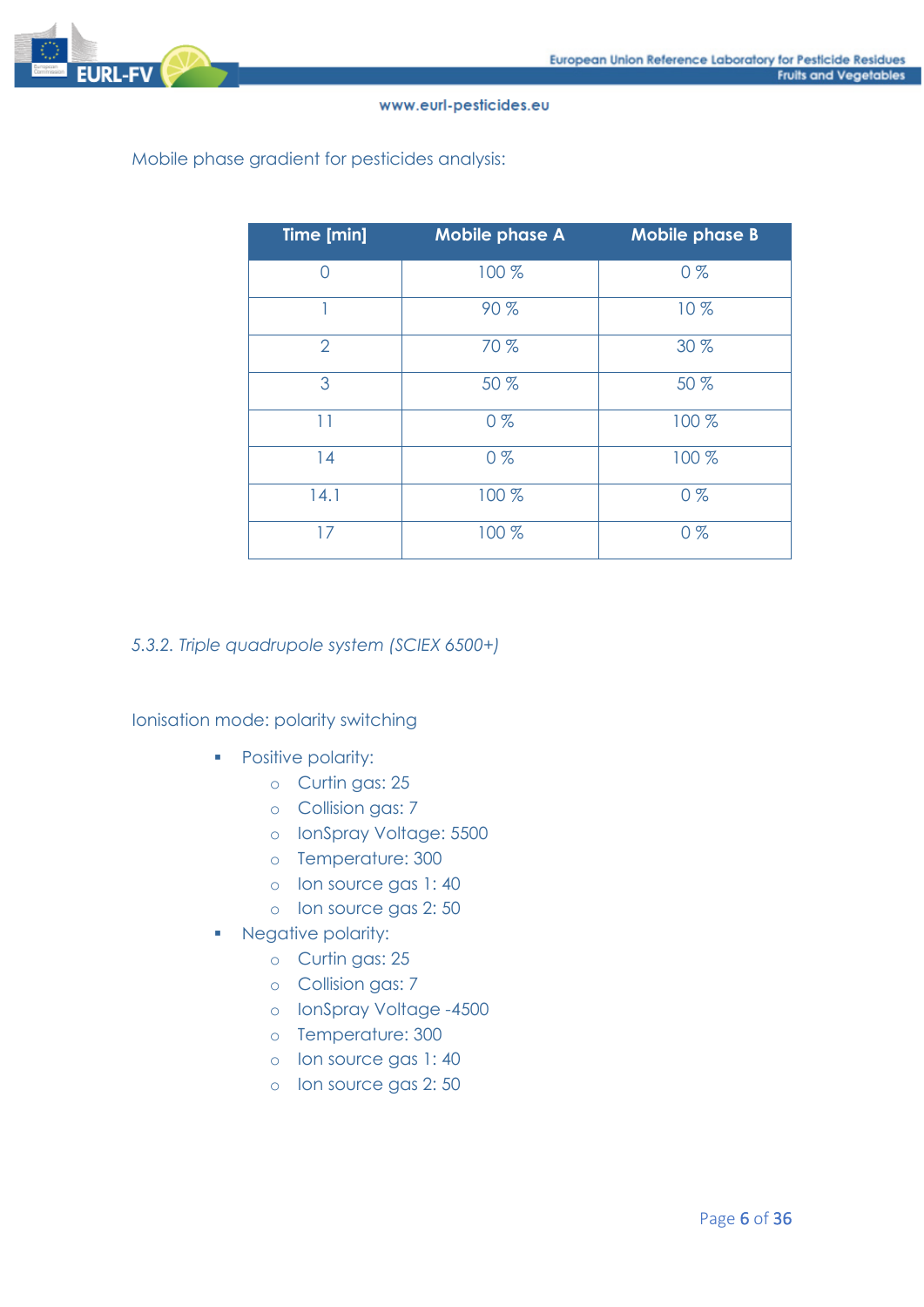

#### **6. Results**

The evaluation of the reduction of the amount of matrix introduced into the instrument was studied in terms of identification and sensitivity.

As regards identification, all the compounds were identified in the three studied matrices at a volume of injection of 5 µL. When the volume was reduced to a half, 2.5 µL, the identification capabilities slightly decreased, as can be observed in **Table 1.** When injecting 1.5 µL, raisins was the matrix more affected, with a loss of 9 % of the identified compounds.

| <b>Matrix</b>  | $1.5$ $\mu$ L | $2.5$ µL | 5 <sub>µ</sub> |
|----------------|---------------|----------|----------------|
| <b>Tomato</b>  | 97%           | 99%      | 100%           |
| <b>Onion</b>   | 97%           |          | 100%           |
| <b>Raisins</b> | 91%           | 98%      | 100%           |

#### **Table 1. Percentage of identified compounds (Total number of compounds: 276)**

The impact that introducing less amount of matrix has on the instrumental response was studied by comparison of the chromatographic areas. **Figure 1**  shows the average instrumental response of the 276 studied compounds for each volume of injection. The reduction of the response could be expected to be 50 % when comparing 5 µL vs 2.5 µL, and 33 % when comparing 5 µL vs 1.5 µL. However, the reduction of the amount of matrix has a positive impact on the relative response, which is higher than 50 % or 33 % (when comparing 5 µL vs 2.5 µL or 1.5 µL, respectively), and proving the effectiveness of this approach. The individual relative responses in relation to the 5 µL response are shown in **Tables 1**, **2** and **3** of **Appendix II.** Ion source cleaning after was necessary after the injection series of 5 uL of raisins extracts. The injection of 2.5 ul can avoid the use of clean up step as the same results were obtained except in the case of raisins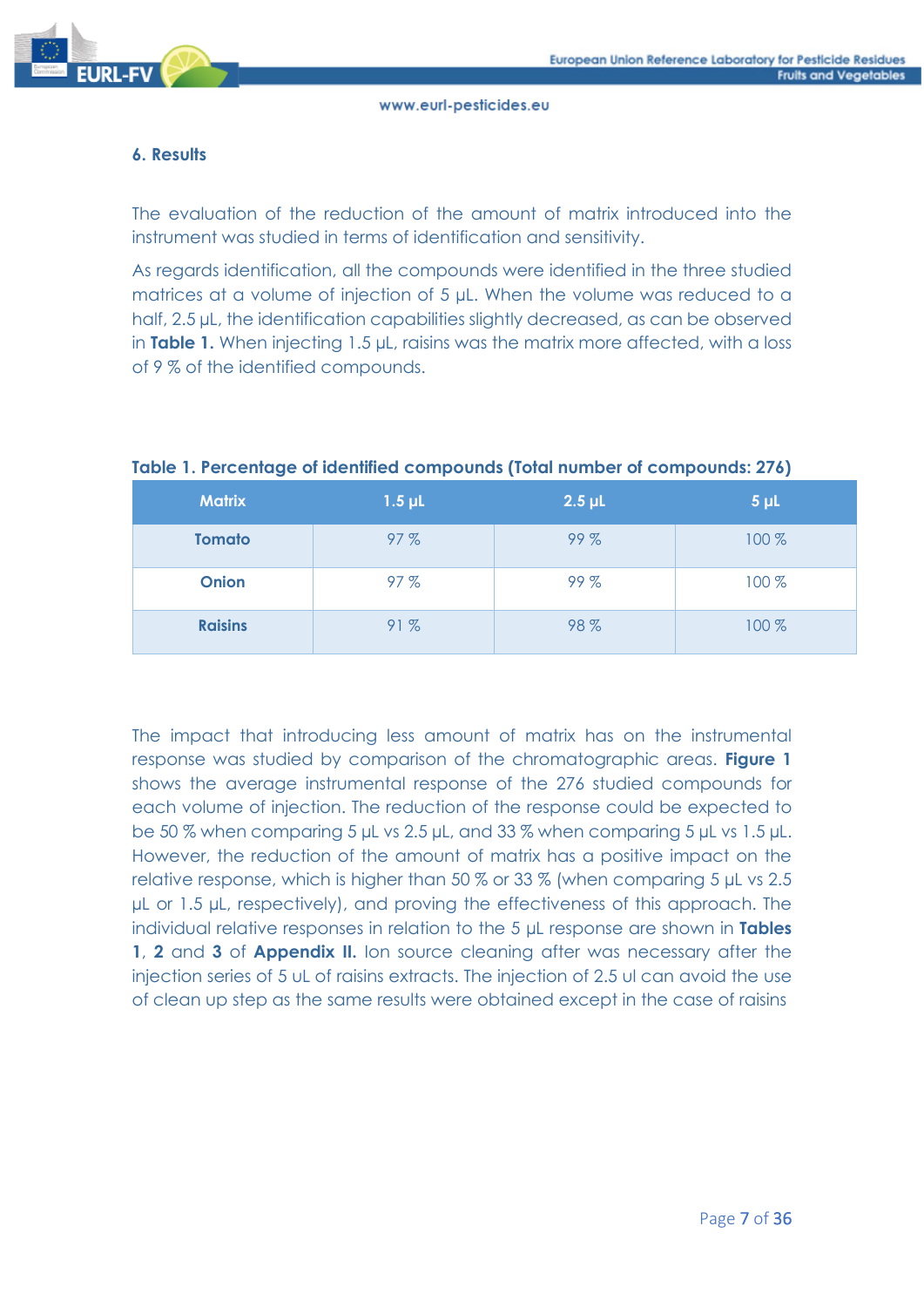



**Figure 1**. Average instrumental response of the 276 studied compounds vs injection volume of 0.01 mg/L standard mixes in **a)** tomato, **b)** onion **c)** raisin.

Another way of showing this positive effect in the sensitivity is by normalising the areas with the one at 5 µL. **Figure 2** shows the normalised chromatographic responses in the three matrices and for the three injection volumes evaluated. This graph shows an increase of relative responses around 15 % by decreasing the volume from 5 to 2.5 µL, and around 25 % in case of 1.5 µL. It´s important to note that the majority of the new instruments acquired by the OfLs nowadays can achieve such performance.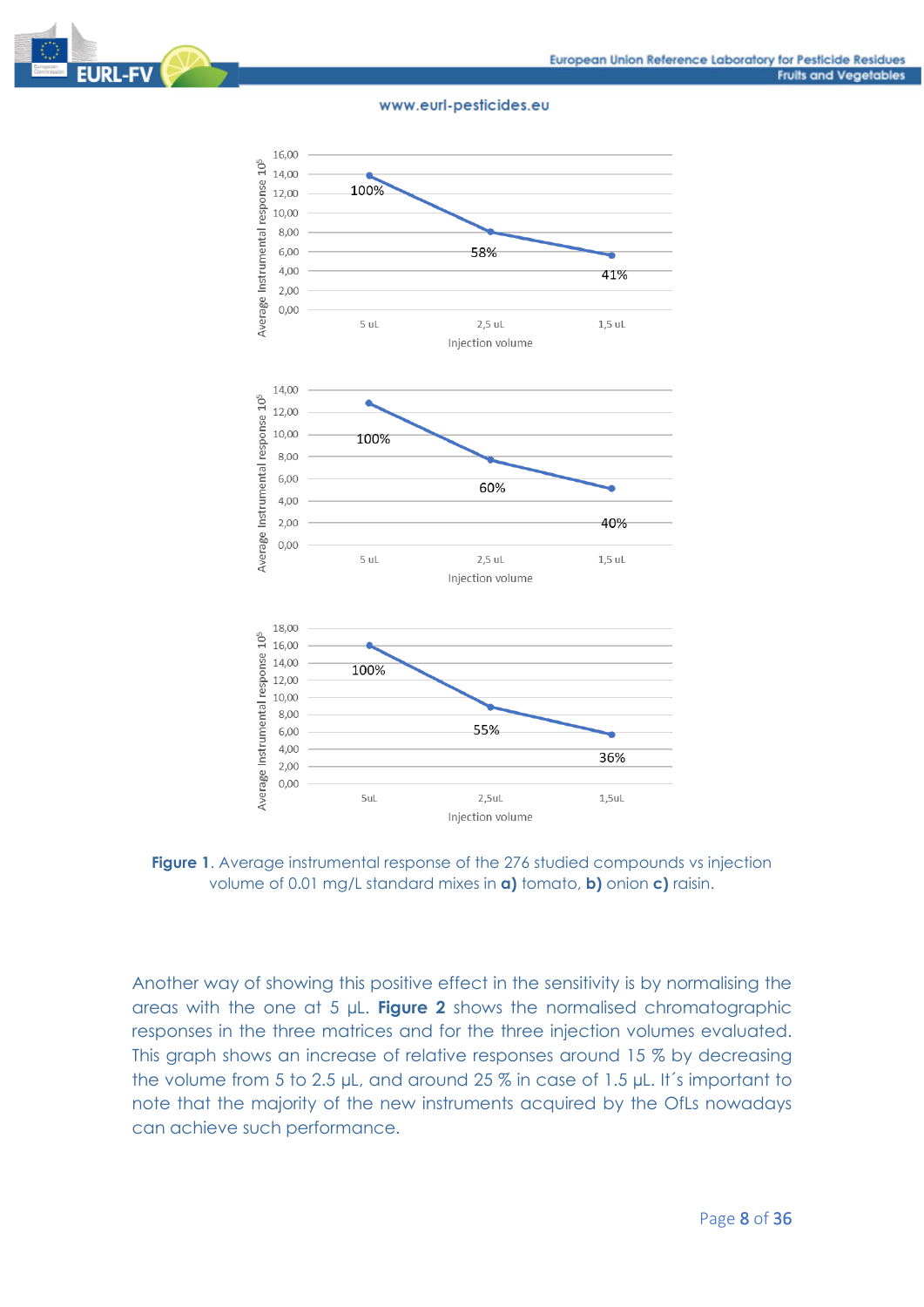



**Figure 2**. Normalised average chromatographic responses (red-tomato, yellow-onion, brown-raisins) for the three injection volumes evaluated.

#### **7. Conclusions**

Injection of volumes lower than 5 µL are recommendable as the LOQs are not negatively impacted and the maintenance of the instrument is much lower. Furthermore, clean up steps could be avoided except in case of very complex matrices such as raisins, reducing the cost and time per analysis.

#### **8. References**

- Analytical quality control and method validation procedures for pesticide residues analysis in food and feed. Document Nº SANTE/2019/12682.
- http://www.eurl-pesticides.eu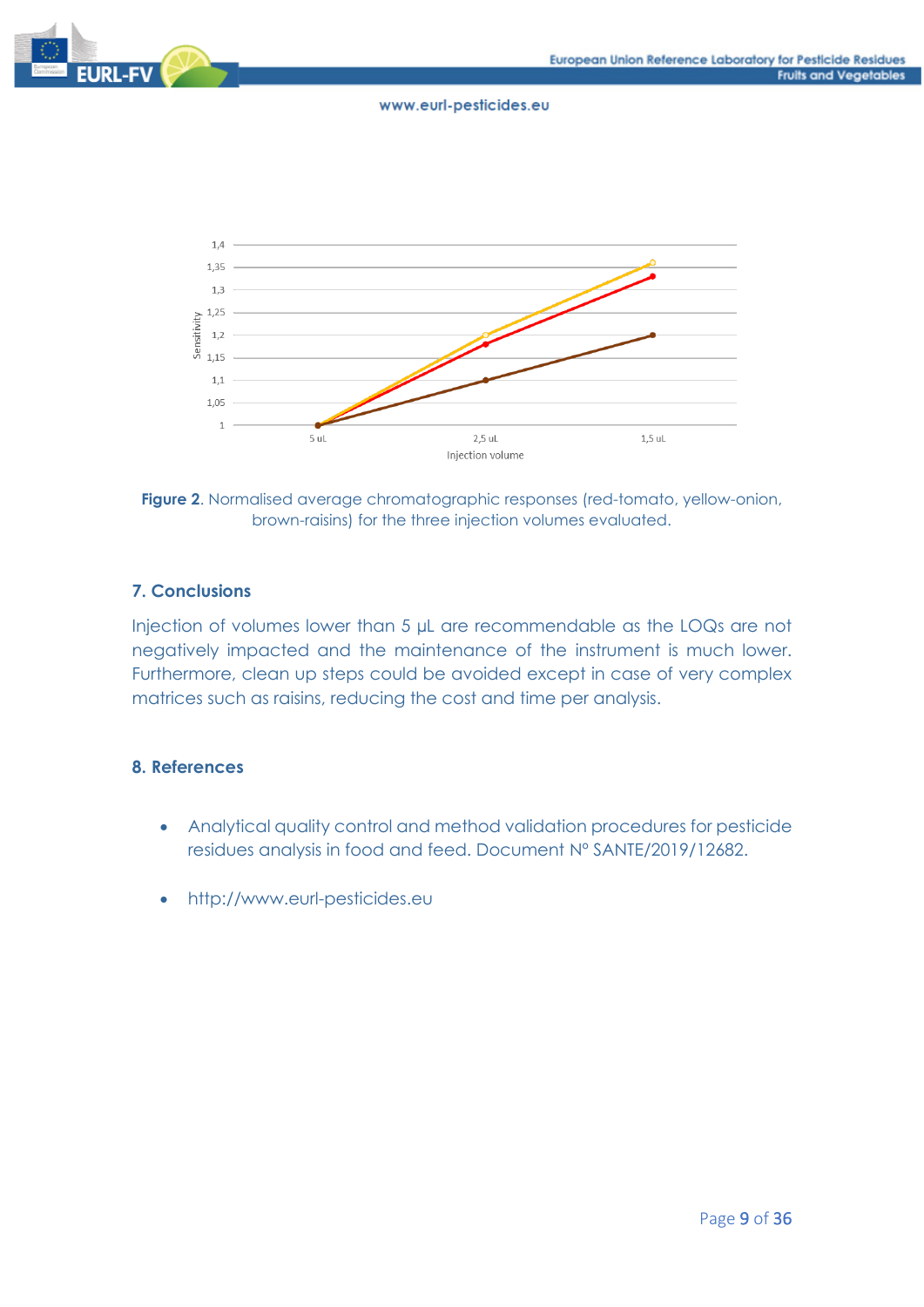

## **APPENDIX I: MASS TRANSITIONS**

Detection and chromatographic parameters for the selected compounds analysed by LC-MS/MS.

| No.            | Name                    | $t_{\rm R}$<br>(min) | Precursor<br>(m/z) | Product<br>ion 1<br>(m/z) | Product<br>ion 2<br>(m/z) | CE <sub>1</sub><br>(eV) | CE <sub>2</sub><br>(eV) | Polarity |
|----------------|-------------------------|----------------------|--------------------|---------------------------|---------------------------|-------------------------|-------------------------|----------|
| 1              | $2.4-D$                 | 6.56                 | 219                | 161                       | 163                       | $-15$                   | $-15$                   | Negative |
| $\overline{2}$ | 8-Quinolinol            | 6.22                 | 146                | 128                       | 118                       | 33                      | 31                      | Positive |
| 3              | Acephate                | 3.44                 | 184                | 143                       | 95                        | 13                      | 33                      | Positive |
| 4              | Acetamiprid             | 4.63                 | 223                | 126                       | 90                        | 27                      | 49                      | Positive |
| 5              | Acrinathrin             | 11.24                | 559                | 208                       | 181                       | 21                      | 51                      | Positive |
| 6              | Alachlor                | 8.42                 | 270                | 238                       | 162                       | 17                      | 29                      | Positive |
| 7              | Albendazole             | 7.16                 | 266                | 234                       | 191                       | 27                      | 49                      | Positive |
| 8              | Aldicarb                | 5.45                 | 116                | 89                        | 70                        | 13                      | 13                      | Positive |
| 9              | Aldicarb sulfoxide      | 3.63                 | 207                | 132                       | 89                        | 9                       | 23                      | Positive |
| 10             | Ametoctradin            | 9.56                 | 276                | 176                       | 149                       | 51                      | 49                      | Positive |
| 11             | Anilofos                | 9.1                  | 368                | 199                       | 125                       | 19                      | 45                      | Positive |
| 12             | Atrazine                | 6.81                 | 216                | 174                       | 104                       | 25                      | 39                      | Positive |
| 13             | Avermectin b1a          | 11.02                | 890                | 305                       | 307                       | 35                      | 29                      | Positive |
| 14             | Avermectin b1b          | 10.84                | 876                | 553                       | 291                       | 21                      | 33                      | Positive |
| 15             | Azinphos methyl         | 7.15                 | 318                | 132                       | 77                        | 23                      | 51                      | Positive |
| 16             | Azinphos ethyl          | 8.25                 | 345                | 132                       | 160                       | 25                      | 13                      | Positive |
| 17             | Azoxystrobin            | 7.40                 | 404                | 372                       | 344                       | 21                      | 35                      | Positive |
| 18             | BAC <sub>10</sub>       | 8.10                 | 276                | 91                        | 184                       | 53                      | 27                      | Positive |
| 19             | BAC <sub>8</sub>        | 6.67                 | 248                | 91                        | 156                       | 43                      | 27                      | Positive |
| 20             | <b>Benalaxyl</b>        | 9.13                 | 326                | 148                       | 294                       | 29                      | 15                      | Positive |
| 21             | <b>Bendiocarb</b>       | 6.02                 | 224                | 167                       | 109                       | 13                      | 23                      | Positive |
| 22             | Benzivindiflupyr        | 9.03                 | 398                | 342                       | 322                       | 25                      | 33                      | Positive |
| 23             | Bifenazate              | 8.18                 | 301                | 198                       | 170                       | 15                      | 39                      | Positive |
| 24             | <b>Bifenthrin</b>       | 11.66                | 440                | 181                       | 165                       | 17 <sup>2</sup>         | 103                     | Positive |
| 25             | <b>Bitertanol</b>       | 9.25                 | 338                | 269                       | 99                        | 15                      | 21                      | Positive |
| 26             | <b>Bixafen</b>          | 8.73                 | 414                | 394                       | 266                       | 21                      | 33                      | Positive |
| 27             | <b>Boscalid</b>         | 7.73                 | 343                | 271                       | 140                       | 35                      | 35                      | Positive |
| 28             | <b>Bromacil</b>         | 6.04                 | 261                | 205                       | 188                       | 19                      | 41                      | Positive |
| 29             | Bromuconazole I         | 8.10                 | 378                | 161                       | 159                       | 37                      | 37                      | Positive |
| 30             | <b>Bromuconazole II</b> | 8.83                 | 378                | 159                       | 161                       | 37                      | 37                      | Positive |
| 31             | <b>Bupirimate</b>       | 8.50                 | 317                | 166                       | 210                       | 33                      | 33                      | Positive |
| 32             | <b>Buprofezin</b>       | 10.22                | 306                | 201                       | 116                       | 17                      | 23                      | Positive |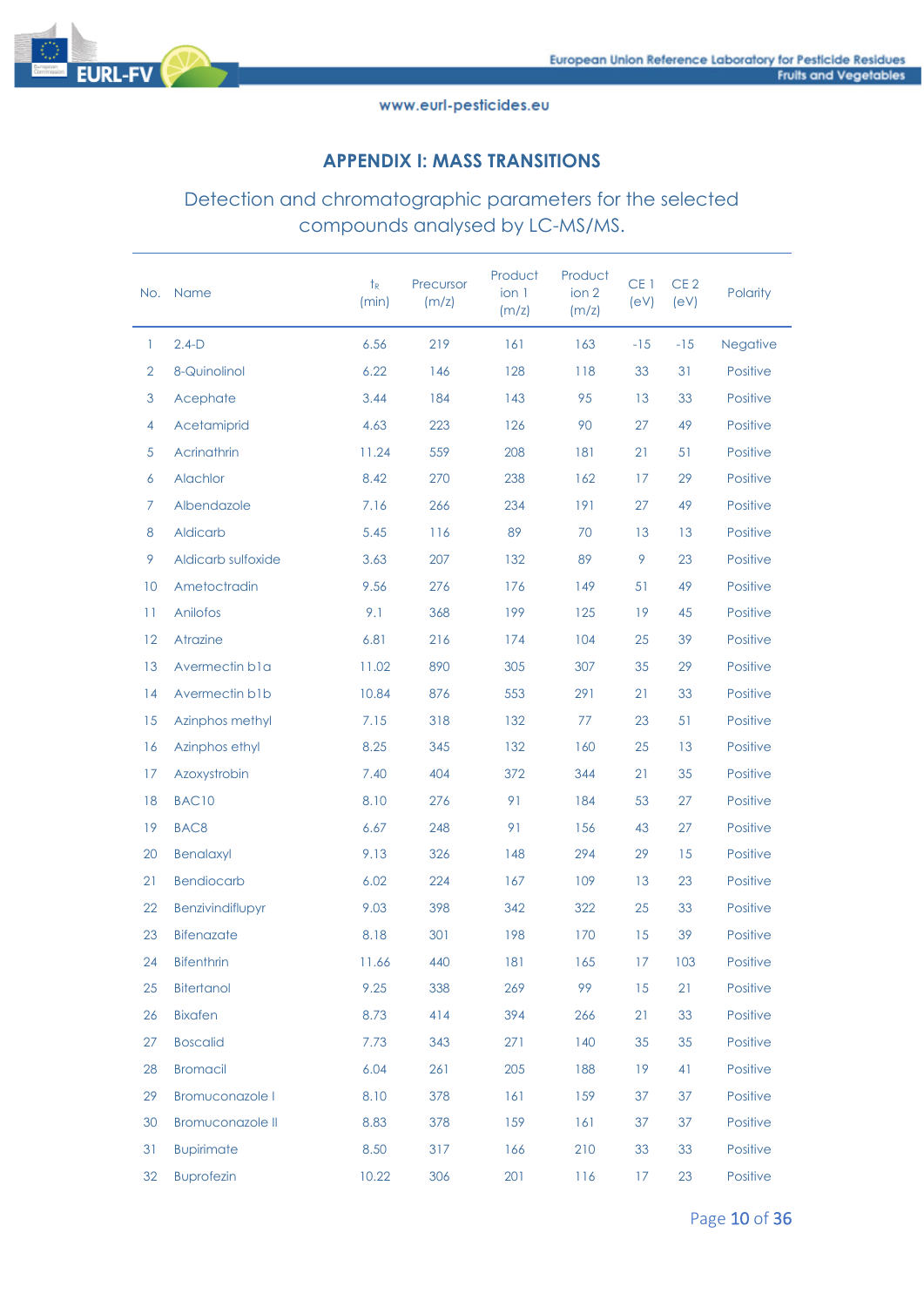

|    | www.eurl-pesticides.eu     |                  |                    |                           |                           |                         |                         |                 |  |  |
|----|----------------------------|------------------|--------------------|---------------------------|---------------------------|-------------------------|-------------------------|-----------------|--|--|
|    | No. Name                   | $t_{R}$<br>(min) | Precursor<br>(m/z) | Product<br>ion 1<br>(m/z) | Product<br>ion 2<br>(m/z) | CE <sub>1</sub><br>(eV) | CE <sub>2</sub><br>(eV) | Polarity        |  |  |
| 33 | Butoxycarboxim             | 3.72             | 223                | 106                       | 65                        | 13                      | 23                      | Positive        |  |  |
| 34 | Carbaryl                   | 6.22             | 202                | 145                       | 127                       | 17                      | 41                      | Positive        |  |  |
| 35 | Carbendazim                | 4.18             | 192                | 160                       | 132                       | 25                      | 41                      | Positive        |  |  |
| 36 | Carbendazim d3             | 4.15             | 195                | 160                       | 132                       | 23                      | 43                      | Positive        |  |  |
| 37 | Carbofuran                 | 5.97             | 222                | 165                       | 123                       | 19                      | 31                      | Positive        |  |  |
| 38 | Chlorantraniliprole        | 7.15             | 482                | 451                       | 284                       | 29                      | 19                      | Positive        |  |  |
| 39 | Chlorbromuron              | 7.76             | 295                | 206                       | 182                       | 27                      | 25                      | Positive        |  |  |
| 40 | Chlorfenvinphos            | 9.22             | 359                | 155                       | 170                       | 17                      | 59                      | Positive        |  |  |
| 41 | Chlorfluazuron             | 10.81            | 542                | 385                       | 158                       | 31                      | 27                      | Positive        |  |  |
| 42 | Chloridazon                | 4.77             | 222                | 104                       | 92                        | 31                      | 33                      | Positive        |  |  |
| 43 | Chlorotoluron              | 6.62             | 213                | 72                        | 140                       | 23                      | 35                      | Positive        |  |  |
| 44 | Chloroxuron                | 8.81             | 291                | 72                        | 164                       | 47                      | 23                      | Positive        |  |  |
| 45 | Chlorpyrifos methyl        | 9.39             | 322                | 125                       | 290                       | 29                      | 21                      | Positive        |  |  |
| 46 | Chlorpyriphos              | 10.27            | 352                | 200                       | 97                        | 29                      | 47                      | Positive        |  |  |
| 47 | Chromafenozide             | 8.45             | 395                | 175                       | 91                        | 19                      | 87                      | Positive        |  |  |
| 48 | Clofentezine               | 9.02             | 303                | 138                       | 102                       | 21                      | 51                      | <b>Positive</b> |  |  |
| 49 | Clomazone                  | 7.36             | 240                | 125                       | 89                        | 27                      | 65                      | Positive        |  |  |
| 50 | Clopyralid                 | 3.59             | 192                | 146                       | 110                       | 27                      | 45                      | Positive        |  |  |
| 51 | Coumaphos                  | 8.90             | 363                | 227                       | 307                       | 35                      | 25                      | Positive        |  |  |
| 52 | Cyazofamid                 | 8.54             | 325                | 108                       | 217                       | 19                      | 33                      | Positive        |  |  |
| 53 | Cyflufenamid               | 9.45             | 414                | 296                       | 241                       | 21                      | 31                      | Positive        |  |  |
| 54 | Cyhalofop butyl            | 9.66             | 375                | 256                       | 358                       | 25                      | 11                      | Positive        |  |  |
| 55 | Cymoxanil                  | 4.96             | 199                | 128                       | 111                       | 13                      | 25                      | Positive        |  |  |
| 56 | Cyproconazole I            | 8.10             | 292                | 70                        | 125                       | 45                      | 43                      | Positive        |  |  |
| 57 | Cyproconazole II           | 8.35             | 292                | 70                        | 125                       | 45                      | 43                      | Positive        |  |  |
| 58 | Cyprodinil                 | 8.49             | 226                | 93                        | 108                       | 53                      | 35                      | Positive        |  |  |
| 59 | Cyromazine I               | 2.63             | 167                | 125                       | 83                        | 25                      | 29                      | Positive        |  |  |
| 60 | Cyromazine II              | 3.08             | 167                | 125                       | 83                        | 25                      | 29                      | Positive        |  |  |
| 61 | Dazomet                    | 4.00             | 163                | 90                        | 120                       | 10                      | 10                      | Positive        |  |  |
| 62 | <b>DEET</b>                | 6.98             | 192                | 119                       | 91                        | 25                      | 39                      | Positive        |  |  |
| 63 | Deltamethrin               | 10.98            | 522                | 506                       | 281                       | 15                      | 23                      | Positive        |  |  |
| 64 | Demeton-S-methyl           | 4.03             | 263                | 169                       | 109                       | 21                      | 37                      | Positive        |  |  |
| 65 | Demeton-S-methyllsulfoxide | 3.93             | 247                | 169                       | 109                       | 19                      | 37                      | Positive        |  |  |
| 66 | Desethylterbuthylazine     | 6.29             | 202                | 146                       | 104                       | 23                      | 37                      | Positive        |  |  |
| 67 | Diazinon                   | 9.16             | 305                | 169                       | 153                       | 29                      | 29                      | Positive        |  |  |
| 68 | <b>Dichlorvos</b>          | 6.00             | 221                | 19                        | 79                        | 25                      | 37                      | Positive        |  |  |
| 68 | Dichlorvos-d6              | 5.98             | 227                | 115                       | 151                       | 25                      | 19                      | Positive        |  |  |
| 69 | Dicrotophos                | 4.28             | 238                | 112                       | 193                       | 17                      | 15                      | Positive        |  |  |

Page 11 of 36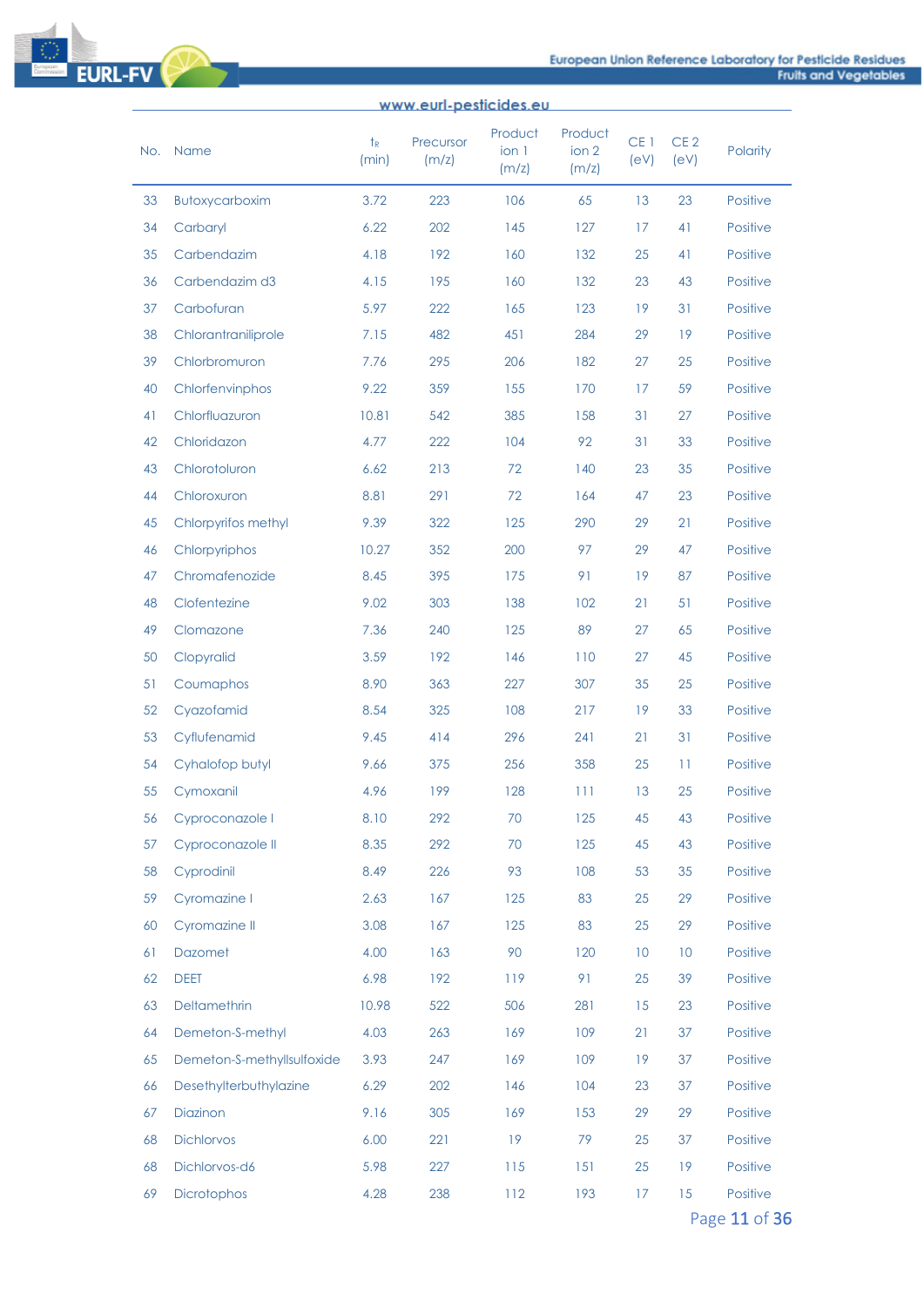

|     | www.eurl-pesticides.eu |                  |                    |                           |                                      |                         |                         |          |  |  |
|-----|------------------------|------------------|--------------------|---------------------------|--------------------------------------|-------------------------|-------------------------|----------|--|--|
|     | No. Name               | $t_{R}$<br>(min) | Precursor<br>(m/z) | Product<br>ion 1<br>(m/z) | Product<br>ion <sub>2</sub><br>(m/z) | CE <sub>1</sub><br>(eV) | CE <sub>2</sub><br>(eV) | Polarity |  |  |
| 70  | Diethofencarb          | 7.32             | 268                | 226                       | 124                                  | 15                      | 43                      | Positive |  |  |
| 71  | Difenoconazole         | 9.41             | 406                | 251                       | 188                                  | 35                      | 61                      | Positive |  |  |
| 72  | Difenoxuron            | 6.77             | 287                | 123                       | 72                                   | 27                      | 49                      | Positive |  |  |
| 73  | Diflubenzuron          | 8.54             | 309                | 156                       | 289                                  | $-16$                   | $-14$                   | Negative |  |  |
| 74  | Dimethoate             | 4.82             | 230                | 199                       | 125                                  | 13                      | 29                      | Positive |  |  |
| 75  | Dimethoate-d6          | 4.80             | 236                | 205                       | 131                                  | 10                      | 10                      | Positive |  |  |
| 76  | Dimethomorph I         | 7.56             | 388                | 301                       | 165                                  | 29                      | 43                      | Positive |  |  |
| 77  | Dimethomorph II        | 7.83             | 388                | 301                       | 165                                  | 29                      | 43                      | Positive |  |  |
| 78  | Dimethylvinphos-Z      | 8.22             | 331                | 127                       | 170                                  | 17                      | 57                      | Positive |  |  |
| 79  | Diniconazole           | 9.60             | 326                | 70                        | 159                                  | 67                      | 43                      | Positive |  |  |
| 80  | Dinotefuran            | 3.65             | 203                | 129                       | 113                                  | 17                      | 15                      | Positive |  |  |
| 81  | Dithianon              | 7.48             | 296                | 264                       | 251                                  | $-32$                   | $-50$                   | Negative |  |  |
| 82  | Diuron                 | 7.02             | 233                | 72                        | 160                                  | 21                      | 37                      | Positive |  |  |
| 83  | Dodine                 | 9.20             | 228                | 186                       | 71                                   | 27                      | 27                      | Positive |  |  |
| 84  | Edifenphos             | 8.96             | 311                | 283                       | 109                                  | 19                      | 45                      | Positive |  |  |
| 85  | Emamectin b1a          | 9.95             | 886                | 158                       | 82                                   | 41                      | 117                     | Positive |  |  |
| 86  | Emamectin b1b          | 9.69             | 872                | 158                       | 82                                   | 41                      | 111                     | Positive |  |  |
| 87  | <b>EPN</b>             | 9.48             | 324                | 296                       | 157                                  | 19                      | 31                      | Positive |  |  |
| 88  | Epoxiconazole          | 8.41             | 330                | 121                       | 101                                  | 27                      | 67                      | Positive |  |  |
| 89  | Ethiofencarb           | 6.49             | 226                | 107                       | 164                                  | 25                      | 11                      | Positive |  |  |
| 90  | Ethion                 | 10.21            | 385                | 199                       | 143                                  | 13                      | 37                      | Positive |  |  |
| 91  | Ethiprole              | 7.77             | 397                | 351                       | 255                                  | 29                      | 49                      | Positive |  |  |
| 92  | Ethirimol              | 5.61             | 210                | 140                       | 98                                   | 29                      | 37                      | Positive |  |  |
| 93  | Ethoprophos            | 8.55             | 243                | 173                       | 131                                  | 21                      | 29                      | Positive |  |  |
| 94  | Etofenprox             | 11.39            | 394                | 177                       | 359                                  | 19                      | 15                      | Positive |  |  |
| 95  | Etoxazole              | 10.60            | 360                | 4                         | 304                                  | 37                      | 25                      | Positive |  |  |
| 96  | Famoxadone             | 8.92             | 375                | 255                       | 319                                  | 23                      | 23                      | Positive |  |  |
| 97  | Fenamidone             | 7.74             | 313                | 236                       | 92                                   | 21                      | 39                      | Positive |  |  |
| 98  | Fenamiphos sulfone     | 6.07             | 336                | 266                       | 308                                  | 29                      | 21                      | Positive |  |  |
| 99  | Fenamiphos sulfoxide   | 5.92             | 320                | 233                       | 292                                  | 31                      | 23                      | Positive |  |  |
| 100 | Fenamiphos             | 8.71             | 304                | 217                       | 234                                  | 31                      | 23                      | Positive |  |  |
| 101 | Fenarimol              | 8.41             | 331                | 268                       | 189                                  | 33                      | 65                      | Positive |  |  |
| 102 | Fenazaquin             | 10.81            | 307                | 161                       | 131                                  | 23                      | 63                      | Positive |  |  |
| 103 | Fenbendazole           | 7.94             | 300                | 268                       | 159                                  | 33                      | 45                      | Positive |  |  |
| 104 | Fenbuconazole          | 8.55             | 337                | 125                       | 70                                   | 37                      | 47                      | Positive |  |  |
| 105 | Fenhexamid             | 8.34             | 302                | 97                        | 143                                  | 31                      | 45                      | Positive |  |  |
| 106 | Fenobucarb             | 7.66             | 208                | 95                        | 152                                  | 21                      | 13                      | Positive |  |  |
| 107 | Fenoxycarb             | 8.66             | 302                | 116                       | 88                                   | 15                      | 31                      | Positive |  |  |

Page 12 of 36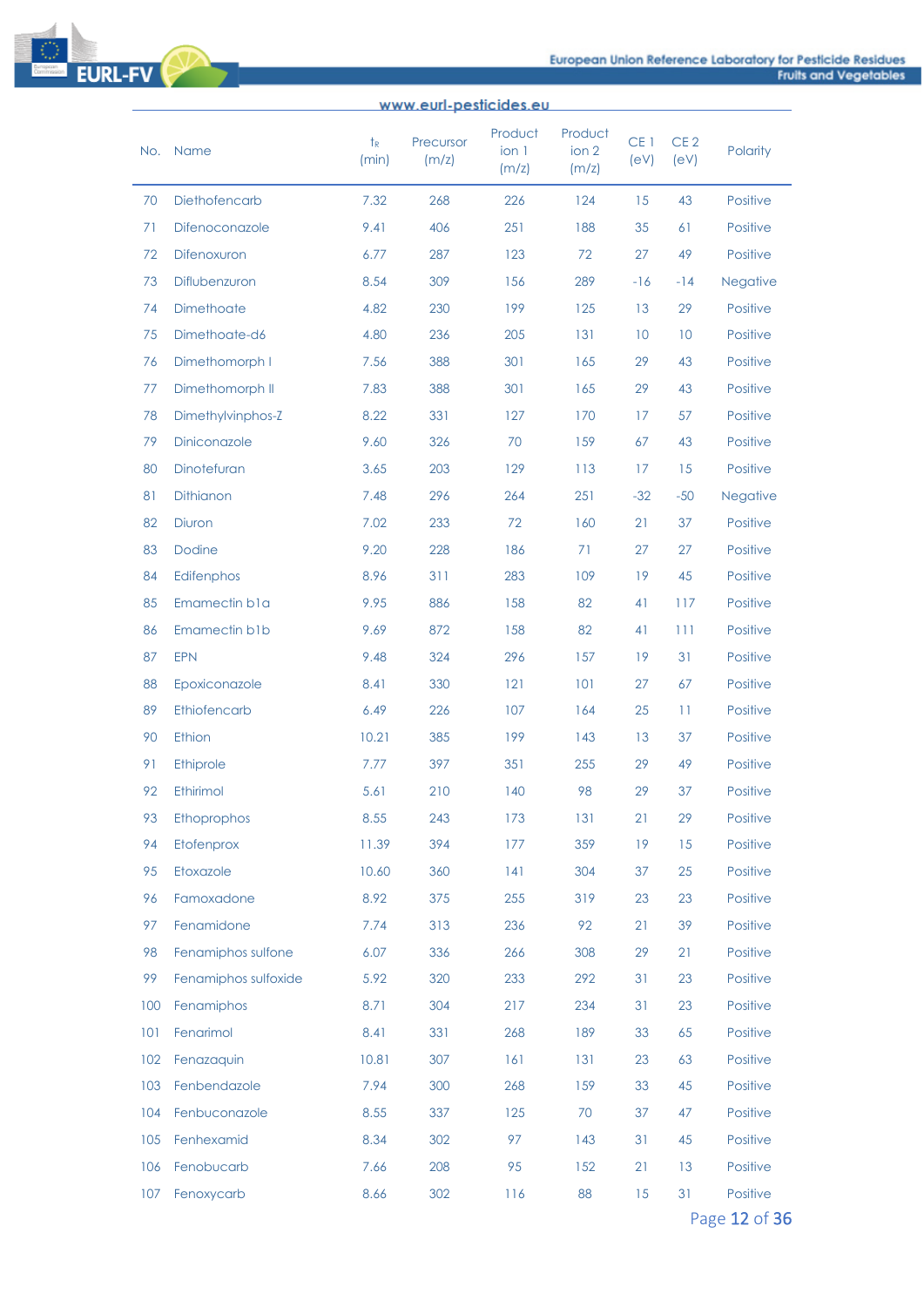

| No. | Name                      | $t_{R}$<br>(min) | Precursor<br>(m/z) | Product<br>ion 1<br>(m/z) | Product<br>ion <sub>2</sub><br>(m/z) | CE <sub>1</sub><br>(eV) | CE <sub>2</sub><br>(eV) | Polarity        |
|-----|---------------------------|------------------|--------------------|---------------------------|--------------------------------------|-------------------------|-------------------------|-----------------|
| 108 | Fenpicoxamid              | 9.76             | 615                | 239                       | 515                                  | 37                      | 23                      | Positive        |
| 109 | Fenpropathrin             | 10.27            | 350                | 97                        | 125                                  | 47                      | 17                      | Positive        |
| 110 | Fenpropidin               | 7.18             | 274                | 147                       | 117                                  | 39                      | 71                      | Positive        |
| 111 | Fenpropimorph             | 7.48             | 304                | 147                       | 117                                  | 39                      | 77                      | Positive        |
| 112 | Fenpyrazamine             | 8.19             | 332                | 230                       | 231                                  | 25                      | 17                      | Positive        |
| 113 | Fenpyroximate-E           | 10.71            | 422                | 366                       | 138                                  | 25                      | 41                      | Positive        |
| 114 | Fensulfothion             | 6.82             | 309                | 281                       | 157                                  | 21                      | 21                      | <b>Positive</b> |
| 115 | Fenthion                  | 8.88             | 279                | 247                       | 169                                  | 19                      | 23                      | Positive        |
| 116 | Fenthion sulfone          | 6.28             | 311                | 125                       | 279                                  | 29                      | 25                      | Positive        |
| 117 | Fenthion sulfoxide        | 6.10             | 295                | 280                       | 109                                  | 25                      | 39                      | Positive        |
| 118 | Fenuron                   | 4.65             | 165                | 72                        | 120                                  | 19                      | 23                      | Positive        |
| 119 | Fipronil                  | 8.85             | 454                | 437                       | 368                                  | 17                      | 31                      | Positive        |
| 120 | Fipronil-sulfoxide        | 9.16             | 451                | 415                       | 282                                  | $-24$                   | $-38$                   | <b>Negative</b> |
| 121 | Flazasulfuron             | 7.17             | 408                | 182                       | 139                                  | 29                      | 61                      | Positive        |
| 122 | Flonicamid                | 4.19             | 230                | 203                       | 174                                  | 25                      | 25                      | Positive        |
| 123 | Fluacrypyrim              | 9.65             | 427                | 205                       | 145                                  | 15                      | 41                      | Positive        |
| 124 | Fluazifop-P               | 7.60             | 328                | 282                       | 254                                  | 15                      | 41                      | Positive        |
| 125 | Flubendamine              | 9.02             | 681                | 254                       | 274                                  | $-34$                   | $-24$                   | Positive        |
| 126 | Flucythrinate             | 10.56            | 469                | 412                       | 199                                  | 17                      | 27                      | <b>Positive</b> |
| 127 | Fludioxonil               | 7.83             | 266                | 229                       | 158                                  | 19                      | 47                      | Positive        |
| 128 | Fluensulfone              | 6.81             | 292                | 166                       | 89                                   | 25                      | 35                      | <b>Positive</b> |
| 129 | Flufenacet                | 8.53             | 364                | 153                       | 195                                  | 33                      | 33                      | Positive        |
| 130 | Flufenacet                | 8.53             | 365                | 153                       | 195                                  | 33                      | 33                      | <b>Positive</b> |
| 131 | FLufenoxuron              | 10.56            | 489                | 158                       | 141                                  | 25                      | 71                      | Positive        |
| 132 | Fluometuron               | 6.62             | 233                | 72                        | 160                                  | 23                      | 37                      | Positive        |
| 133 | Fluopicolide              | 8.00             | 382                | 173                       | 145                                  | 31                      | 75                      | Positive        |
| 134 | Fluopyram                 | 8.39             | 397                | 208                       | 173                                  | 31                      | 41                      | Positive        |
| 135 | Fluquinconazole           | 8.18             | 376                | 307                       | 349                                  | 35                      | 27                      | Positive        |
| 136 | Flusilazole               | 8.75             | 316                | 247                       | 165                                  | 25                      | 37                      | Positive        |
| 137 | Flutriafol                | 6.79             | 302                | 70                        | 123                                  | 45                      | 39                      | Positive        |
| 138 | Fluxypyraxad              | 7.97             | 382                | 362                       | 234                                  | 23                      | 33                      | Positive        |
| 139 | Formetanate hydrochloride | 3.46             | 222                | 165                       | 120                                  | 21                      | 37                      | Positive        |
| 140 | Fosthiazate               | 6.54             | 289                | 228                       | 104                                  | 15                      | 27                      | Positive        |
| 141 | Haloxyfop                 | 8.72             | 3.62               | 316                       | 288                                  | 25                      | 37                      | Positive        |
| 142 | Hexaconazole              | 9.36             | 3.14               | 70                        | 159                                  | 49                      | 43                      | Positive        |
| 143 | Hexaflumuron              | 9.65             | 461                | 158                       | 141                                  | 25                      | 71                      | Positive        |
| 144 | Hexythiazox               | 10.48            | 353                | 228                       | 168                                  | 21                      | 25                      | Positive        |
| 145 | Imazalil                  | 6.54             | 297                | 159                       | 201                                  | 31                      | 25                      | Positive        |

Page 13 of 36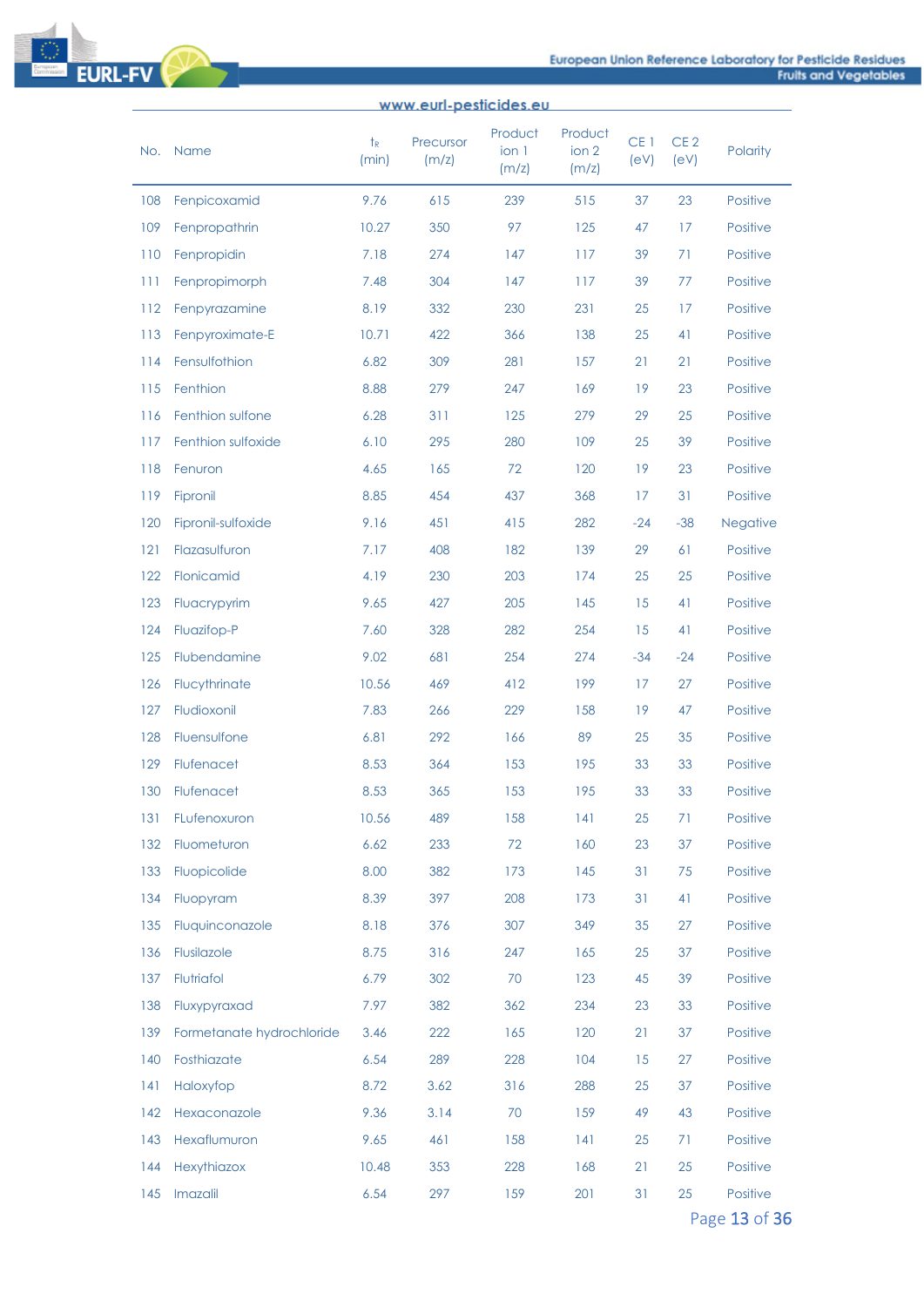

|     | www.eurl-pesticides.eu |                  |                    |                           |                           |                         |                         |                 |  |  |
|-----|------------------------|------------------|--------------------|---------------------------|---------------------------|-------------------------|-------------------------|-----------------|--|--|
|     | No. Name               | $t_{R}$<br>(min) | Precursor<br>(m/z) | Product<br>ion 1<br>(m/z) | Product<br>ion 2<br>(m/z) | CE <sub>1</sub><br>(eV) | CE <sub>2</sub><br>(eV) | Polarity        |  |  |
| 146 | Imidacloprid           | 4.43             | 256                | 209                       | 175                       | 23                      | 27                      | Positive        |  |  |
| 147 | Indoxacarb             | 9.66             | 528                | 249                       | 203                       | 23                      | 55                      | Positive        |  |  |
| 148 | loxynil                | 6.97             | 370                | 127                       | 215                       | $-40$                   | $-44$                   | <b>Negative</b> |  |  |
| 149 | Iprodione              | 8.58             | 330                | 245                       | 288                       | 23                      | 21                      | Positive        |  |  |
| 150 | Iprovalicarb           | 8.48             | 321                | 119                       | 203                       | 33                      | 13                      | Positive        |  |  |
| 151 | Isocarbophos           | 6.98             | 307                | 321                       | 273                       | 21                      | 11                      | Positive        |  |  |
| 152 | Isofenfos methyl       | 8.96             | 332                | 231                       | 273                       | 21                      | 9                       | Positive        |  |  |
| 153 | Isoprocarb             | 6.86             | 211                | 194                       | 95                        | 11                      | 25                      | Positive        |  |  |
| 154 | Isoprothiolane         | 7.91             | 291                | 231                       | 189                       | 15                      | 27                      | Positive        |  |  |
| 155 | Isoproturon            | 6.93             | 207                | 72                        | 165                       | 23                      | 21                      | Positive        |  |  |
| 156 | Kresoxim methyl        | 8.82             | 314                | 267                       | 222                       | 11                      | 23                      | <b>Positive</b> |  |  |
| 157 | Lenacil                | 6.90             | 235                | 153                       | 136                       | 23                      | 41                      | Positive        |  |  |
| 158 | Linuron                | 7.59             | 249                | 160                       | 182                       | 33                      | 33                      | Positive        |  |  |
| 159 | Lufenuron              | 10.27            | 509                | 339                       | 326                       | $-20$                   | $-26$                   | <b>Negative</b> |  |  |
| 160 | Malathion              | 8.01             | 331                | 137                       | 285                       | 17                      | 11                      | Positive        |  |  |
| 161 | Malathion-d10          | 7.96             | 341                | 132                       | 100                       | 19                      | 35                      | Positive        |  |  |
| 162 | Mandipropamid          | 7.77             | 412                | 356                       | 328                       | 15                      | 35                      | Positive        |  |  |
| 163 | Mebendazole            | 6.30             | 296                | 264                       | 105                       | 31                      | 45                      | Positive        |  |  |
| 164 | Mepanipyrim            | 8.03             | 224                | 106                       | 77                        | 33                      | 55                      | Positive        |  |  |
| 165 | Meptyldinocap          | 10.9             | 295                | 134                       | 193                       | $-72$                   | $-42$                   | Negative        |  |  |
| 166 | Metaflumizone-E        | 9.73             | 507                | 287                       | 178                       | 35                      | 33                      | Positive        |  |  |
| 167 | Metaflumizone-Z        | 10.16            | 507                | 287                       | 178                       | 35                      | 33                      | Positive        |  |  |
|     | 168 Metalaxyl          | 6.96             | 280                | 91                        | 77                        | 55                      | 147                     | Positive        |  |  |
| 169 | Metamitron             | 4.71             | 203                | 175                       | 174                       | 23                      | 23                      | Positive        |  |  |
| 170 | Metconazole            | 9.29             | 320                | 70                        | 125                       | 53                      | 53                      | Positive        |  |  |
| 171 | Methamidophos          | 3.10             | 142                | 94                        | 125                       | 19                      | 19                      | Positive        |  |  |
| 172 | Methidathion           | 7.13             | 303                | 145                       | 85                        | 11                      | 33                      | Positive        |  |  |
| 173 | Methiocarb             | 7.71             | 226                | 169                       | 121                       | 15                      | 27                      | Positive        |  |  |
| 174 | Methiocarb sulfone     | 4.76             | 275                | 258                       | 122                       | 13                      | 31                      | Positive        |  |  |
| 175 | Methiocarb sulfoxide   | 4.54             | 242                | 185                       | 170                       | 21                      | 31                      | Positive        |  |  |
| 176 | Methomyl               | 4.01             | 163                | 88                        | 106                       | 13                      | 15                      | Positive        |  |  |
| 177 | Methoxyfenozide        | 8.19             | 369                | 149                       | 313                       | 23                      | 11                      | Positive        |  |  |
| 178 | Metobromuron           | 6.66             | 259                | 170                       | 148                       | 27                      | 21                      | Positive        |  |  |
| 179 | Metolachlor            | 8.62             | 284                | 252                       | 176                       | 23                      | 37                      | Positive        |  |  |
| 180 | Metolcarb              | 5.66             | 166                | 109                       | 94                        | 19                      | 43                      | Positive        |  |  |
| 181 | Metrafenone            | 9.36             | 409                | 209                       | 227                       | 21                      | 29                      | Positive        |  |  |
| 182 | Monocrotophos          | 4.22             | 224                | 193                       | 127                       | 11                      | 21                      | Positive        |  |  |
| 183 | Monolinuron            | 6.39             | 215                | 126                       | 99                        | 27                      | 65                      | Positive        |  |  |

Page 14 of 36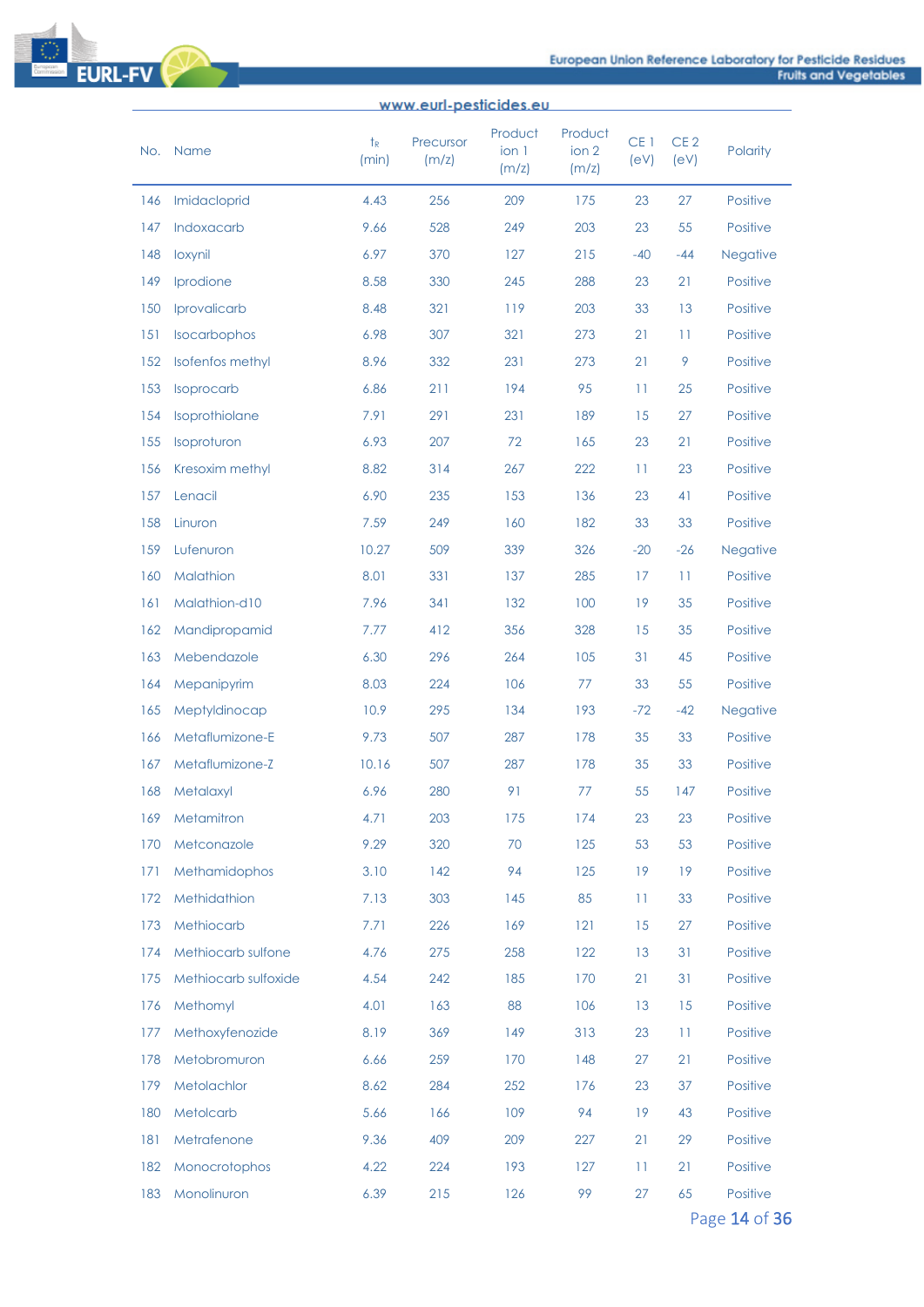

| No. | Name                 | $t_{R}$<br>(min) | Precursor<br>(m/z) | Product<br>ion 1<br>(m/z) | Product<br>ion 2<br>(m/z) | CE <sub>1</sub><br>(eV) | CE <sub>2</sub><br>(eV) | Polarity        |
|-----|----------------------|------------------|--------------------|---------------------------|---------------------------|-------------------------|-------------------------|-----------------|
| 184 | Monuron              | 5.81             | 199                | 72                        | 126                       | 21                      | 35                      | <b>Positive</b> |
| 185 | Myclobutanil         | 8.18             | 289                | 70                        | 125                       | 21                      | 49                      | <b>Positive</b> |
| 186 | Neburon              | 8.88             | 275                | 88                        | 114                       | 21                      | 21                      | Positive        |
| 187 | Nitenpyram           | 3.90             | 271                | 237                       | 126                       | 27                      | 37                      | <b>Positive</b> |
| 188 | Novaluron            | 9.83             | 493                | 158                       | 141                       | 27                      | 27                      | Positive        |
| 189 | Omethoate            | 3.61             | 214                | 183                       | 125                       | 17                      | 27                      | Positive        |
| 190 | Orthosulfamuron      | 6.79             | 423                | 268                       | 242                       | $-18$                   | $-22$                   | Negative        |
| 191 | Oxadiargyl           | 9.31             | 341                | 223                       | 230                       | 25                      | 33                      | <b>Positive</b> |
| 192 | Oxadixyl             | 5.36             | 279                | 219                       | 132                       | 17                      | 43                      | Positive        |
| 193 | Oxamyl               | 3.82             | 237                | 72                        | 220                       | 37                      | 7                       | Positive        |
| 194 | Oxasulfamuron        | 5.49             | 407                | 150                       | 107                       | 15                      | 27                      | <b>Positive</b> |
| 195 | Oxathiapipronil      | 7.84             | 540                | 500                       | 522                       | 35                      | 37                      | Positive        |
| 196 | Oxyfendazole         | 5.43             | 316                | 159                       | 191                       | 43                      | 29                      | <b>Positive</b> |
| 197 | Oxyfluorfen          | 10.04            | 362                | 316                       | 237                       | 21                      | 37                      | Positive        |
| 198 | Paclobutrazol        | 7.99             | 294                | 70                        | 125                       | 47                      | 51                      | Positive        |
| 199 | Penconazole          | 9.02             | 284                | 159                       | 70                        | 41                      | 21                      | Positive        |
| 200 | Pencycuron           | 9.51             | 329                | 125                       | 89                        | 31                      | 91                      | Positive        |
| 201 | Pendimethalin        | 10.37            | 282                | 212                       | 194                       | 17                      | 25                      | Positive        |
| 202 | Penflufen            | 8.95             | 318                | 234                       | 141                       | 23                      | 21                      | <b>Positive</b> |
| 203 | Penthiopyrad         | 9.12             | 360                | 276                       | 177                       | 29                      | 63                      | Positive        |
| 204 | Phenthoate           | 8.85             | 321                | 247                       | 135                       | 21                      | 37                      | Positive        |
| 205 | Phosalone            | 9.28             | 368                | 182                       | 111                       | 19                      | 57                      | Positive        |
| 206 | Phosmet              | 7.23             | 318                | 160                       | 133                       | 25                      | 49                      | Positive        |
| 207 | Phoxim               | 9.21             | 299                | 129                       | 77                        | 17                      | 47                      | <b>Positive</b> |
| 208 | Pirimicarb           | 5.84             | 239                | 182                       | 72                        | 23                      | 37                      | Positive        |
| 209 | Pirimicarb-desmethyl | 4.61             | 225                | 168                       | 72                        | 21                      | 35                      | Positive        |
| 210 | Pirimiphos-methyl    | 9.25             | 306                | 164                       | 108                       | 31                      | 39                      | Positive        |
| 211 | Prochloraz           | 9.01             | 376                | 308                       | 266                       | 17                      | 23                      | Positive        |
| 212 | Procymidone          | 8.27             | 284                | 256                       | 145                       | 25                      | 55                      | Positive        |
| 213 | Profenofos           | 9.94             | 373                | 303                       | 345                       | 25                      | 19                      | Positive        |
| 214 | Promecarb            | 7.95             | 208                | 151                       | 109                       | 13                      | 23                      | Positive        |
| 215 | Prometryn            | 7.97             | 242                | 158                       | 200                       | 33                      | 27                      | Positive        |
| 216 | Propamocarb          | 3.68             | 189                | 102                       | 144                       | 23                      | 19                      | Positive        |
| 217 | Propaquizafop        | 9.93             | 444                | 100                       | 371                       | 23                      | 23                      | Positive        |
| 218 | Propargite           | 10.63            | 368                | 231                       | 175                       | 15                      | 23                      | Positive        |
| 219 | Popazine             | 7.66             | 230                | 146                       | 188                       | 33                      | 25                      | Positive        |
| 220 | Propiconazole I      | 9.08             | 342                | 159                       | 123                       | 41                      | 77                      | Positive        |
| 221 | Prociconazole II     | 9.18             | 342                | 159                       | 123                       | 41                      | 77                      | Positive        |

Page 15 of 36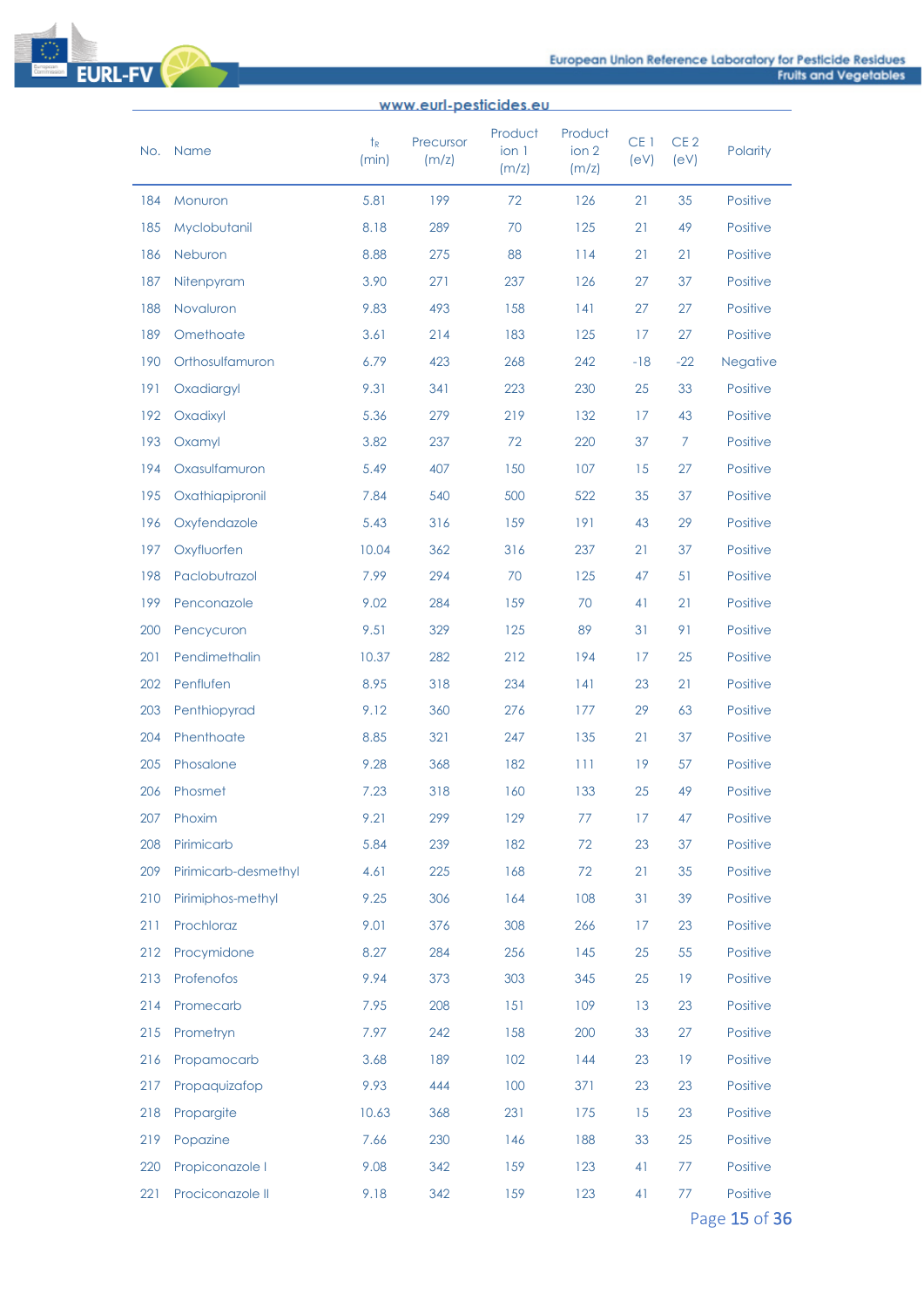

|     | www.eurl-pesticides.eu |                      |                    |                           |                           |                         |                         |                 |  |
|-----|------------------------|----------------------|--------------------|---------------------------|---------------------------|-------------------------|-------------------------|-----------------|--|
|     | No. Name               | $t_{\rm R}$<br>(min) | Precursor<br>(m/z) | Product<br>ion 1<br>(m/z) | Product<br>ion 2<br>(m/z) | CE <sub>1</sub><br>(eV) | CE <sub>2</sub><br>(eV) | Polarity        |  |
| 222 | Propoxur               | 5.96                 | 210                | 111                       | 168                       | 21                      | 13                      | Positive        |  |
| 223 | Propyzamide            | 8.04                 | 257                | 191                       | 190                       | 21                      | 21                      | Positive        |  |
| 224 | Proquinazid            | 10.59                | 373                | 331                       | 289                       | 23                      | 33                      | <b>Positive</b> |  |
| 225 | Prosulfocarb           | 9.80                 | 252                | 91                        | 128                       | 39                      | 17                      | Positive        |  |
| 226 | Prothioconazole        | 9.16                 | 315                | 306                       | 125                       | $-24$                   | $-32$                   | Negative        |  |
| 227 | Prothiofos             | 11.05                | 345                | 241                       | 269                       | 25                      | 17                      | Positive        |  |
| 228 | Pymetrozine            | 3.47                 | 218                | 105                       | 78                        | 27                      | 57                      | Positive        |  |
| 229 | Pyraclostrobin         | 9.06                 | 388                | 194                       | 163                       | 17                      | 35                      | Positive        |  |
| 230 | Pyridaben              | 11.01                | 365                | 309                       | 147                       | 19                      | 33                      | Positive        |  |
| 231 | Pyridalyl              | 11.79                | 490                | 109                       | 183                       | 15                      | 75                      | Positive        |  |
| 232 | Pyridaphenthion        | 8.11                 | 341                | 189                       | 205                       | 29                      | 31                      | Positive        |  |
| 233 | Pyridate               | 11.24                | 379                | 207                       | 351                       | 25                      | 15                      | Positive        |  |
| 234 | Pyrimethanil           | 7.23                 | 200                | 107                       | 183                       | 33                      | 33                      | Positive        |  |
| 235 | Pyriofenone            | 9.39                 | 366                | 209                       | 184                       | 41                      | 17                      | Positive        |  |
| 236 | Pyriproxyfen           | 10.11                | 32                 | 96                        | 185                       | 21                      | 33                      | Positive        |  |
| 237 | Quinalphos             | 8.70                 | 299                | 163                       | 243                       | 31                      | 15                      | <b>Positive</b> |  |
| 238 | Quinoclamine           | 5.54                 | 208                | 105                       | 89                        | 33                      | 55                      | Positive        |  |
| 239 | Quinoxyfen             | 10.19                | 308                | 197                       | 162                       | 45                      | 61                      | <b>Positive</b> |  |
| 240 | Quizalofop             | 8.32                 | 345                | 299                       | 244                       | 27                      | 37                      | Positive        |  |
| 241 | Quizalofop-ethyl       | 9.75                 | 373                | 299                       | 271                       | 27                      | 35                      | Positive        |  |
| 242 | Rotenone               | 8.45                 | 395                | 213                       | 192                       | 31                      | 33                      | Positive        |  |
| 243 | Simazine               | 5.94                 | 202                | 132                       | 124                       | 27                      | 27                      | Positive        |  |
| 244 | Spinetoram             | 9.62                 | 748                | 142                       | 98                        | 23                      | 51                      | Positive        |  |
| 245 | Spinosym A             | 9.16                 | 732                | 142                       | 98                        | 35                      | 97                      | Positive        |  |
| 246 | Spinosyn D             | 9.50                 | 746                | 142                       | 98                        | 35                      | 73                      | Positive        |  |
| 247 | Spirodiclofen          | 10.84                | 411                | 313                       | 71                        | 17                      | 35                      | Positive        |  |
| 248 | Spiromesifen           | 10.67                | 371                | 273                       | 255                       | 17                      | 33                      | Positive        |  |
| 249 | Spirotetramat          | 8.31                 | 374                | 302                       | 330                       | 25                      | 21                      | Positive        |  |
| 250 | Spiroxamine            | 7.75                 | 298                | 144                       | 100                       | 29                      | 45                      | Positive        |  |
| 251 | Sulfoxaflor            | 4.95                 | 295                | 174                       | 154                       | 27                      | 47                      | Positive        |  |
| 252 | Tau-fluvalinate        | 11.27                | 503                | 208                       | 181                       | 17                      | 49                      | Positive        |  |
| 253 | Tebuconazole           | 9.01                 | 308                | 70                        | 125                       | 53                      | 53                      | Positive        |  |
| 254 | Tebufenozide           | 8.92                 | 353                | 297                       | 133                       | 13                      | 27                      | Positive        |  |
| 255 | Tebufenpyrad           | 10.07                | 334                | 145                       | 147                       | 37                      | 35                      | Positive        |  |
| 256 | Terflubenzuron         | 10.07                | 379                | 339                       | 196                       | $-16$                   | $-32$                   | Negative        |  |
| 257 | Terbutryn              | 8.08                 | 242                | 186                       | 91                        | 27                      | 37                      | Positive        |  |
| 258 | Terbutylazine          | 7.80                 | 230                | 174                       | 104                       | 23                      | 45                      | Positive        |  |
| 259 | Tetraconazole          | 8.53                 | 372                | 159                       | 123                       | 41                      | 87                      | Positive        |  |

Page 16 of 36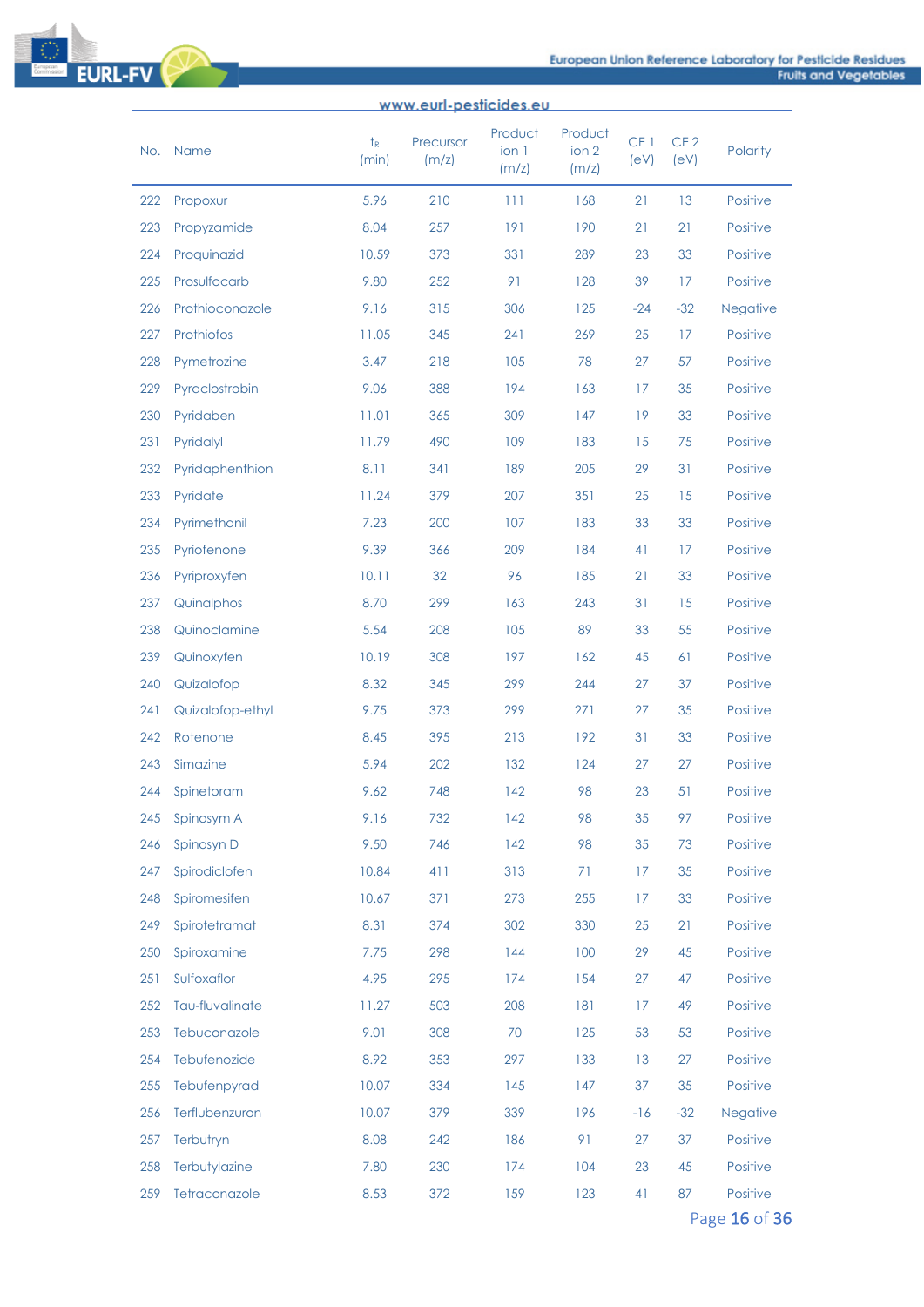

|     | www.eurl-pesticides.eu  |                  |                    |                           |                           |                         |                         |                 |  |
|-----|-------------------------|------------------|--------------------|---------------------------|---------------------------|-------------------------|-------------------------|-----------------|--|
| No. | Name                    | $t_{R}$<br>(min) | Precursor<br>(m/z) | Product<br>ion 1<br>(m/z) | Product<br>ion 2<br>(m/z) | CE <sub>1</sub><br>(eV) | CE <sub>2</sub><br>(eV) | Polarity        |  |
| 260 | Thiabendazole           | 4.47             | 202                | 175                       | 131                       | 37                      | 45                      | Positive        |  |
| 261 | <b>Thiacloprid</b>      | 4.94             | 253                | 126                       | 90                        | 29                      | 53                      | Positive        |  |
| 262 | Thiamethoxam            | 4.12             | 292                | 211                       | 181                       | 19                      | 33                      | Positive        |  |
| 263 | <b>Thiodicarb</b>       | 6.00             | 355                | 88                        | 108                       | 33                      | 21                      | Positive        |  |
| 264 | <b>Tolclofos methyl</b> | 9.15             | 302                | 269                       | 125                       | 23                      | 23                      | Positive        |  |
| 265 | Tolfenpyrad             | 10.02            | 385                | 197                       | 154                       | 35                      | 61                      | Positive        |  |
| 266 | Triadimefon             | 8.13             | 294                | 197                       | 225                       | 21                      | 19                      | Positive        |  |
| 267 | <b>Triallate</b>        | 10.51            | 304                | 143                       | 86                        | 41                      | 21                      | Positive        |  |
| 268 | Triazophos              | 8.14             | 314                | 162                       | 119                       | 25                      | 53                      | Positive        |  |
| 269 | <b>Trichlorfon</b>      | 4.80             | 257                | 109                       | 221                       | 23                      | 15                      | Positive        |  |
| 270 | Triclocarban            | 9.60             | 315                | 127                       | 162                       | 45                      | 27                      | Positive        |  |
| 271 | Tricyclazone            | 5.10             | 190                | 163                       | 136                       | 31                      | 39                      | Positive        |  |
| 272 | Trifloxystrobin         | 9.72             | 409                | 186                       | 145                       | 25                      | 69                      | Positive        |  |
| 273 | Triflumizole            | 9.87             | 346                | 278                       | 73                        | 15                      | 21                      | Positive        |  |
| 274 | Triflumuron             | 9.24             | 357                | 154                       | 85                        | $-18$                   | $-60$                   | <b>Negative</b> |  |
| 275 | Triticonazole           | 8.34             | 318                | 70                        | 125                       | 55                      | 59                      | Positive        |  |
| 276 | Tritosulfuron           | 7.19             | 446                | 195                       | 221                       | 19                      | 25                      | Positive        |  |
| 277 | Vinclozolin             | 9.34             | 286                | 242                       | 194                       | 31                      | 43                      | Positive        |  |
| 278 | XMC I                   | 6.12             | 180                | 123                       | 95                        | 17                      | 29                      | Positive        |  |
| 279 | XMC II                  | 6.36             | 180                | 123                       | 95                        | 17                      | 29                      | Positive        |  |
| 280 | <b>XMC III</b>          | 6.50             | 180                | 123                       | 95                        | 17                      | 29                      | Positive        |  |
| 281 | Zoxamide                | 9.15             | 336                | 187                       | 159                       | 31                      | 57                      | Positive        |  |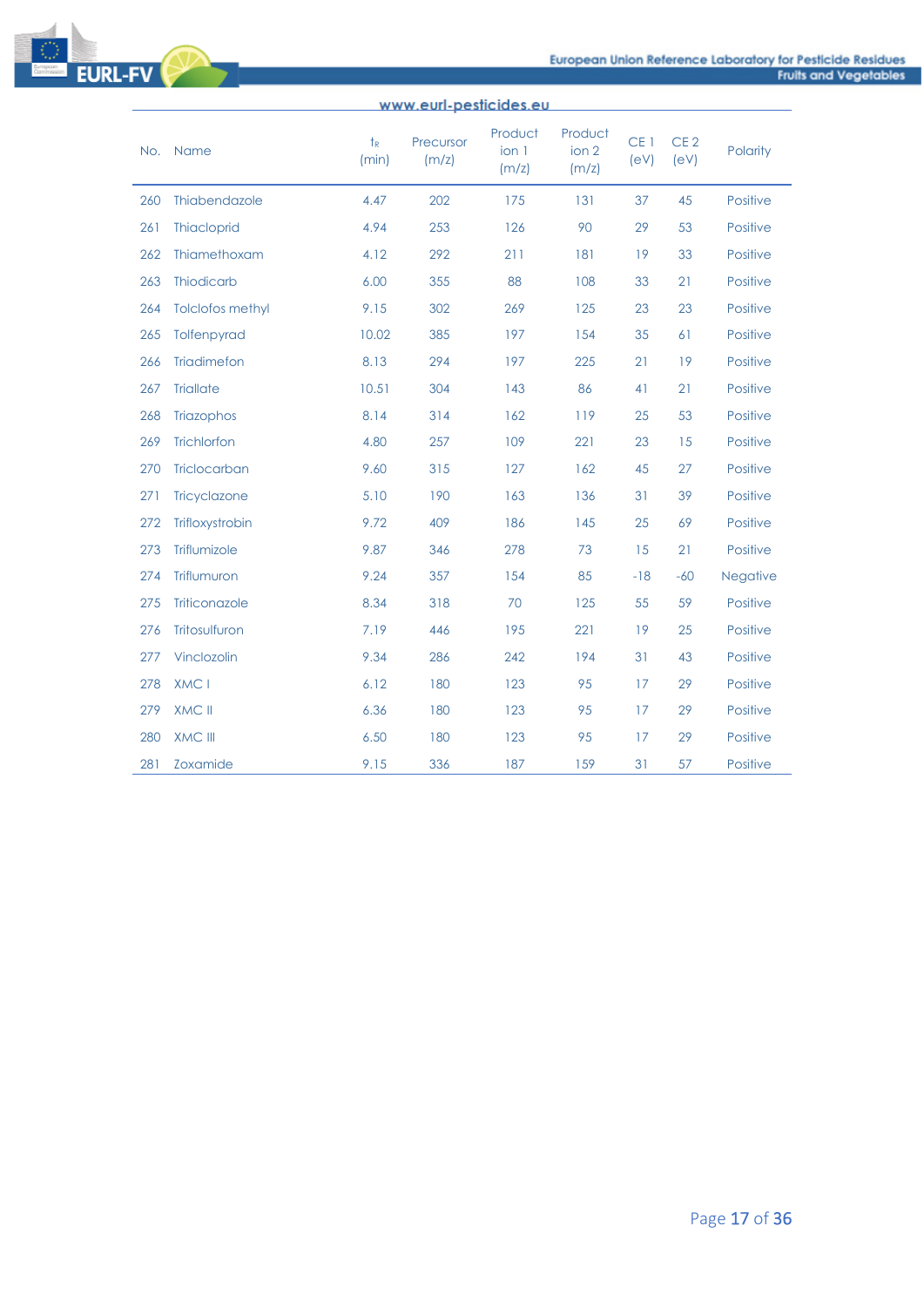

# **APPENDIX II: RELATIVE INSTRUMENTAL RESPONSES**

**Table 1.** Relative instrumental response at a concentration level of 0.01 mg/L in **tomato** extract.

| <b>Compound</b>    | <b>Relative area</b><br>(1, 5µL) | <b>Relative area</b><br>(2, 5µL) | <b>Relative area</b><br>(5 <sub>µ</sub> L) |
|--------------------|----------------------------------|----------------------------------|--------------------------------------------|
| $2,4-D$            | 32%                              | 49%                              | 100%                                       |
| 8-Quinolinol       | 37%                              | 54%                              | 100%                                       |
| Acephate           | 59%                              | 71%                              | 100%                                       |
| Acetamiprid        | 45%                              | 62%                              | 100%                                       |
| <b>Acrinathrin</b> | 71%                              | 70%                              | 100%                                       |
| Alachlor           | 43%                              | 64%                              | 100%                                       |
| Albendazole        | 42%                              | 58%                              | 100%                                       |
| Aldicarb           | 37%                              | 57%                              | 100%                                       |
| Aldicarb sulfone   | 49%                              | 67%                              | 100%                                       |
| Ametoctradin       | 43%                              | 60%                              | 100%                                       |
| Anilofos           | 39%                              | 56%                              | 100%                                       |
| Atrazine           | 37%                              | 56%                              | 100%                                       |
| Avermectin_b1a     | 27%                              | 60%                              | 100%                                       |
| Avermectin_b1b     | 30%                              | 59%                              | 100%                                       |
| Azinphos_methyl    | 34%                              | 55%                              | 100%                                       |
| Azinphos-ethyl     | 35%                              | 57%                              | 100%                                       |
| Azoxystrobin       | 37%                              | 56%                              | 100%                                       |
| <b>BAC10</b>       | 41%                              | 56%                              | 100%                                       |
| BAC <sub>8</sub>   | 40%                              | 57%                              | 100%                                       |
| <b>Benalaxyl</b>   | 36%                              | 55%                              | 100%                                       |
| <b>Bendiocarb</b>  | 40%                              | 57%                              | 100%                                       |
| Benzovindiflupyr   | 37%                              | 55%                              | 100%                                       |
| <b>Bifenazate</b>  | 35%                              | 56%                              | 100%                                       |
| <b>Bifenthrin</b>  | 63%                              | 68%                              | 100%                                       |
| <b>Bitertanol</b>  | 33%                              | 52%                              | 100%                                       |
| <b>Bixafen</b>     | 37%                              | 59%                              | 100%                                       |
| <b>Boscalid</b>    | 35%                              | 51%                              | 100%                                       |
| <b>Bromacil</b>    | 39%                              | 58%                              | 100%                                       |
| Bromuconazole_I    | 37%                              | 54%                              | 100%                                       |
| Bromuconazole_II   | 40%                              | 60%                              | 100%                                       |
| <b>Bupirimate</b>  | 38%                              | 56%                              | 100%                                       |
| <b>Buprofezin</b>  | 39%                              | 59%                              | 100%                                       |
| Butoxycarboxim     | 56%                              | 68%                              | 100%                                       |
| Carbaryl           | 39%                              | 56%                              | 100%                                       |
| Carbendazim        | 65%                              | 78%                              | 100%                                       |
| carbendazim d3     | 69%                              | 78%                              | 100%                                       |
| Carbofuran         | 28%                              | 55%                              | 100%                                       |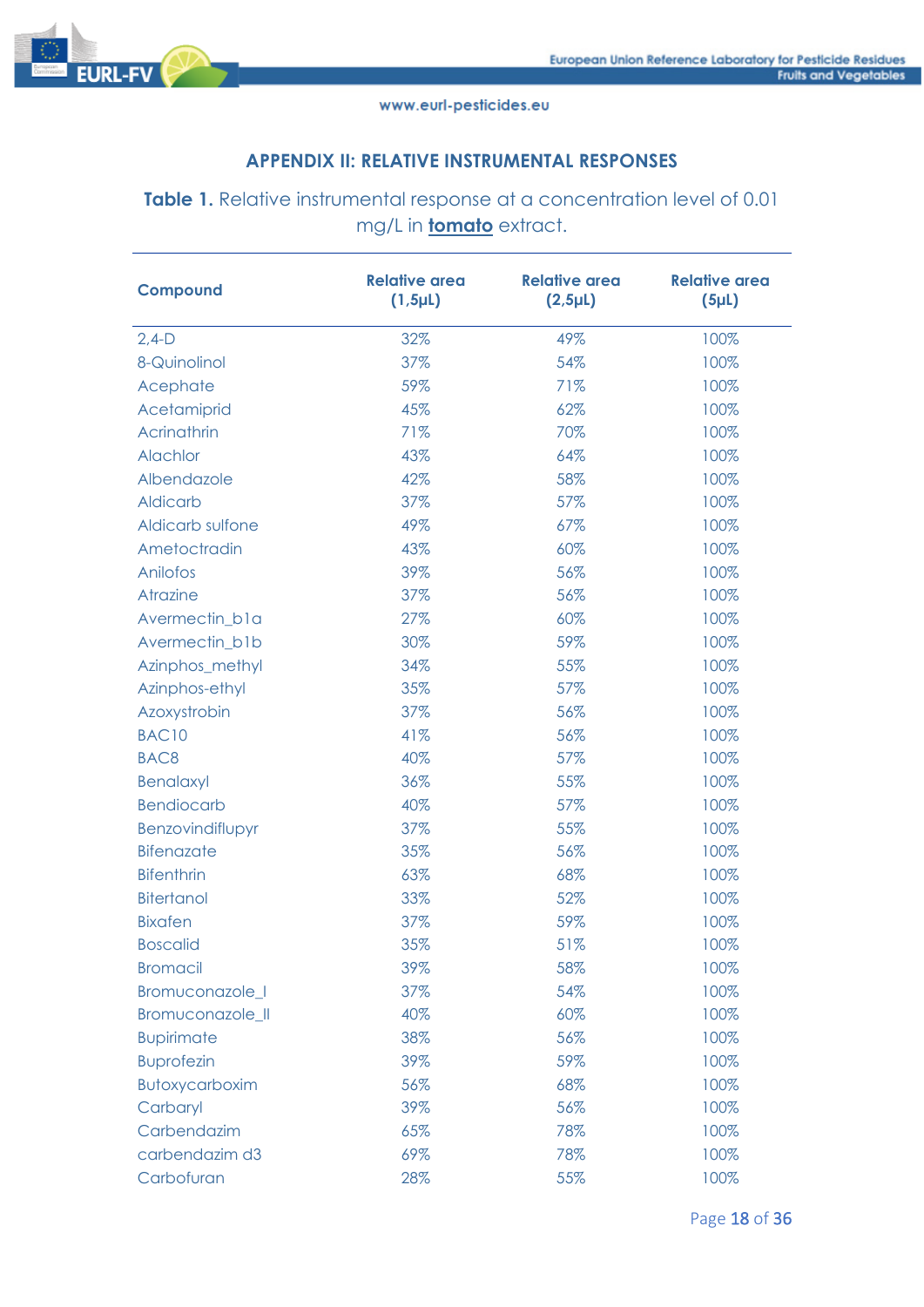

|                         | www.eurl-pesticides.eu |     |      |
|-------------------------|------------------------|-----|------|
| Chlorantraniliprole     | 37%                    | 55% | 100% |
| Chlorbromuron           | 35%                    | 54% | 100% |
| Chlorfenvinphos         | 35%                    | 55% | 100% |
| Chlorfluazuron          | 68%                    | 69% | 100% |
| Chloridazon             | 54%                    | 70% | 100% |
| Chlorotoluron           | 38%                    | 56% | 100% |
| Chloroxuron             | 36%                    | 54% | 100% |
| Chlorpyrifos methyl     | 43%                    | 54% | 100% |
| Chlorpyriphos           | 45%                    | 61% | 100% |
| Chromafenozide          | 36%                    | 56% | 100% |
| Clofentezine            | 78%                    | 62% | 100% |
| Clomazone               | 33%                    | 55% | 100% |
| Clopyralid              | 48%                    | 56% | 100% |
| Coumaphos               | 37%                    | 58% | 100% |
| Cyazofamid              | 43%                    | 62% | 100% |
| Cyflufenamid            | 37%                    | 57% | 100% |
| Cyhalofop-butyl         | 46%                    | 59% | 100% |
| Cymoxanil               | 42%                    | 58% | 100% |
| Cyproconazole I         | 37%                    | 55% | 100% |
| Cyproconazole II        | 37%                    | 56% | 100% |
| Cyprodinil              | 38%                    | 57% | 100% |
| Cyromazine I            | 95%                    | 69% | 100% |
| Cyromazine II           | 127%                   | 85% | 100% |
| Dazomet                 | 113%                   | 97% | 100% |
| <b>DEET</b>             | 42%                    | 59% | 100% |
| Deltamethrin            | 66%                    | 66% | 100% |
| Demeton-S-methylsulfone | 53%                    | 68% | 100% |
| Demeton-S-              | 50%                    | 67% | 100% |
| methylsulfoxide         |                        |     |      |
| Desethylterbuthylazine  | 38%                    | 57% | 100% |
| Diazinon                | 37%                    | 57% | 100% |
| <b>Dichlorvos</b>       | 36%                    | 56% | 100% |
| Dichlorvos d6           | 35%                    | 55% | 100% |
| Dicrotophos             | 48%                    | 63% | 100% |
| Diethofencarb           | 36%                    | 56% | 100% |
| Difenoconazole          | 42%                    | 59% | 100% |
| Difenoxuron             | 38%                    | 55% | 100% |
| Diflubenzuron           | 31%                    | 50% | 100% |
| Dimethoate              | 49%                    | 67% | 100% |
| Dimethoate-d6           | 51%                    | 70% | 100% |
| Dimethomorph I          | 34%                    | 53% | 100% |
| Dimethomorph II         | 33%                    | 51% | 100% |
| Dimethylvinphos-Z       | 35%                    | 54% | 100% |
| Diniconazole            | 40%                    | 56% | 100% |
| Dinotefuran             | 70%                    | 81% | 100% |
| Dithianon               | 81%                    | 68% | 100% |
| Diuron                  | 36%                    | 55% | 100% |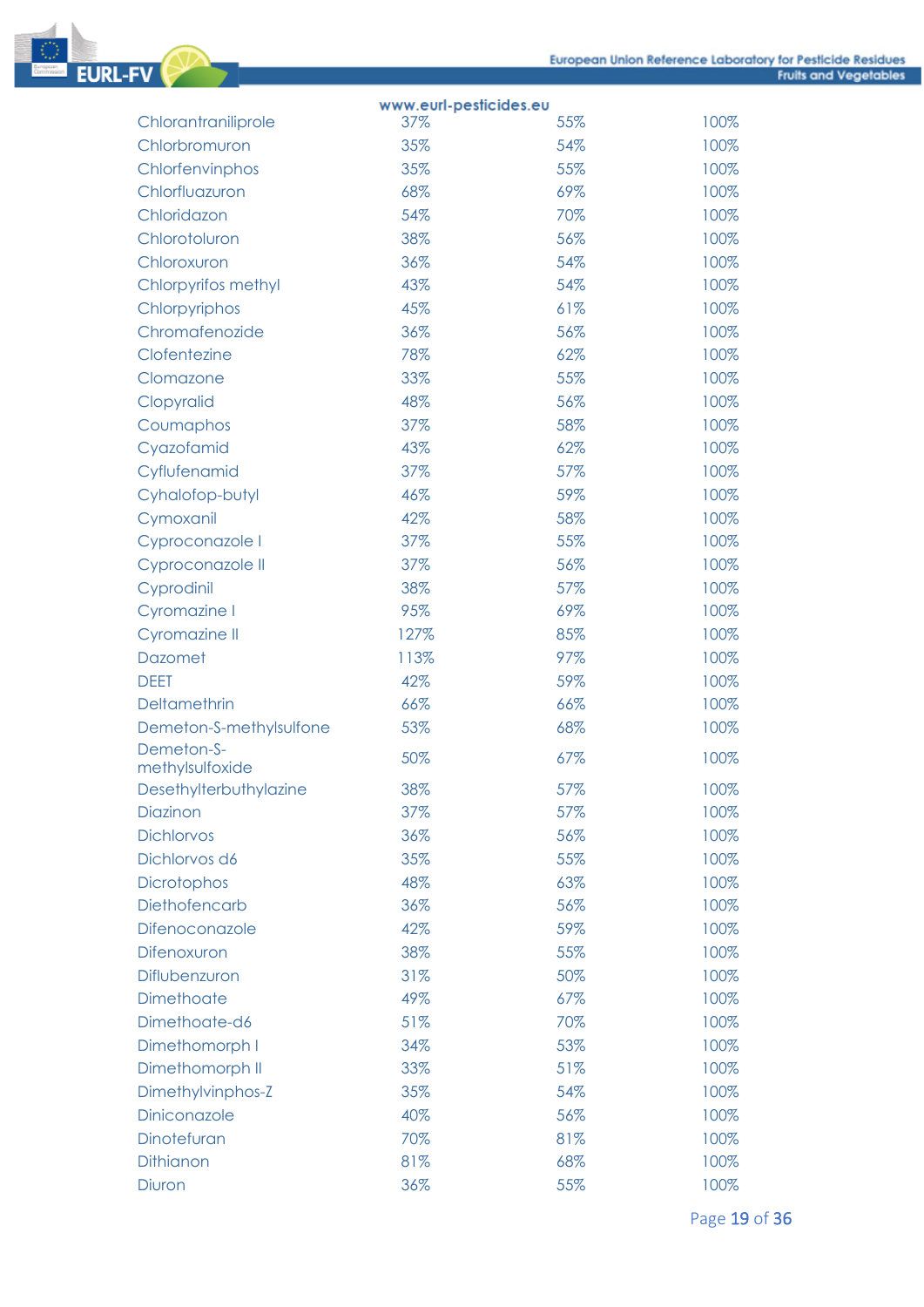|                        | www.eurl-pesticides.eu |     |               |
|------------------------|------------------------|-----|---------------|
| <b>Dodine</b>          | 51%                    | 67% | 100%          |
| Edifenphos             | 36%                    | 56% | 100%          |
| emamectin b1a          | 41%                    | 59% | 100%          |
| emamectin b1b          | 46%                    | 63% | 100%          |
| <b>EPN</b>             | 89%                    | 55% | 100%          |
| Epoxiconazole          | 37%                    | 56% | 100%          |
| Ethiofencarb           | 46%                    | 61% | 100%          |
| Ethion                 | 44%                    | 60% | 100%          |
| Ethiprole              | 30%                    | 48% | 100%          |
| Ethirimol              | 45%                    | 62% | 100%          |
| Ethoprophos            | 40%                    | 65% | 100%          |
| Etofenprox             | 66%                    | 69% | 100%          |
| Etoxazole              | 60%                    | 61% | 100%          |
| Famoxadone             | 50%                    | 65% | 100%          |
| Fenamidone             | 32%                    | 50% | 100%          |
| Fenamiphos             | 39%                    | 60% | 100%          |
| Fenamiphos - sulfone   | 35%                    | 52% | 100%          |
| Fenamiphos - sulfoxide | 37%                    | 55% | 100%          |
| Fenarimol              | 35%                    | 50% | 100%          |
| Fenazaquin             | 65%                    | 70% | 100%          |
| Fenbendazole           | 38%                    | 57% | 100%          |
| Fenbuconazole          | 43%                    | 58% | 100%          |
| fenhexamid             | 34%                    | 53% | 100%          |
| Fenobucarb             | 36%                    | 56% | 100%          |
| Fenoxycarb             | 35%                    | 57% | 100%          |
| Fenpicoxamid           | 37%                    | 62% | 100%          |
| Fenpropathrin          | 45%                    | 61% | 100%          |
| Fenpropidin            | 41%                    | 59% | 100%          |
| Fenpropimorph          | 37%                    | 56% | 100%          |
| Fenpyrazamine          | 36%                    | 54% | 100%          |
| Fenpyroximate-E        | 47%                    | 60% | 100%          |
| Fensulfothion          | 36%                    | 53% | 100%          |
| Fenthion               | 46%                    | 58% | 100%          |
| Fenthion sulfone       | 35%                    | 52% | 100%          |
| Fenthion sulfoxide     | 36%                    | 54% | 100%          |
| Fenuron                | 43%                    | 60% | 100%          |
| Fipronil               | 47%                    | 63% | 100%          |
| Flazasulfuron          | 46%                    | 55% | 100%          |
| Flonicamid             | 46%                    | 61% | 100%          |
| Fluacrypyrim           | 38%                    | 57% | 100%          |
| Fluazifop-P            | 34%                    | 52% | 100%          |
| Flubendiamide          | 44%                    | 54% | 100%          |
| Flucythrinate          | 63%                    | 70% | 100%          |
| Fludioxonil            | 38%                    | 56% | 100%          |
| Fluensulfone           | 40%                    | 52% | 100%          |
| Flufenacet             | 41%                    | 62% | 100%          |
| Flufenoxuron           | 63%                    | 64% | 100%          |
|                        |                        |     | Page 20 of 36 |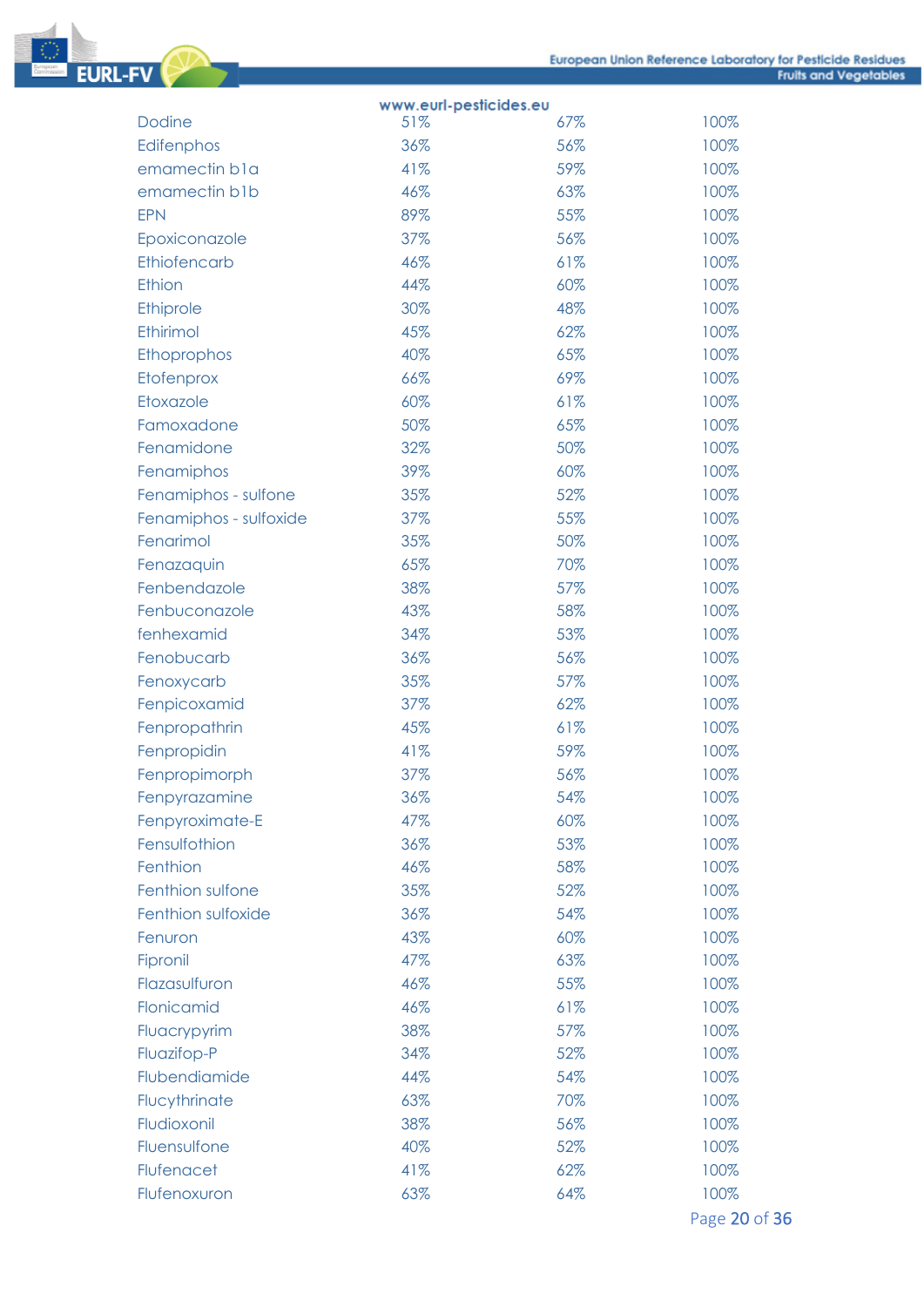

|                              | www.eurl-pesticides.eu |     |      |
|------------------------------|------------------------|-----|------|
| Fluometuron                  | 38%                    | 58% | 100% |
| Fluopicolide                 | 35%                    | 55% | 100% |
| Fluopyram                    | 36%                    | 55% | 100% |
| Fluquinconazole              | 39%                    | 55% | 100% |
| Flusilazole                  | 43%                    | 61% | 100% |
| Flutriafol                   | 37%                    | 54% | 100% |
| Fluxapyroxad                 | 36%                    | 55% | 100% |
| Formetanate<br>hydrochloride | 48%                    | 62% | 100% |
| Fosthiazate                  | 38%                    | 56% | 100% |
| Haloxyfop                    | 35%                    | 54% | 100% |
| Hexaconazole                 | 39%                    | 57% | 100% |
| Hexaflumuron                 | 69%                    | 57% | 100% |
| <b>Hexythiazox</b>           | 47%                    | 63% | 100% |
| Imazalil                     | 44%                    | 60% | 100% |
| Imidacloprid                 | 42%                    | 62% | 100% |
| Indoxacarb                   | 41%                    | 58% | 100% |
| loxynil                      | 37%                    | 52% | 100% |
| Iprodione                    | 77%                    | 60% | 100% |
| Iprovalicarb                 | 36%                    | 55% | 100% |
| Isocarbophos                 | 20%                    | 59% | 100% |
| <b>Isofenfos methyl</b>      | 33%                    | 59% | 100% |
| Isoprocarb                   | 35%                    | 58% | 100% |
| Isoprothiolane               | 37%                    | 56% | 100% |
| Isoproturon                  | 38%                    | 57% | 100% |
| Kresoxim methyl              | 39%                    | 57% | 100% |
| Lenacil                      | 35%                    | 56% | 100% |
| Linuron                      | 37%                    | 57% | 100% |
| Lufenuron                    | 49%                    | 63% | 100% |
| Malathion                    | 35%                    | 54% | 100% |
| Malathion-d10                | 36%                    | 55% | 100% |
| Mandipropamid                | 40%                    | 58% | 100% |
| Mebendazole                  | 35%                    | 52% | 100% |
| Mepanipyrim                  | 35%                    | 54% | 100% |
| Meptyldinocap                | 42%                    | 54% | 100% |
| Metaflumizone-E              | 69%                    | 71% | 100% |
| Metaflumizone-Z              | 44%                    | 56% | 100% |
| Metalaxyl                    | 43%                    | 59% | 100% |
| Metamitron                   | 39%                    | 67% | 100% |
| Metconazole                  | 39%                    | 56% | 100% |
| Methamidophos                | 44%                    | 60% | 100% |
| Methidathion                 | 41%                    | 58% | 100% |
| Methiocarb                   | 36%                    | 57% | 100% |
| Methiocarb sulfone           | 54%                    | 69% | 100% |
| Methiocarb sulfoxide         | 50%                    | 67% | 100% |
| Methomyl                     | 46%                    | 66% | 100% |
| Methoxyfenozide              | 34%                    | 55% | 100% |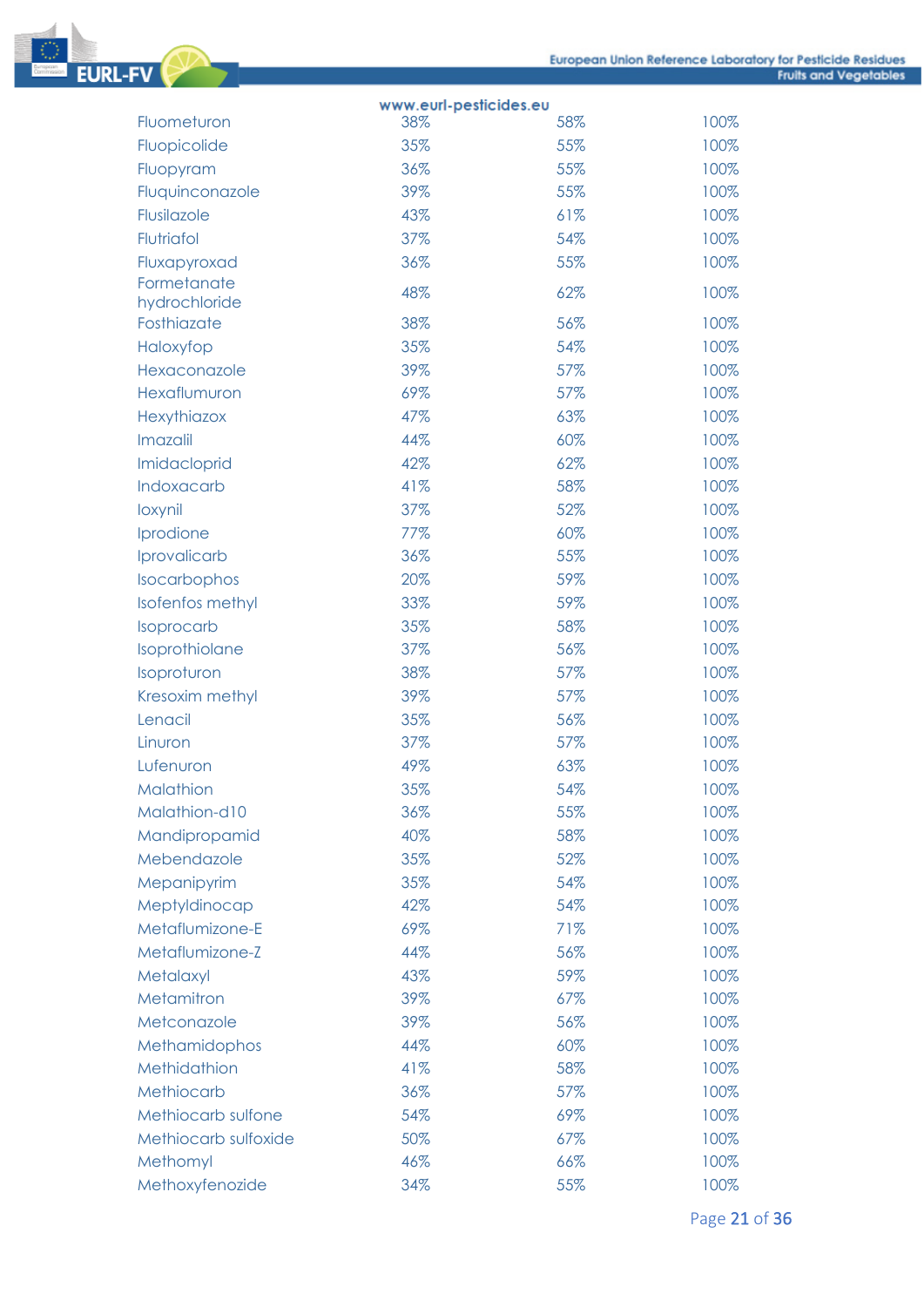

| Metolachlor<br>38%<br>57%<br>100%<br>Metolcarb<br>34%<br>54%<br>100%<br>Metrafenone<br>38%<br>57%<br>100%<br>52%<br>100%<br>Monocrotophos<br>67%<br>Monolinuron<br>36%<br>58%<br>100%<br>Monuron<br>39%<br>57%<br>100%<br>Myclobutanyl<br>38%<br>57%<br>100%<br>100%<br>Neburon<br>38%<br>58%<br>64%<br>74%<br>100%<br>Nitenpyram<br>Novaluron<br>59%<br>62%<br>100%<br>Omethoate<br>55%<br>69%<br>100%<br>Orthosulfamuron<br>100%<br>39%<br>49%<br>Oxadiargyl<br>40%<br>56%<br>100%<br>42%<br>Oxadixyl<br>58%<br>100%<br>Oxamyl<br>53%<br>68%<br>100%<br>Oxasulfuron<br>53%<br>100%<br>37%<br>Oxathiapipronil<br>34%<br>54%<br>100%<br>Oxfendazole<br>36%<br>53%<br>100%<br>Oxyfluorfen<br>69%<br>53%<br>100%<br>Paclobutrazol<br>52%<br>100%<br>34%<br>Penconazole<br>41%<br>60%<br>100%<br>38%<br>56%<br>100%<br>Pencycuron<br>Pendimethalin<br>42%<br>59%<br>100%<br>Penflufen<br>36%<br>56%<br>100%<br>Penthiopyrad<br>35%<br>57%<br>100%<br>Phenthoate<br>37%<br>57%<br>100%<br>Phosalone<br>38%<br>55%<br>100%<br>Phosmet<br>54%<br>100%<br>36%<br>58%<br>40%<br>100%<br>Phoxim<br>Pirimicarb<br>32%<br>44%<br>100%<br>Pirimicarb desmethyl<br>56%<br>73%<br>100%<br>Pirimiphos-methyl<br>37%<br>57%<br>100%<br>Prochloraz<br>40%<br>100%<br>57%<br>Profenofos<br>38%<br>57%<br>100%<br>Promecarb<br>36%<br>100%<br>57%<br>Prometryn<br>37%<br>56%<br>100%<br>49%<br>64%<br>100%<br>Propamocarb<br>42%<br>61%<br>100%<br>Propaquizafop<br>Propargite<br>63%<br>75%<br>100%<br>37%<br>57%<br>100%<br>Propazine<br>51%<br>100%<br>Propiconazole I<br>63%<br>44%<br>49%<br>100%<br>Propiconazole II<br>39%<br>57%<br>100%<br>Propoxur<br>52%<br>100%<br>Propyzamide<br>36%<br>Proquinazid<br>42%<br>100%<br>58%<br>Prosulfocarb<br>100%<br>36%<br>57% |              | www.eurl-pesticides.eu |     |      |
|-----------------------------------------------------------------------------------------------------------------------------------------------------------------------------------------------------------------------------------------------------------------------------------------------------------------------------------------------------------------------------------------------------------------------------------------------------------------------------------------------------------------------------------------------------------------------------------------------------------------------------------------------------------------------------------------------------------------------------------------------------------------------------------------------------------------------------------------------------------------------------------------------------------------------------------------------------------------------------------------------------------------------------------------------------------------------------------------------------------------------------------------------------------------------------------------------------------------------------------------------------------------------------------------------------------------------------------------------------------------------------------------------------------------------------------------------------------------------------------------------------------------------------------------------------------------------------------------------------------------------------------------------------------------------------------------------------------------------------------------------------------|--------------|------------------------|-----|------|
|                                                                                                                                                                                                                                                                                                                                                                                                                                                                                                                                                                                                                                                                                                                                                                                                                                                                                                                                                                                                                                                                                                                                                                                                                                                                                                                                                                                                                                                                                                                                                                                                                                                                                                                                                           | Metobromuron | 36%                    | 56% | 100% |
|                                                                                                                                                                                                                                                                                                                                                                                                                                                                                                                                                                                                                                                                                                                                                                                                                                                                                                                                                                                                                                                                                                                                                                                                                                                                                                                                                                                                                                                                                                                                                                                                                                                                                                                                                           |              |                        |     |      |
|                                                                                                                                                                                                                                                                                                                                                                                                                                                                                                                                                                                                                                                                                                                                                                                                                                                                                                                                                                                                                                                                                                                                                                                                                                                                                                                                                                                                                                                                                                                                                                                                                                                                                                                                                           |              |                        |     |      |
|                                                                                                                                                                                                                                                                                                                                                                                                                                                                                                                                                                                                                                                                                                                                                                                                                                                                                                                                                                                                                                                                                                                                                                                                                                                                                                                                                                                                                                                                                                                                                                                                                                                                                                                                                           |              |                        |     |      |
|                                                                                                                                                                                                                                                                                                                                                                                                                                                                                                                                                                                                                                                                                                                                                                                                                                                                                                                                                                                                                                                                                                                                                                                                                                                                                                                                                                                                                                                                                                                                                                                                                                                                                                                                                           |              |                        |     |      |
|                                                                                                                                                                                                                                                                                                                                                                                                                                                                                                                                                                                                                                                                                                                                                                                                                                                                                                                                                                                                                                                                                                                                                                                                                                                                                                                                                                                                                                                                                                                                                                                                                                                                                                                                                           |              |                        |     |      |
|                                                                                                                                                                                                                                                                                                                                                                                                                                                                                                                                                                                                                                                                                                                                                                                                                                                                                                                                                                                                                                                                                                                                                                                                                                                                                                                                                                                                                                                                                                                                                                                                                                                                                                                                                           |              |                        |     |      |
|                                                                                                                                                                                                                                                                                                                                                                                                                                                                                                                                                                                                                                                                                                                                                                                                                                                                                                                                                                                                                                                                                                                                                                                                                                                                                                                                                                                                                                                                                                                                                                                                                                                                                                                                                           |              |                        |     |      |
|                                                                                                                                                                                                                                                                                                                                                                                                                                                                                                                                                                                                                                                                                                                                                                                                                                                                                                                                                                                                                                                                                                                                                                                                                                                                                                                                                                                                                                                                                                                                                                                                                                                                                                                                                           |              |                        |     |      |
|                                                                                                                                                                                                                                                                                                                                                                                                                                                                                                                                                                                                                                                                                                                                                                                                                                                                                                                                                                                                                                                                                                                                                                                                                                                                                                                                                                                                                                                                                                                                                                                                                                                                                                                                                           |              |                        |     |      |
|                                                                                                                                                                                                                                                                                                                                                                                                                                                                                                                                                                                                                                                                                                                                                                                                                                                                                                                                                                                                                                                                                                                                                                                                                                                                                                                                                                                                                                                                                                                                                                                                                                                                                                                                                           |              |                        |     |      |
|                                                                                                                                                                                                                                                                                                                                                                                                                                                                                                                                                                                                                                                                                                                                                                                                                                                                                                                                                                                                                                                                                                                                                                                                                                                                                                                                                                                                                                                                                                                                                                                                                                                                                                                                                           |              |                        |     |      |
|                                                                                                                                                                                                                                                                                                                                                                                                                                                                                                                                                                                                                                                                                                                                                                                                                                                                                                                                                                                                                                                                                                                                                                                                                                                                                                                                                                                                                                                                                                                                                                                                                                                                                                                                                           |              |                        |     |      |
|                                                                                                                                                                                                                                                                                                                                                                                                                                                                                                                                                                                                                                                                                                                                                                                                                                                                                                                                                                                                                                                                                                                                                                                                                                                                                                                                                                                                                                                                                                                                                                                                                                                                                                                                                           |              |                        |     |      |
|                                                                                                                                                                                                                                                                                                                                                                                                                                                                                                                                                                                                                                                                                                                                                                                                                                                                                                                                                                                                                                                                                                                                                                                                                                                                                                                                                                                                                                                                                                                                                                                                                                                                                                                                                           |              |                        |     |      |
|                                                                                                                                                                                                                                                                                                                                                                                                                                                                                                                                                                                                                                                                                                                                                                                                                                                                                                                                                                                                                                                                                                                                                                                                                                                                                                                                                                                                                                                                                                                                                                                                                                                                                                                                                           |              |                        |     |      |
|                                                                                                                                                                                                                                                                                                                                                                                                                                                                                                                                                                                                                                                                                                                                                                                                                                                                                                                                                                                                                                                                                                                                                                                                                                                                                                                                                                                                                                                                                                                                                                                                                                                                                                                                                           |              |                        |     |      |
|                                                                                                                                                                                                                                                                                                                                                                                                                                                                                                                                                                                                                                                                                                                                                                                                                                                                                                                                                                                                                                                                                                                                                                                                                                                                                                                                                                                                                                                                                                                                                                                                                                                                                                                                                           |              |                        |     |      |
|                                                                                                                                                                                                                                                                                                                                                                                                                                                                                                                                                                                                                                                                                                                                                                                                                                                                                                                                                                                                                                                                                                                                                                                                                                                                                                                                                                                                                                                                                                                                                                                                                                                                                                                                                           |              |                        |     |      |
|                                                                                                                                                                                                                                                                                                                                                                                                                                                                                                                                                                                                                                                                                                                                                                                                                                                                                                                                                                                                                                                                                                                                                                                                                                                                                                                                                                                                                                                                                                                                                                                                                                                                                                                                                           |              |                        |     |      |
|                                                                                                                                                                                                                                                                                                                                                                                                                                                                                                                                                                                                                                                                                                                                                                                                                                                                                                                                                                                                                                                                                                                                                                                                                                                                                                                                                                                                                                                                                                                                                                                                                                                                                                                                                           |              |                        |     |      |
|                                                                                                                                                                                                                                                                                                                                                                                                                                                                                                                                                                                                                                                                                                                                                                                                                                                                                                                                                                                                                                                                                                                                                                                                                                                                                                                                                                                                                                                                                                                                                                                                                                                                                                                                                           |              |                        |     |      |
|                                                                                                                                                                                                                                                                                                                                                                                                                                                                                                                                                                                                                                                                                                                                                                                                                                                                                                                                                                                                                                                                                                                                                                                                                                                                                                                                                                                                                                                                                                                                                                                                                                                                                                                                                           |              |                        |     |      |
|                                                                                                                                                                                                                                                                                                                                                                                                                                                                                                                                                                                                                                                                                                                                                                                                                                                                                                                                                                                                                                                                                                                                                                                                                                                                                                                                                                                                                                                                                                                                                                                                                                                                                                                                                           |              |                        |     |      |
|                                                                                                                                                                                                                                                                                                                                                                                                                                                                                                                                                                                                                                                                                                                                                                                                                                                                                                                                                                                                                                                                                                                                                                                                                                                                                                                                                                                                                                                                                                                                                                                                                                                                                                                                                           |              |                        |     |      |
|                                                                                                                                                                                                                                                                                                                                                                                                                                                                                                                                                                                                                                                                                                                                                                                                                                                                                                                                                                                                                                                                                                                                                                                                                                                                                                                                                                                                                                                                                                                                                                                                                                                                                                                                                           |              |                        |     |      |
|                                                                                                                                                                                                                                                                                                                                                                                                                                                                                                                                                                                                                                                                                                                                                                                                                                                                                                                                                                                                                                                                                                                                                                                                                                                                                                                                                                                                                                                                                                                                                                                                                                                                                                                                                           |              |                        |     |      |
|                                                                                                                                                                                                                                                                                                                                                                                                                                                                                                                                                                                                                                                                                                                                                                                                                                                                                                                                                                                                                                                                                                                                                                                                                                                                                                                                                                                                                                                                                                                                                                                                                                                                                                                                                           |              |                        |     |      |
|                                                                                                                                                                                                                                                                                                                                                                                                                                                                                                                                                                                                                                                                                                                                                                                                                                                                                                                                                                                                                                                                                                                                                                                                                                                                                                                                                                                                                                                                                                                                                                                                                                                                                                                                                           |              |                        |     |      |
|                                                                                                                                                                                                                                                                                                                                                                                                                                                                                                                                                                                                                                                                                                                                                                                                                                                                                                                                                                                                                                                                                                                                                                                                                                                                                                                                                                                                                                                                                                                                                                                                                                                                                                                                                           |              |                        |     |      |
|                                                                                                                                                                                                                                                                                                                                                                                                                                                                                                                                                                                                                                                                                                                                                                                                                                                                                                                                                                                                                                                                                                                                                                                                                                                                                                                                                                                                                                                                                                                                                                                                                                                                                                                                                           |              |                        |     |      |
|                                                                                                                                                                                                                                                                                                                                                                                                                                                                                                                                                                                                                                                                                                                                                                                                                                                                                                                                                                                                                                                                                                                                                                                                                                                                                                                                                                                                                                                                                                                                                                                                                                                                                                                                                           |              |                        |     |      |
|                                                                                                                                                                                                                                                                                                                                                                                                                                                                                                                                                                                                                                                                                                                                                                                                                                                                                                                                                                                                                                                                                                                                                                                                                                                                                                                                                                                                                                                                                                                                                                                                                                                                                                                                                           |              |                        |     |      |
|                                                                                                                                                                                                                                                                                                                                                                                                                                                                                                                                                                                                                                                                                                                                                                                                                                                                                                                                                                                                                                                                                                                                                                                                                                                                                                                                                                                                                                                                                                                                                                                                                                                                                                                                                           |              |                        |     |      |
|                                                                                                                                                                                                                                                                                                                                                                                                                                                                                                                                                                                                                                                                                                                                                                                                                                                                                                                                                                                                                                                                                                                                                                                                                                                                                                                                                                                                                                                                                                                                                                                                                                                                                                                                                           |              |                        |     |      |
|                                                                                                                                                                                                                                                                                                                                                                                                                                                                                                                                                                                                                                                                                                                                                                                                                                                                                                                                                                                                                                                                                                                                                                                                                                                                                                                                                                                                                                                                                                                                                                                                                                                                                                                                                           |              |                        |     |      |
|                                                                                                                                                                                                                                                                                                                                                                                                                                                                                                                                                                                                                                                                                                                                                                                                                                                                                                                                                                                                                                                                                                                                                                                                                                                                                                                                                                                                                                                                                                                                                                                                                                                                                                                                                           |              |                        |     |      |
|                                                                                                                                                                                                                                                                                                                                                                                                                                                                                                                                                                                                                                                                                                                                                                                                                                                                                                                                                                                                                                                                                                                                                                                                                                                                                                                                                                                                                                                                                                                                                                                                                                                                                                                                                           |              |                        |     |      |
|                                                                                                                                                                                                                                                                                                                                                                                                                                                                                                                                                                                                                                                                                                                                                                                                                                                                                                                                                                                                                                                                                                                                                                                                                                                                                                                                                                                                                                                                                                                                                                                                                                                                                                                                                           |              |                        |     |      |
|                                                                                                                                                                                                                                                                                                                                                                                                                                                                                                                                                                                                                                                                                                                                                                                                                                                                                                                                                                                                                                                                                                                                                                                                                                                                                                                                                                                                                                                                                                                                                                                                                                                                                                                                                           |              |                        |     |      |
|                                                                                                                                                                                                                                                                                                                                                                                                                                                                                                                                                                                                                                                                                                                                                                                                                                                                                                                                                                                                                                                                                                                                                                                                                                                                                                                                                                                                                                                                                                                                                                                                                                                                                                                                                           |              |                        |     |      |
|                                                                                                                                                                                                                                                                                                                                                                                                                                                                                                                                                                                                                                                                                                                                                                                                                                                                                                                                                                                                                                                                                                                                                                                                                                                                                                                                                                                                                                                                                                                                                                                                                                                                                                                                                           |              |                        |     |      |
|                                                                                                                                                                                                                                                                                                                                                                                                                                                                                                                                                                                                                                                                                                                                                                                                                                                                                                                                                                                                                                                                                                                                                                                                                                                                                                                                                                                                                                                                                                                                                                                                                                                                                                                                                           |              |                        |     |      |
|                                                                                                                                                                                                                                                                                                                                                                                                                                                                                                                                                                                                                                                                                                                                                                                                                                                                                                                                                                                                                                                                                                                                                                                                                                                                                                                                                                                                                                                                                                                                                                                                                                                                                                                                                           |              |                        |     |      |
|                                                                                                                                                                                                                                                                                                                                                                                                                                                                                                                                                                                                                                                                                                                                                                                                                                                                                                                                                                                                                                                                                                                                                                                                                                                                                                                                                                                                                                                                                                                                                                                                                                                                                                                                                           |              |                        |     |      |
|                                                                                                                                                                                                                                                                                                                                                                                                                                                                                                                                                                                                                                                                                                                                                                                                                                                                                                                                                                                                                                                                                                                                                                                                                                                                                                                                                                                                                                                                                                                                                                                                                                                                                                                                                           |              |                        |     |      |
|                                                                                                                                                                                                                                                                                                                                                                                                                                                                                                                                                                                                                                                                                                                                                                                                                                                                                                                                                                                                                                                                                                                                                                                                                                                                                                                                                                                                                                                                                                                                                                                                                                                                                                                                                           |              |                        |     |      |
|                                                                                                                                                                                                                                                                                                                                                                                                                                                                                                                                                                                                                                                                                                                                                                                                                                                                                                                                                                                                                                                                                                                                                                                                                                                                                                                                                                                                                                                                                                                                                                                                                                                                                                                                                           |              |                        |     |      |
|                                                                                                                                                                                                                                                                                                                                                                                                                                                                                                                                                                                                                                                                                                                                                                                                                                                                                                                                                                                                                                                                                                                                                                                                                                                                                                                                                                                                                                                                                                                                                                                                                                                                                                                                                           |              |                        |     |      |
|                                                                                                                                                                                                                                                                                                                                                                                                                                                                                                                                                                                                                                                                                                                                                                                                                                                                                                                                                                                                                                                                                                                                                                                                                                                                                                                                                                                                                                                                                                                                                                                                                                                                                                                                                           |              |                        |     |      |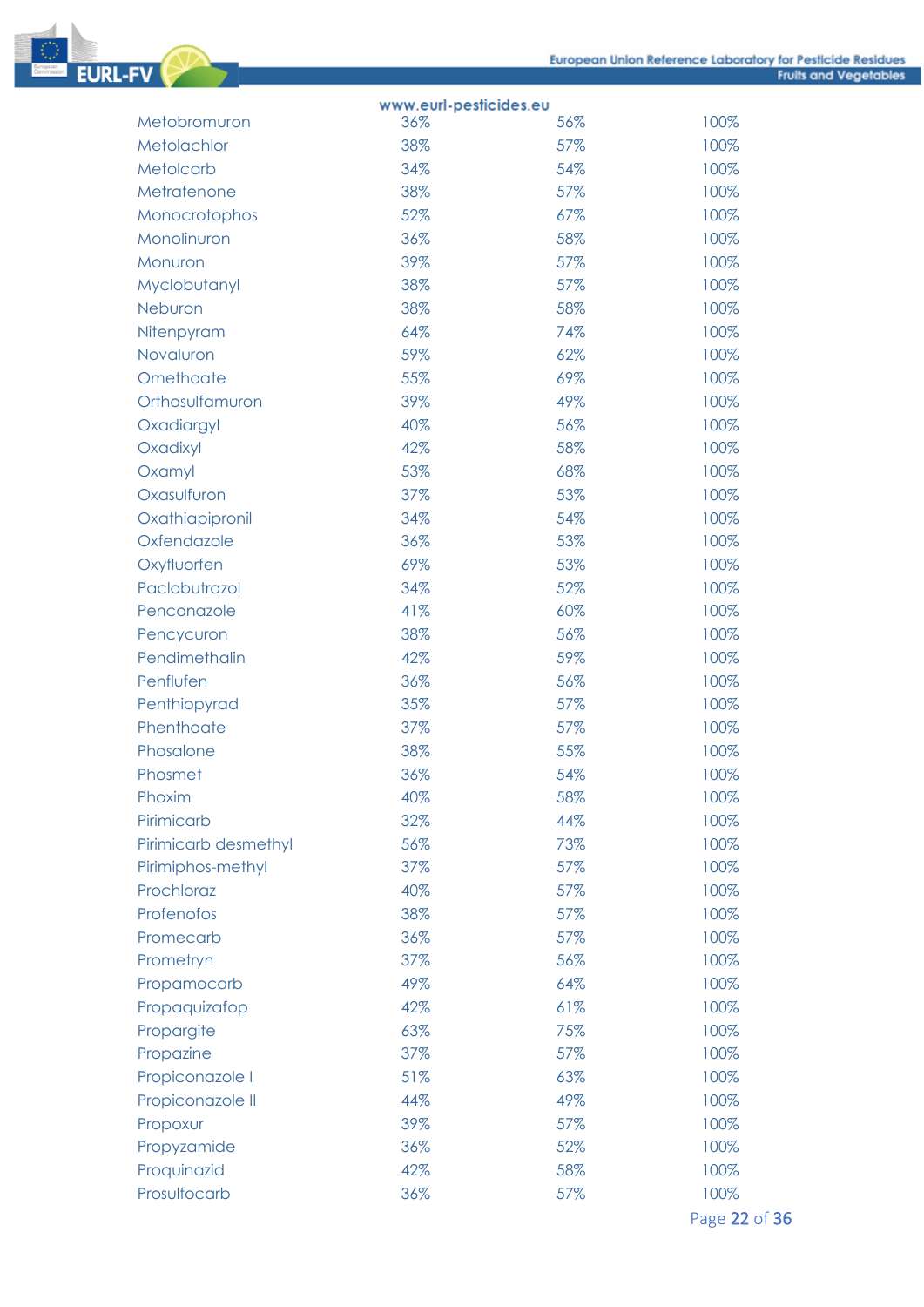

| 100%<br>Prothioconazole<br>70%<br>Prothiofos<br>95%<br>63%<br>100%<br>Pymetrozine<br>63%<br>100%<br>73%<br>Pyraclostrobin<br>40%<br>58%<br>100%<br>Pyridaben<br>53%<br>61%<br>100%<br>Pyridalyl<br>59%<br>62%<br>100%<br>Pyridaphenthion<br>34%<br>53%<br>100%<br>Pyridate<br>59%<br>100%<br>64%<br>Pyrimethanil<br>34%<br>51%<br>100%<br>100%<br>Pyriofenone<br>34%<br>54%<br>Pyriproxyfen<br>44%<br>59%<br>100%<br>39%<br>100%<br>Quinalphos<br>61%<br>Quinoclamine<br>40%<br>58%<br>100%<br>48%<br>58%<br>100%<br>Quinoxyfen<br>Quizalofop<br>36%<br>52%<br>100%<br>Quizalofop-ethyl<br>39%<br>58%<br>100%<br>Rotenone<br>36%<br>100%<br>54%<br>Simazine<br>39%<br>58%<br>100%<br>Spinetoram<br>39%<br>59%<br>100%<br>39%<br>60%<br>100%<br>Spinosyn A<br>38%<br>58%<br>100%<br>Spinosyn D<br>Spirodiclofen<br>55%<br>62%<br>100%<br>Spiromesifen<br>43%<br>61%<br>100%<br>Spirotetramat<br>30%<br>49%<br>100%<br>Spiroxamine<br>38%<br>55%<br>100%<br>Sulfoxaflor<br>47%<br>61%<br>100%<br><b>Tau-Fluvalinate</b><br>63%<br>65%<br>100%<br>Tebuconazole<br>38%<br>100%<br>56%<br>Tebufenozide<br>35%<br>56%<br>100%<br>38%<br>56%<br>100%<br>Tebufenpyrad<br>34%<br>100%<br>Teflubenzuron<br>57%<br>40%<br>60%<br>Terbutryn<br>100%<br>Terbutylazine<br>39%<br>58%<br>100%<br>Tetraconazole<br>43%<br>62%<br>100%<br>Thiabendazole<br>59%<br>73%<br>100%<br><b>Thiacloprid</b><br>41%<br>59%<br>100%<br>Thiamethoxam<br>57%<br>100%<br>74%<br>Thiobencarb<br>35%<br>100%<br>57%<br><b>Tolclofos methyl</b><br>46%<br>58%<br>100%<br>Tolfenpyrad<br>47%<br>61%<br>100%<br>Triadimefon<br>37%<br>56%<br>100%<br><b>Triallate</b><br>49%<br>62%<br>100%<br>37%<br>55%<br>100%<br>Triazophos<br><b>Trichlorfon</b><br>43%<br>61%<br>100%<br>Triclocarban<br>48%<br>100%<br>61%<br>Tricyclazole<br>45%<br>60%<br>100%<br>Trifloxystrobin<br>39%<br>58%<br>100% | www.eurl-pesticides.eu |  |               |  |  |  |
|---------------------------------------------------------------------------------------------------------------------------------------------------------------------------------------------------------------------------------------------------------------------------------------------------------------------------------------------------------------------------------------------------------------------------------------------------------------------------------------------------------------------------------------------------------------------------------------------------------------------------------------------------------------------------------------------------------------------------------------------------------------------------------------------------------------------------------------------------------------------------------------------------------------------------------------------------------------------------------------------------------------------------------------------------------------------------------------------------------------------------------------------------------------------------------------------------------------------------------------------------------------------------------------------------------------------------------------------------------------------------------------------------------------------------------------------------------------------------------------------------------------------------------------------------------------------------------------------------------------------------------------------------------------------------------------------------------------------------------------------------------------------------------------------------------------------------------------------------------------|------------------------|--|---------------|--|--|--|
|                                                                                                                                                                                                                                                                                                                                                                                                                                                                                                                                                                                                                                                                                                                                                                                                                                                                                                                                                                                                                                                                                                                                                                                                                                                                                                                                                                                                                                                                                                                                                                                                                                                                                                                                                                                                                                                               | 41%                    |  |               |  |  |  |
|                                                                                                                                                                                                                                                                                                                                                                                                                                                                                                                                                                                                                                                                                                                                                                                                                                                                                                                                                                                                                                                                                                                                                                                                                                                                                                                                                                                                                                                                                                                                                                                                                                                                                                                                                                                                                                                               |                        |  |               |  |  |  |
|                                                                                                                                                                                                                                                                                                                                                                                                                                                                                                                                                                                                                                                                                                                                                                                                                                                                                                                                                                                                                                                                                                                                                                                                                                                                                                                                                                                                                                                                                                                                                                                                                                                                                                                                                                                                                                                               |                        |  |               |  |  |  |
|                                                                                                                                                                                                                                                                                                                                                                                                                                                                                                                                                                                                                                                                                                                                                                                                                                                                                                                                                                                                                                                                                                                                                                                                                                                                                                                                                                                                                                                                                                                                                                                                                                                                                                                                                                                                                                                               |                        |  |               |  |  |  |
|                                                                                                                                                                                                                                                                                                                                                                                                                                                                                                                                                                                                                                                                                                                                                                                                                                                                                                                                                                                                                                                                                                                                                                                                                                                                                                                                                                                                                                                                                                                                                                                                                                                                                                                                                                                                                                                               |                        |  |               |  |  |  |
|                                                                                                                                                                                                                                                                                                                                                                                                                                                                                                                                                                                                                                                                                                                                                                                                                                                                                                                                                                                                                                                                                                                                                                                                                                                                                                                                                                                                                                                                                                                                                                                                                                                                                                                                                                                                                                                               |                        |  |               |  |  |  |
|                                                                                                                                                                                                                                                                                                                                                                                                                                                                                                                                                                                                                                                                                                                                                                                                                                                                                                                                                                                                                                                                                                                                                                                                                                                                                                                                                                                                                                                                                                                                                                                                                                                                                                                                                                                                                                                               |                        |  |               |  |  |  |
|                                                                                                                                                                                                                                                                                                                                                                                                                                                                                                                                                                                                                                                                                                                                                                                                                                                                                                                                                                                                                                                                                                                                                                                                                                                                                                                                                                                                                                                                                                                                                                                                                                                                                                                                                                                                                                                               |                        |  |               |  |  |  |
|                                                                                                                                                                                                                                                                                                                                                                                                                                                                                                                                                                                                                                                                                                                                                                                                                                                                                                                                                                                                                                                                                                                                                                                                                                                                                                                                                                                                                                                                                                                                                                                                                                                                                                                                                                                                                                                               |                        |  |               |  |  |  |
|                                                                                                                                                                                                                                                                                                                                                                                                                                                                                                                                                                                                                                                                                                                                                                                                                                                                                                                                                                                                                                                                                                                                                                                                                                                                                                                                                                                                                                                                                                                                                                                                                                                                                                                                                                                                                                                               |                        |  |               |  |  |  |
|                                                                                                                                                                                                                                                                                                                                                                                                                                                                                                                                                                                                                                                                                                                                                                                                                                                                                                                                                                                                                                                                                                                                                                                                                                                                                                                                                                                                                                                                                                                                                                                                                                                                                                                                                                                                                                                               |                        |  |               |  |  |  |
|                                                                                                                                                                                                                                                                                                                                                                                                                                                                                                                                                                                                                                                                                                                                                                                                                                                                                                                                                                                                                                                                                                                                                                                                                                                                                                                                                                                                                                                                                                                                                                                                                                                                                                                                                                                                                                                               |                        |  |               |  |  |  |
|                                                                                                                                                                                                                                                                                                                                                                                                                                                                                                                                                                                                                                                                                                                                                                                                                                                                                                                                                                                                                                                                                                                                                                                                                                                                                                                                                                                                                                                                                                                                                                                                                                                                                                                                                                                                                                                               |                        |  |               |  |  |  |
|                                                                                                                                                                                                                                                                                                                                                                                                                                                                                                                                                                                                                                                                                                                                                                                                                                                                                                                                                                                                                                                                                                                                                                                                                                                                                                                                                                                                                                                                                                                                                                                                                                                                                                                                                                                                                                                               |                        |  |               |  |  |  |
|                                                                                                                                                                                                                                                                                                                                                                                                                                                                                                                                                                                                                                                                                                                                                                                                                                                                                                                                                                                                                                                                                                                                                                                                                                                                                                                                                                                                                                                                                                                                                                                                                                                                                                                                                                                                                                                               |                        |  |               |  |  |  |
|                                                                                                                                                                                                                                                                                                                                                                                                                                                                                                                                                                                                                                                                                                                                                                                                                                                                                                                                                                                                                                                                                                                                                                                                                                                                                                                                                                                                                                                                                                                                                                                                                                                                                                                                                                                                                                                               |                        |  |               |  |  |  |
|                                                                                                                                                                                                                                                                                                                                                                                                                                                                                                                                                                                                                                                                                                                                                                                                                                                                                                                                                                                                                                                                                                                                                                                                                                                                                                                                                                                                                                                                                                                                                                                                                                                                                                                                                                                                                                                               |                        |  |               |  |  |  |
|                                                                                                                                                                                                                                                                                                                                                                                                                                                                                                                                                                                                                                                                                                                                                                                                                                                                                                                                                                                                                                                                                                                                                                                                                                                                                                                                                                                                                                                                                                                                                                                                                                                                                                                                                                                                                                                               |                        |  |               |  |  |  |
|                                                                                                                                                                                                                                                                                                                                                                                                                                                                                                                                                                                                                                                                                                                                                                                                                                                                                                                                                                                                                                                                                                                                                                                                                                                                                                                                                                                                                                                                                                                                                                                                                                                                                                                                                                                                                                                               |                        |  |               |  |  |  |
|                                                                                                                                                                                                                                                                                                                                                                                                                                                                                                                                                                                                                                                                                                                                                                                                                                                                                                                                                                                                                                                                                                                                                                                                                                                                                                                                                                                                                                                                                                                                                                                                                                                                                                                                                                                                                                                               |                        |  |               |  |  |  |
|                                                                                                                                                                                                                                                                                                                                                                                                                                                                                                                                                                                                                                                                                                                                                                                                                                                                                                                                                                                                                                                                                                                                                                                                                                                                                                                                                                                                                                                                                                                                                                                                                                                                                                                                                                                                                                                               |                        |  |               |  |  |  |
|                                                                                                                                                                                                                                                                                                                                                                                                                                                                                                                                                                                                                                                                                                                                                                                                                                                                                                                                                                                                                                                                                                                                                                                                                                                                                                                                                                                                                                                                                                                                                                                                                                                                                                                                                                                                                                                               |                        |  |               |  |  |  |
|                                                                                                                                                                                                                                                                                                                                                                                                                                                                                                                                                                                                                                                                                                                                                                                                                                                                                                                                                                                                                                                                                                                                                                                                                                                                                                                                                                                                                                                                                                                                                                                                                                                                                                                                                                                                                                                               |                        |  |               |  |  |  |
|                                                                                                                                                                                                                                                                                                                                                                                                                                                                                                                                                                                                                                                                                                                                                                                                                                                                                                                                                                                                                                                                                                                                                                                                                                                                                                                                                                                                                                                                                                                                                                                                                                                                                                                                                                                                                                                               |                        |  |               |  |  |  |
|                                                                                                                                                                                                                                                                                                                                                                                                                                                                                                                                                                                                                                                                                                                                                                                                                                                                                                                                                                                                                                                                                                                                                                                                                                                                                                                                                                                                                                                                                                                                                                                                                                                                                                                                                                                                                                                               |                        |  |               |  |  |  |
|                                                                                                                                                                                                                                                                                                                                                                                                                                                                                                                                                                                                                                                                                                                                                                                                                                                                                                                                                                                                                                                                                                                                                                                                                                                                                                                                                                                                                                                                                                                                                                                                                                                                                                                                                                                                                                                               |                        |  |               |  |  |  |
|                                                                                                                                                                                                                                                                                                                                                                                                                                                                                                                                                                                                                                                                                                                                                                                                                                                                                                                                                                                                                                                                                                                                                                                                                                                                                                                                                                                                                                                                                                                                                                                                                                                                                                                                                                                                                                                               |                        |  |               |  |  |  |
|                                                                                                                                                                                                                                                                                                                                                                                                                                                                                                                                                                                                                                                                                                                                                                                                                                                                                                                                                                                                                                                                                                                                                                                                                                                                                                                                                                                                                                                                                                                                                                                                                                                                                                                                                                                                                                                               |                        |  |               |  |  |  |
|                                                                                                                                                                                                                                                                                                                                                                                                                                                                                                                                                                                                                                                                                                                                                                                                                                                                                                                                                                                                                                                                                                                                                                                                                                                                                                                                                                                                                                                                                                                                                                                                                                                                                                                                                                                                                                                               |                        |  |               |  |  |  |
|                                                                                                                                                                                                                                                                                                                                                                                                                                                                                                                                                                                                                                                                                                                                                                                                                                                                                                                                                                                                                                                                                                                                                                                                                                                                                                                                                                                                                                                                                                                                                                                                                                                                                                                                                                                                                                                               |                        |  |               |  |  |  |
|                                                                                                                                                                                                                                                                                                                                                                                                                                                                                                                                                                                                                                                                                                                                                                                                                                                                                                                                                                                                                                                                                                                                                                                                                                                                                                                                                                                                                                                                                                                                                                                                                                                                                                                                                                                                                                                               |                        |  |               |  |  |  |
|                                                                                                                                                                                                                                                                                                                                                                                                                                                                                                                                                                                                                                                                                                                                                                                                                                                                                                                                                                                                                                                                                                                                                                                                                                                                                                                                                                                                                                                                                                                                                                                                                                                                                                                                                                                                                                                               |                        |  |               |  |  |  |
|                                                                                                                                                                                                                                                                                                                                                                                                                                                                                                                                                                                                                                                                                                                                                                                                                                                                                                                                                                                                                                                                                                                                                                                                                                                                                                                                                                                                                                                                                                                                                                                                                                                                                                                                                                                                                                                               |                        |  |               |  |  |  |
|                                                                                                                                                                                                                                                                                                                                                                                                                                                                                                                                                                                                                                                                                                                                                                                                                                                                                                                                                                                                                                                                                                                                                                                                                                                                                                                                                                                                                                                                                                                                                                                                                                                                                                                                                                                                                                                               |                        |  |               |  |  |  |
|                                                                                                                                                                                                                                                                                                                                                                                                                                                                                                                                                                                                                                                                                                                                                                                                                                                                                                                                                                                                                                                                                                                                                                                                                                                                                                                                                                                                                                                                                                                                                                                                                                                                                                                                                                                                                                                               |                        |  |               |  |  |  |
|                                                                                                                                                                                                                                                                                                                                                                                                                                                                                                                                                                                                                                                                                                                                                                                                                                                                                                                                                                                                                                                                                                                                                                                                                                                                                                                                                                                                                                                                                                                                                                                                                                                                                                                                                                                                                                                               |                        |  |               |  |  |  |
|                                                                                                                                                                                                                                                                                                                                                                                                                                                                                                                                                                                                                                                                                                                                                                                                                                                                                                                                                                                                                                                                                                                                                                                                                                                                                                                                                                                                                                                                                                                                                                                                                                                                                                                                                                                                                                                               |                        |  |               |  |  |  |
|                                                                                                                                                                                                                                                                                                                                                                                                                                                                                                                                                                                                                                                                                                                                                                                                                                                                                                                                                                                                                                                                                                                                                                                                                                                                                                                                                                                                                                                                                                                                                                                                                                                                                                                                                                                                                                                               |                        |  |               |  |  |  |
|                                                                                                                                                                                                                                                                                                                                                                                                                                                                                                                                                                                                                                                                                                                                                                                                                                                                                                                                                                                                                                                                                                                                                                                                                                                                                                                                                                                                                                                                                                                                                                                                                                                                                                                                                                                                                                                               |                        |  |               |  |  |  |
|                                                                                                                                                                                                                                                                                                                                                                                                                                                                                                                                                                                                                                                                                                                                                                                                                                                                                                                                                                                                                                                                                                                                                                                                                                                                                                                                                                                                                                                                                                                                                                                                                                                                                                                                                                                                                                                               |                        |  |               |  |  |  |
|                                                                                                                                                                                                                                                                                                                                                                                                                                                                                                                                                                                                                                                                                                                                                                                                                                                                                                                                                                                                                                                                                                                                                                                                                                                                                                                                                                                                                                                                                                                                                                                                                                                                                                                                                                                                                                                               |                        |  |               |  |  |  |
|                                                                                                                                                                                                                                                                                                                                                                                                                                                                                                                                                                                                                                                                                                                                                                                                                                                                                                                                                                                                                                                                                                                                                                                                                                                                                                                                                                                                                                                                                                                                                                                                                                                                                                                                                                                                                                                               |                        |  |               |  |  |  |
|                                                                                                                                                                                                                                                                                                                                                                                                                                                                                                                                                                                                                                                                                                                                                                                                                                                                                                                                                                                                                                                                                                                                                                                                                                                                                                                                                                                                                                                                                                                                                                                                                                                                                                                                                                                                                                                               |                        |  |               |  |  |  |
|                                                                                                                                                                                                                                                                                                                                                                                                                                                                                                                                                                                                                                                                                                                                                                                                                                                                                                                                                                                                                                                                                                                                                                                                                                                                                                                                                                                                                                                                                                                                                                                                                                                                                                                                                                                                                                                               |                        |  |               |  |  |  |
|                                                                                                                                                                                                                                                                                                                                                                                                                                                                                                                                                                                                                                                                                                                                                                                                                                                                                                                                                                                                                                                                                                                                                                                                                                                                                                                                                                                                                                                                                                                                                                                                                                                                                                                                                                                                                                                               |                        |  |               |  |  |  |
|                                                                                                                                                                                                                                                                                                                                                                                                                                                                                                                                                                                                                                                                                                                                                                                                                                                                                                                                                                                                                                                                                                                                                                                                                                                                                                                                                                                                                                                                                                                                                                                                                                                                                                                                                                                                                                                               |                        |  |               |  |  |  |
|                                                                                                                                                                                                                                                                                                                                                                                                                                                                                                                                                                                                                                                                                                                                                                                                                                                                                                                                                                                                                                                                                                                                                                                                                                                                                                                                                                                                                                                                                                                                                                                                                                                                                                                                                                                                                                                               |                        |  |               |  |  |  |
|                                                                                                                                                                                                                                                                                                                                                                                                                                                                                                                                                                                                                                                                                                                                                                                                                                                                                                                                                                                                                                                                                                                                                                                                                                                                                                                                                                                                                                                                                                                                                                                                                                                                                                                                                                                                                                                               |                        |  | Page 23 of 36 |  |  |  |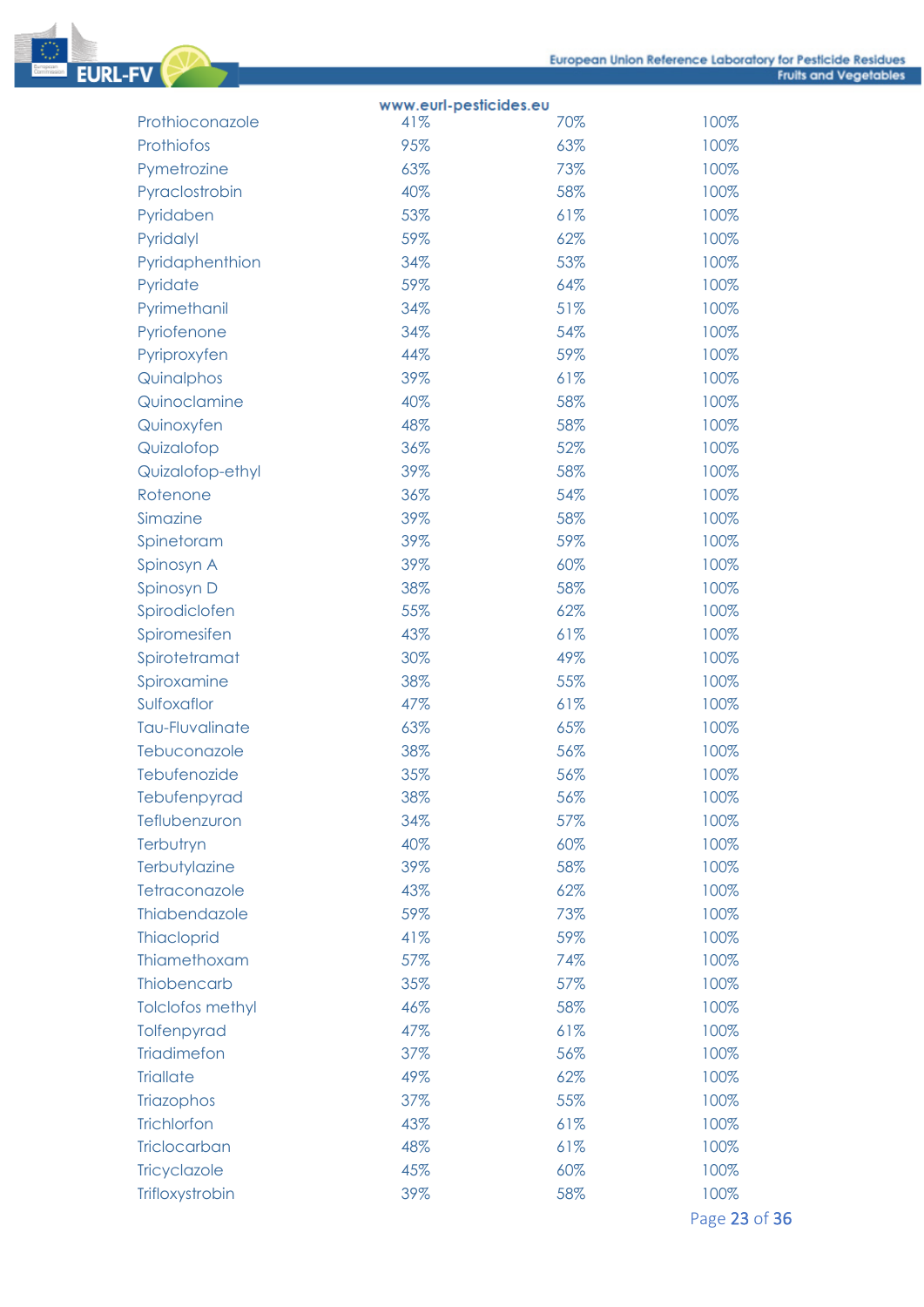

| www.eurl-pesticides.eu |     |     |      |  |
|------------------------|-----|-----|------|--|
| Triflumizole           | 51% | 64% | 100% |  |
| <b>Triflumuron</b>     | 34% | 55% | 100% |  |
| <b>Triticonazole</b>   | 36% | 54% | 100% |  |
| Tritosulfuron          | 38% | 52% | 100% |  |
| XMC I                  | 35% | 56% | 100% |  |
| XMC II                 | 36% | 56% | 100% |  |
| <b>XMC III</b>         | 35% | 57% | 100% |  |
| Zoxamide               | 36% | 54% | 100% |  |

# **Table 2.** Relative instrumental response at a concentration level of 0.01 mg/L in **onion** extract.

| <b>Compound</b>    | <b>Relative area</b><br>$(1, 5\muL)$ | <b>Relative area</b><br>$(2, 5\mu L)$ | <b>Relative area</b><br>(5 <sub>µ</sub> L) |
|--------------------|--------------------------------------|---------------------------------------|--------------------------------------------|
| $2,4-D$            | 25%                                  | 43%                                   | 100%                                       |
| 8-Quinolinol       | 42%                                  | 62%                                   | 100%                                       |
| Acephate           | 36%                                  | 56%                                   | 100%                                       |
| Acetamiprid        | 35%                                  | 56%                                   | 100%                                       |
| <b>Acrinathrin</b> | 41%                                  | 52%                                   | 100%                                       |
| Alachlor           | 46%                                  | 66%                                   | 100%                                       |
| Albendazole        | 54%                                  | 78%                                   | 100%                                       |
| <b>Aldicarb</b>    | 40%                                  | 62%                                   | 100%                                       |
| Aldicarb sulfone   | 33%                                  | 54%                                   | 100%                                       |
| Ametoctradin       | 43%                                  | 58%                                   | 100%                                       |
| Anilofos           | 37%                                  | 59%                                   | 100%                                       |
| <b>Atrazine</b>    | 52%                                  | 72%                                   | 100%                                       |
| Avermectin bla     | 35%                                  | 57%                                   | 100%                                       |
| Avermectin_b1b     | 34%                                  | 33%                                   | 100%                                       |
| Azinphos_methyl    | 46%                                  | 71%                                   | 100%                                       |
| Azinphos-ethyl     | 55%                                  | 75%                                   | 100%                                       |
| Azoxystrobin       | 44%                                  | 64%                                   | 100%                                       |
| <b>BAC10</b>       | 43%                                  | 65%                                   | 100%                                       |
| BAC <sub>8</sub>   | 38%                                  | 59%                                   | 100%                                       |
| <b>Benalaxyl</b>   | 37%                                  | 56%                                   | 100%                                       |
| <b>Bendiocarb</b>  | 43%                                  | 63%                                   | 100%                                       |
| Benzovindiflupyr   | 40%                                  | 62%                                   | 100%                                       |
| <b>Bifenazate</b>  | 46%                                  | 69%                                   | 100%                                       |
| <b>Bifenthrin</b>  | 49%                                  | 69%                                   | 100%                                       |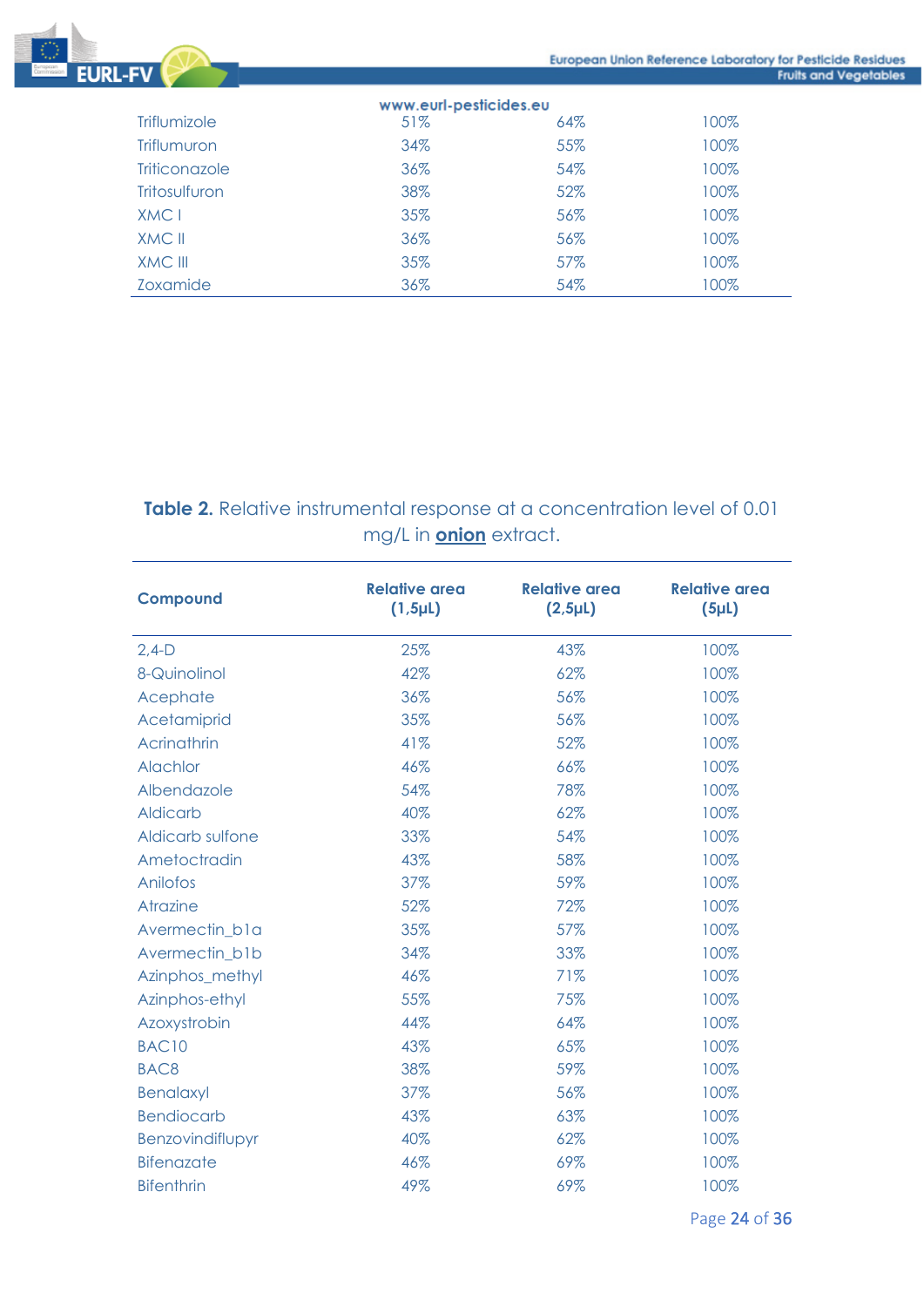

|                                       | www.eurl-pesticides.eu |     |      |
|---------------------------------------|------------------------|-----|------|
| <b>Bitertanol</b>                     | 31%                    | 57% | 100% |
| <b>Bixafen</b>                        | 44%                    | 62% | 100% |
| <b>Boscalid</b>                       | 41%                    | 66% | 100% |
| <b>Bromacil</b>                       | 47%                    | 70% | 100% |
| Bromuconazole_I                       | 46%                    | 64% | 100% |
| Bromuconazole_II                      | 43%                    | 62% | 100% |
| <b>Bupirimate</b>                     | 41%                    | 62% | 100% |
| <b>Buprofezin</b>                     | 36%                    | 56% | 100% |
| Butoxycarboxim                        | 32%                    | 53% | 100% |
| Carbaryl                              | 42%                    | 63% | 100% |
| Carbendazim                           | 36%                    | 56% | 100% |
| carbendazim d3                        | 37%                    | 56% | 100% |
| Carbofuran                            | 39%                    | 60% | 100% |
| Chlorantraniliprole                   | 41%                    | 61% | 100% |
| Chlorbromuron                         | 43%                    | 66% | 100% |
| Chlorfenvinphos                       | 38%                    | 57% | 100% |
| Chlorfluazuron                        | 40%                    | 53% | 100% |
| Chloridazon                           | 37%                    | 58% | 100% |
| Chlorotoluron                         | 47%                    | 71% | 100% |
| Chloroxuron                           | 48%                    | 68% | 100% |
| <b>Chlorpyrifos methyl</b>            | 34%                    | 53% | 100% |
| Chlorpyriphos                         | 38%                    | 57% | 100% |
| Chromafenozide                        | 43%                    | 64% | 100% |
| Clofentezine                          | 46%                    | 65% | 100% |
| Clomazone                             | 51%                    | 72% | 100% |
| Clopyralid                            | 32%                    | 47% | 100% |
| Coumaphos                             | 36%                    | 57% | 100% |
| Cyazofamid                            | 46%                    | 65% | 100% |
| Cyflufenamid                          | 53%                    | 64% | 100% |
| Cyhalofop-butyl                       | 42%                    | 56% | 100% |
| Cymoxanil                             | 42%                    | 64% | 100% |
| Cyproconazole I                       | 46%                    | 63% | 100% |
| Cyproconazole II                      | 43%                    | 70% | 100% |
| Cyprodinil                            | 43%                    | 49% | 100% |
| Cyromazine I                          | 89%                    | 97% | 100% |
| Cyromazine II                         | 83%                    | 72% | 100% |
| <b>Dazomet</b>                        | 80%                    | 87% | 100% |
| <b>DEET</b>                           | 52%                    | 73% | 100% |
| Deltamethrin                          | 39%                    | 58% | 100% |
| Demeton-S-methylsulfone<br>Demeton-S- | 33%                    | 53% | 100% |
| methylsulfoxide                       | 34%                    | 56% | 100% |
| Desethylterbuthylazine                | 41%                    | 61% | 100% |
| Diazinon                              | 40%                    | 63% | 100% |
| <b>Dichlorvos</b>                     | 38%                    | 59% | 100% |
| Dichlorvos d6                         | 38%                    | 62% | 100% |
| Dicrotophos                           | 33%                    | 52% | 100% |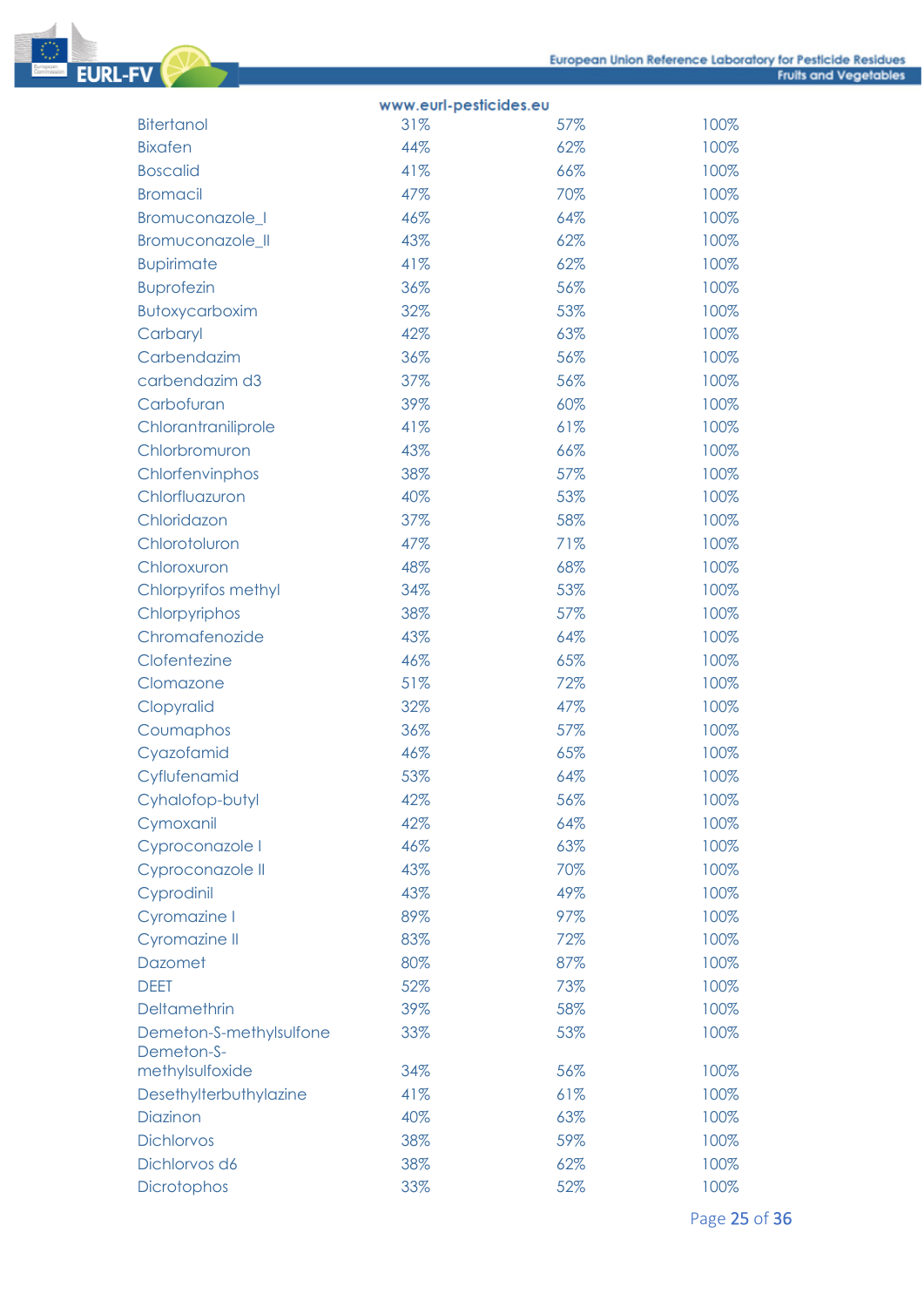

|                        | www.eurl-pesticides.eu |     |      |
|------------------------|------------------------|-----|------|
| Diethofencarb          | 54%                    | 75% | 100% |
| Difenoconazole         | 42%                    | 60% | 100% |
| Difenoxuron            | 47%                    | 66% | 100% |
| Diflubenzuron          | 25%                    | 52% | 100% |
| Dimethoate             | 40%                    | 62% | 100% |
| Dimethoate-d6          | 39%                    | 60% | 100% |
| Dimethomorph I         | 36%                    | 60% | 100% |
| Dimethomorph II        | 38%                    | 58% | 100% |
| Dimethylvinphos-Z      | 43%                    | 64% | 100% |
| <b>Diniconazole</b>    | 35%                    | 51% | 100% |
| Dinotefuran            | 34%                    | 56% | 100% |
| <b>Dithianon</b>       | 20%                    | 20% | 100% |
| <b>Diuron</b>          | 61%                    | 84% | 100% |
| <b>Dodine</b>          | 63%                    | 70% | 100% |
| Edifenphos             | 38%                    | 58% | 100% |
| emamectin b1a          | 34%                    | 51% | 100% |
| emamectin b1b          | 38%                    | 53% | 100% |
| <b>EPN</b>             | 32%                    | 49% | 100% |
| Epoxiconazole          | 41%                    | 59% | 100% |
| Ethiofencarb           | 49%                    | 66% | 100% |
| Ethion                 | 37%                    | 57% | 100% |
| Ethiprole              | 44%                    | 64% | 100% |
| Ethirimol              | 41%                    | 62% | 100% |
| Ethoprophos            | 43%                    | 65% | 100% |
| Etofenprox             | 50%                    | 62% | 100% |
| Etoxazole              | 67%                    | 76% | 100% |
| Famoxadone             | 48%                    | 56% | 100% |
| Fenamidone             | 42%                    | 60% | 100% |
| Fenamiphos             | 38%                    | 58% | 100% |
| Fenamiphos - sulfone   | 38%                    | 59% | 100% |
| Fenamiphos - sulfoxide | 40%                    | 60% | 100% |
| Fenarimol              | 33%                    | 55% | 100% |
| Fenazaquin             | 53%                    | 70% | 100% |
| Fenbendazole           | 45%                    | 67% | 100% |
| Fenbuconazole          | 34%                    | 58% | 100% |
| fenhexamid             | 37%                    | 57% | 100% |
| Fenobucarb             | 44%                    | 68% | 100% |
| Fenoxycarb             | 37%                    | 58% | 100% |
| Fenpicoxamid           | 49%                    | 67% | 100% |
| Fenpropathrin          | 41%                    | 59% | 100% |
| Fenpropidin            | 46%                    | 68% | 100% |
| Fenpropimorph          | 42%                    | 63% | 100% |
| Fenpyrazamine          | 37%                    | 58% | 100% |
| Fenpyroximate-E        | 38%                    | 55% | 100% |
| Fensulfothion          | 44%                    | 67% | 100% |
| Fensulfothion-oxon     |                        |     |      |
| sulfone                | 45%                    | 65% | 100% |

Page 26 of 36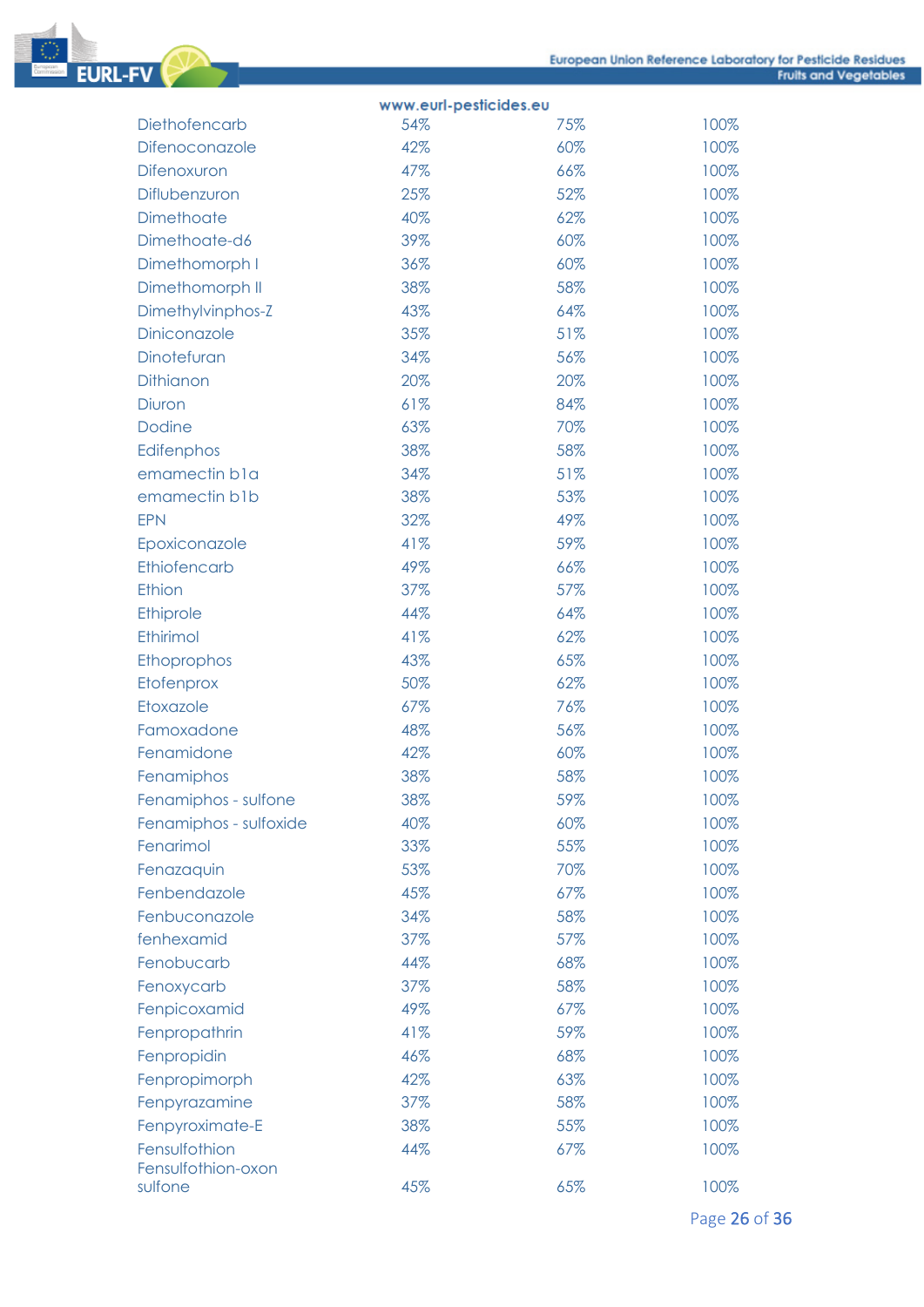

|                             | www.eurl-pesticides.eu |     |      |
|-----------------------------|------------------------|-----|------|
| Fenthion                    | 39%                    | 60% | 100% |
| Fenthion sulfone            | 37%                    | 58% | 100% |
| Fenthion sulfoxide          | 42%                    | 63% | 100% |
| Fenuron                     | 36%                    | 55% | 100% |
| Fipronil                    | 42%                    | 66% | 100% |
| Flazasulfuron               | 48%                    | 70% | 100% |
| Flonicamid                  | 32%                    | 51% | 100% |
| Fluacrypyrim                | 38%                    | 59% | 100% |
| Fluazifop-P                 | 35%                    | 56% | 100% |
| Flubendiamide               | 26%                    | 53% | 100% |
| Flucythrinate               | 54%                    | 66% | 100% |
| Fludioxonil                 | 50%                    | 65% | 100% |
| Fluensulfone                | 56%                    | 73% | 100% |
| Flufenacet                  | 48%                    | 72% | 100% |
| Flufenoxuron                | 38%                    | 57% | 100% |
| Fluometuron                 | 50%                    | 70% | 100% |
| Fluopicolide                | 50%                    | 67% | 100% |
| Fluopyram                   | 42%                    | 61% | 100% |
| Fluquinconazole             | 36%                    | 53% | 100% |
| Flusilazole                 | 41%                    | 60% | 100% |
| Flutriafol                  | 42%                    | 63% | 100% |
| Fluxapyroxad<br>Formetanate | 50%                    | 69% | 100% |
| hydrochloride               | 34%                    | 53% | 100% |
| Fosthiazate                 | 40%                    | 60% | 100% |
| Haloxyfop                   | 38%                    | 60% | 100% |
| Hexaconazole                | 38%                    | 53% | 100% |
| Hexaflumuron                | 32%                    | 53% | 100% |
| Hexythiazox                 | 36%                    | 54% | 100% |
| Imazalil                    | 39%                    | 58% | 100% |
| Imidacloprid                | 27%                    | 47% | 100% |
| Indoxacarb                  | 36%                    | 55% | 100% |
| loxynil                     | 30%                    | 51% | 100% |
| Iprodione                   | 29%                    | 48% | 100% |
| Iprovalicarb                | 37%                    | 57% | 100% |
| Isocarbophos                | 62%                    | 90% | 100% |
| <b>Isofenfos methyl</b>     | 44%                    | 68% | 100% |
| Isoprocarb                  | 44%                    | 65% | 100% |
| Isoprothiolane              | 46%                    | 64% | 100% |
| Isoproturon                 | 52%                    | 74% | 100% |
| Kresoxim methyl             | 41%                    | 57% | 100% |
| Lenacil                     | 49%                    | 71% | 100% |
| Linuron                     | 50%                    | 72% | 100% |
| Lufenuron                   | 26%                    | 46% | 100% |
| Malathion                   | 48%                    | 68% | 100% |
| Malathion-d10               | 45%                    | 67% | 100% |
| Mandipropamid               | 41%                    | 64% | 100% |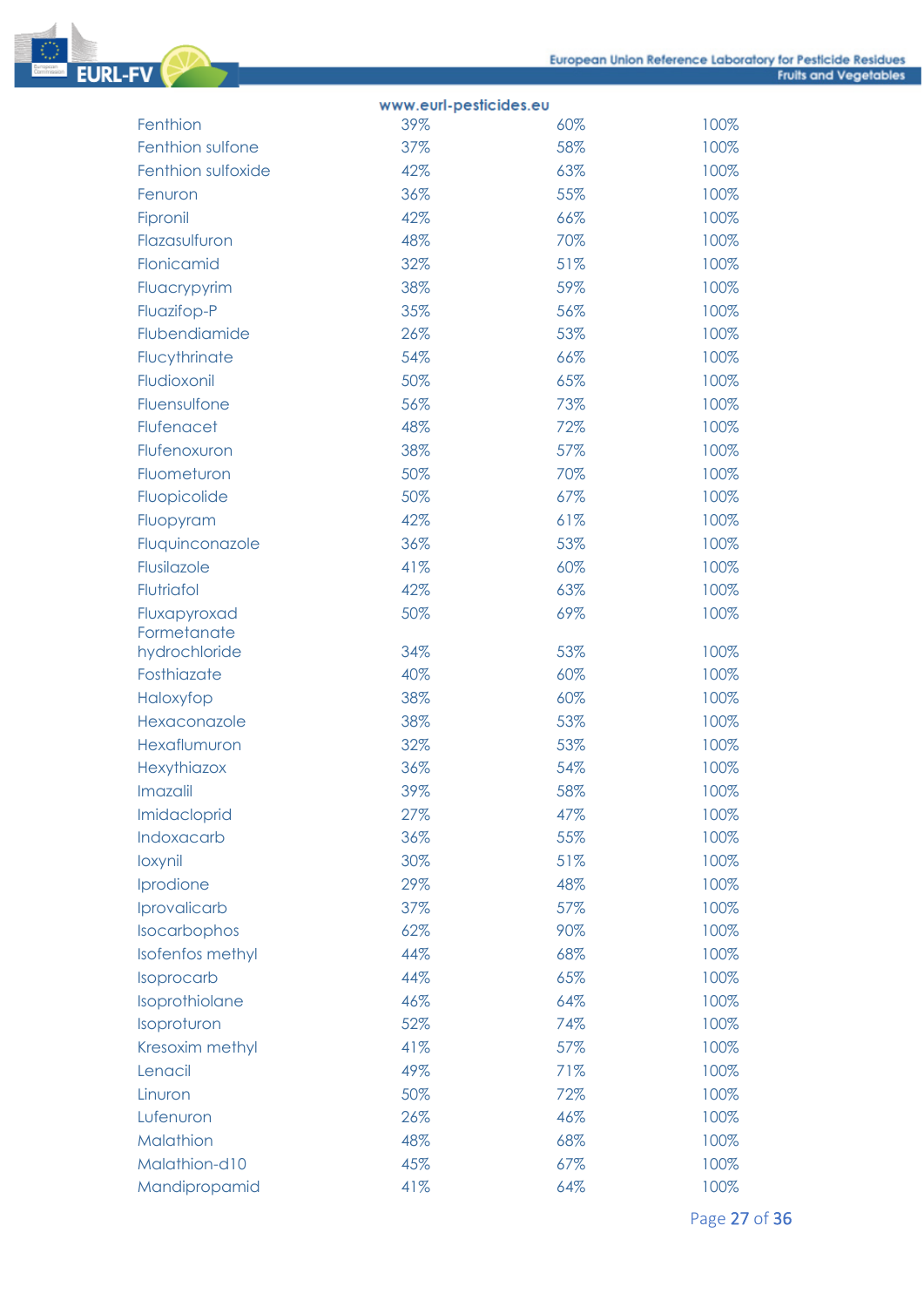|                      | www.eurl-pesticides.eu |     |               |
|----------------------|------------------------|-----|---------------|
| Mebendazole          | 35%                    | 57% | 100%          |
| Mepanipyrim          | 40%                    | 60% | 100%          |
| Meptyldinocap        | 28%                    | 46% | 100%          |
| Metaflumizone-E      | 48%                    | 70% | 100%          |
| Metaflumizone-Z      | 28%                    | 43% | 100%          |
| Metalaxyl            | 65%                    | 57% | 100%          |
| Metamitron           | 26%                    | 53% | 100%          |
| Metconazole          | 39%                    | 56% | 100%          |
| Methamidophos        | 33%                    | 53% | 100%          |
| Methidathion         | 50%                    | 68% | 100%          |
| Methiocarb           | 47%                    | 67% | 100%          |
| Methiocarb sulfone   | 41%                    | 61% | 100%          |
| Methiocarb sulfoxide | 35%                    | 56% | 100%          |
| Methomyl             | 35%                    | 57% | 100%          |
| Methoxyfenozide      | 43%                    | 61% | 100%          |
| Metobromuron         | 49%                    | 74% | 100%          |
| Metolachlor          | 40%                    | 62% | 100%          |
| Metolcarb            | 37%                    | 57% | 100%          |
| Metrafenone          | 40%                    | 61% | 100%          |
| Monocrotophos        | 33%                    | 55% | 100%          |
| Monolinuron          | 40%                    | 62% | 100%          |
| Monuron              | 52%                    | 73% | 100%          |
| Myclobutanyl         | 38%                    | 59% | 100%          |
| Neburon              | 41%                    | 62% | 100%          |
| Nitenpyram           | 32%                    | 53% | 100%          |
| Novaluron            | 38%                    | 51% | 100%          |
| Omethoate            | 34%                    | 53% | 100%          |
| Orthosulfamuron      | 33%                    | 62% | 100%          |
| Oxadiargyl           | 38%                    | 58% | 100%          |
| Oxadixyl             | 41%                    | 63% | 100%          |
| Oxamyl               | 32%                    | 55% | 100%          |
| Oxasulfuron          | 37%                    | 58% | 100%          |
| Oxathiapipronil      | 42%                    | 64% | 100%          |
| Oxfendazole          | 35%                    | 57% | 100%          |
| Oxyfluorfen          | 62%                    | 58% | 100%          |
| Paclobutrazol        | 42%                    | 65% | 100%          |
| Penconazole          | 42%                    | 62% | 100%          |
| Pencycuron           | 40%                    | 61% | 100%          |
| Pendimethalin        | 37%                    | 58% | 100%          |
| Penflufen            | 36%                    | 55% | 100%          |
| Penthiopyrad         | 42%                    | 63% | 100%          |
| Phenthoate           | 41%                    | 61% | 100%          |
| Phosalone            | 37%                    | 59% | 100%          |
| Phosmet              | 45%                    | 66% | 100%          |
| Phoxim               | 40%                    | 62% | 100%          |
| Pirimicarb           | 44%                    | 62% | 100%          |
| Pirimicarb desmethyl | 47%                    | 63% | 100%          |
|                      |                        |     | Page 28 of 36 |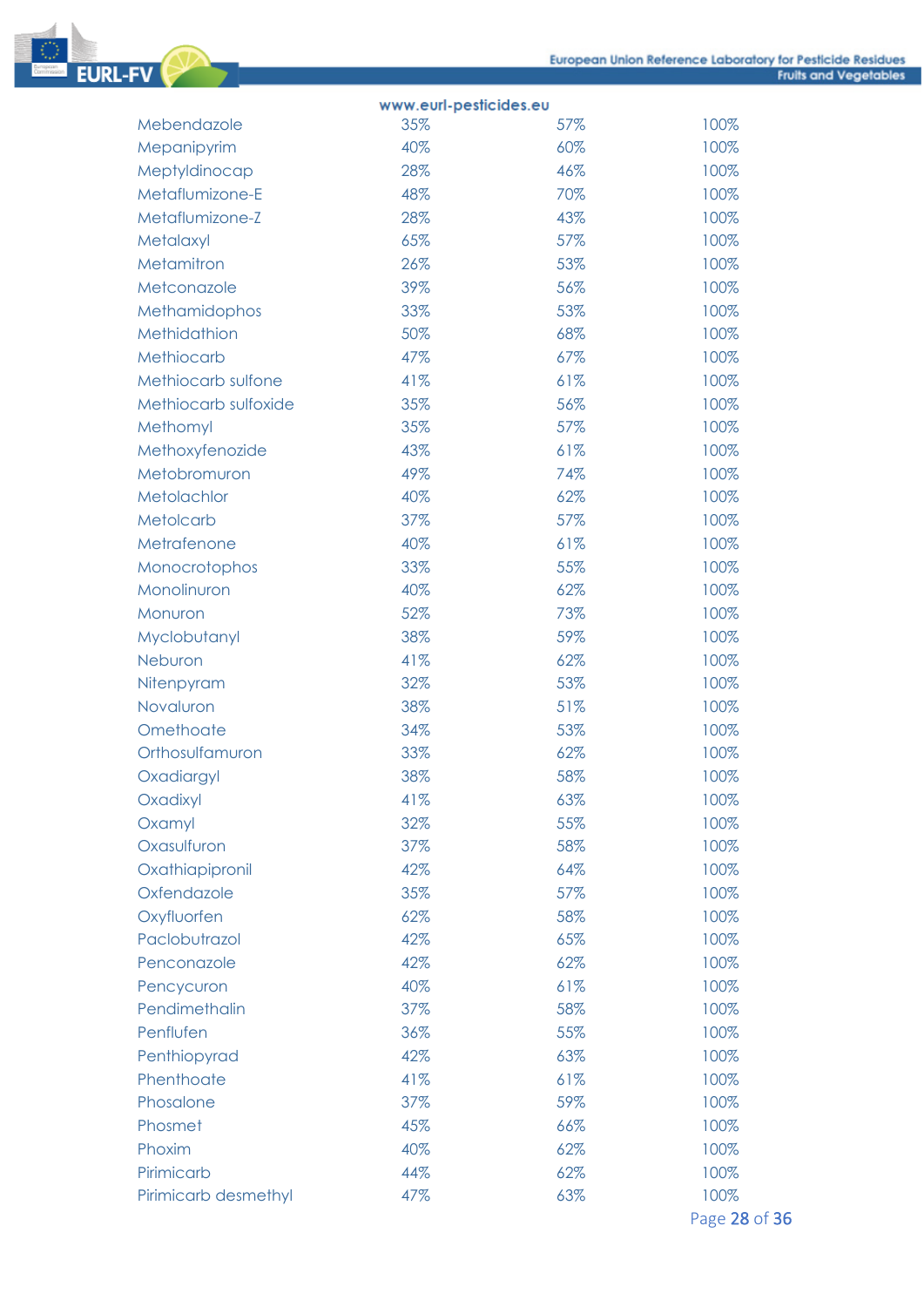

|                        | www.eurl-pesticides.eu |     |               |
|------------------------|------------------------|-----|---------------|
| Pirimiphos-methyl      | 36%                    | 60% | 100%          |
| Prochloraz             | 37%                    | 56% | 100%          |
| Profenofos             | 38%                    | 58% | 100%          |
| Promecarb              | 47%                    | 68% | 100%          |
| Prometryn              | 43%                    | 61% | 100%          |
| Propamocarb            | 32%                    | 53% | 100%          |
| Propaquizafop          | 38%                    | 56% | 100%          |
| Propargite             | 46%                    | 58% | 100%          |
| Propazine              | 54%                    | 71% | 100%          |
| Propiconazole I        | 41%                    | 73% | 100%          |
| Propiconazole II       | 40%                    | 69% | 100%          |
| Propoxur               | 44%                    | 63% | 100%          |
| Propyzamide            | 42%                    | 84% | 100%          |
| Proquinazid            | 40%                    | 59% | 100%          |
| Prosulfocarb           | 38%                    | 57% | 100%          |
| Prothioconazole        | 27%                    | 50% | 100%          |
| Prothiofos             | 37%                    | 52% | 100%          |
| Pymetrozine            | 36%                    | 57% | 100%          |
| Pyraclostrobin         | 41%                    | 59% | 100%          |
| Pyridaben              | 37%                    | 53% | 100%          |
| Pyridalyl              | 46%                    | 61% | 100%          |
| Pyridaphenthion        | 41%                    | 59% | 100%          |
| Pyridate               | 43%                    | 53% | 100%          |
| Pyrimethanil           | 40%                    | 63% | 100%          |
| Pyriofenone            | 37%                    | 56% | 100%          |
| Pyriproxyfen           | 39%                    | 59% | 100%          |
| Quinalphos             | 39%                    | 57% | 100%          |
| Quinoclamine           | 46%                    | 68% | 100%          |
| Quinoxyfen             | 42%                    | 61% | 100%          |
| Quizalofop             | 37%                    | 56% | 100%          |
| Quizalofop-ethyl       | 38%                    | 59% | 100%          |
| Rotenone               | 34%                    | 58% | 100%          |
| Simazine               | 47%                    | 68% | 100%          |
| Spinetoram             | 36%                    | 56% | 100%          |
| Spinosyn A             | 37%                    | 58% | 100%          |
| Spinosyn D             | 41%                    | 62% | 100%          |
| Spirodiclofen          | 40%                    | 59% | 100%          |
| Spiromesifen           | 40%                    | 56% | 100%          |
| Spirotetramat          | 35%                    | 56% | 100%          |
| Spiroxamine            | 39%                    | 57% | 100%          |
| Sulfoxaflor            | 62%                    | 73% | 100%          |
| <b>Tau-Fluvalinate</b> | 41%                    | 58% | 100%          |
| Tebuconazole           | 34%                    | 53% | 100%          |
| Tebufenozide           | 38%                    | 62% | 100%          |
| Tebufenpyrad           | 37%                    | 53% | 100%          |
| Teflubenzuron          | 25%                    | 52% | 100%          |
| Terbutryn              | 45%                    | 64% | 100%          |
|                        |                        |     | Page 29 of 36 |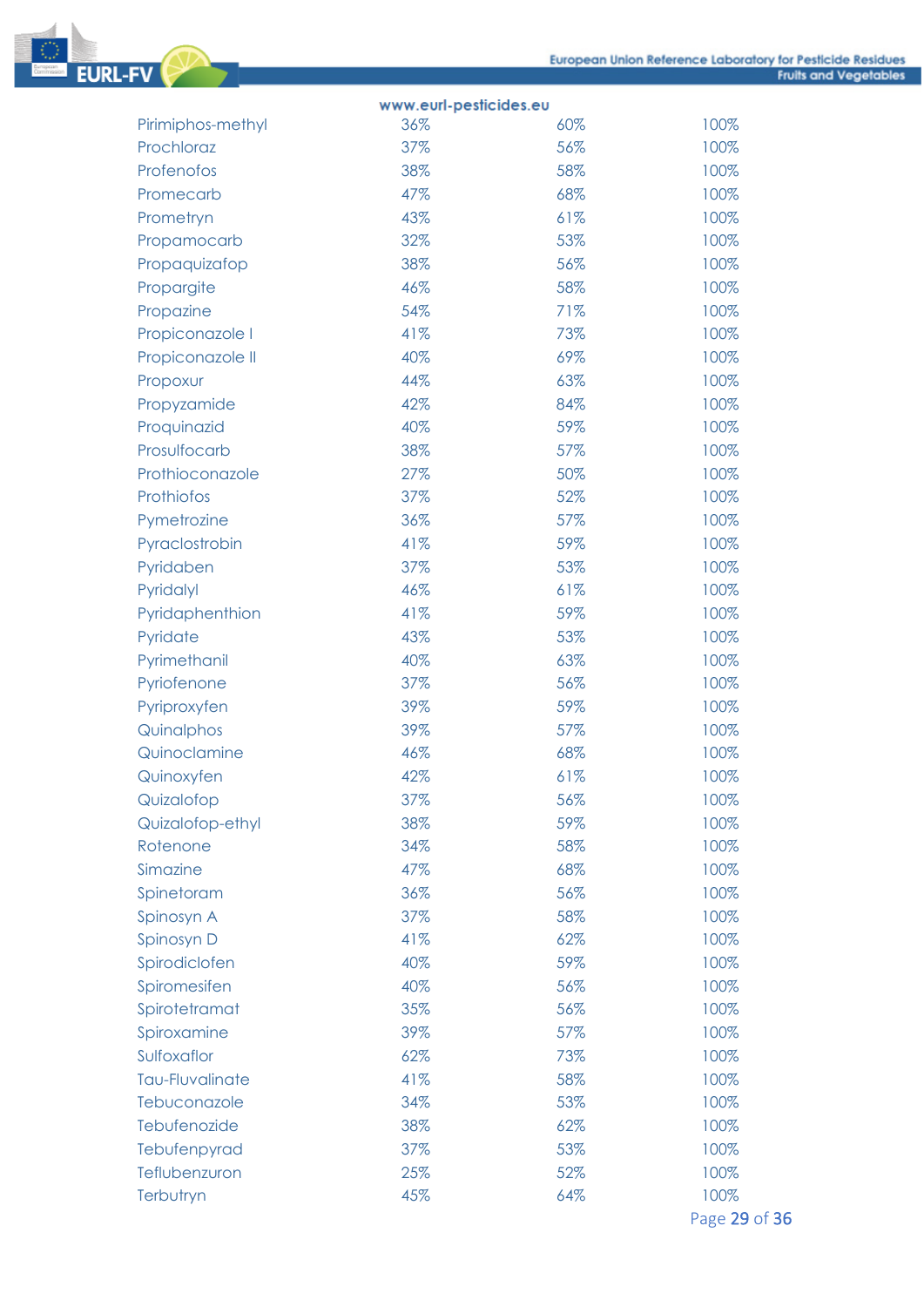

# **Table 3.** Relative instrumental response at a concentration level of 0.01 mg/L in **raisins** extract.

Triticonazole 39% 60% 100% Tritosulfuron 55% 51% 100%  $XMC I$  100% and  $46\%$  300% and  $72\%$  3100% and  $100\%$  $XMC II$  39% 61% 100% XMC III 40% 62% 100% Zoxamide 38% 57% 100%

| Compound         | Relative area<br>$(1, 5\mu L)$ | Relative area<br>$(2, 5\mu L)$ | Relative area<br>(5 <sub>µ</sub> L) |
|------------------|--------------------------------|--------------------------------|-------------------------------------|
| $2,4-D$          | 28%                            | 51%                            | 100%                                |
| 8-Quinolinol     | 31%                            | 54%                            | 100%                                |
| Acephate         | 38%                            | $62\%$                         | 100%                                |
| Acetamiprid      | 35%                            | 58%                            | 100%                                |
| Acrinathrin      | 42%                            | 56%                            | 100%                                |
| Alachlor         | 37%                            | 53%                            | 100%                                |
| Albendazole      | 42%                            | 61%                            | 100%                                |
| <b>Aldicarb</b>  | 33%                            | 54%                            | 100%                                |
| Aldicarb sulfone | 33%                            | 55%                            | 100%                                |
| Ametoctradin     | 44%                            | 63%                            | 100%                                |

Page 30 of 36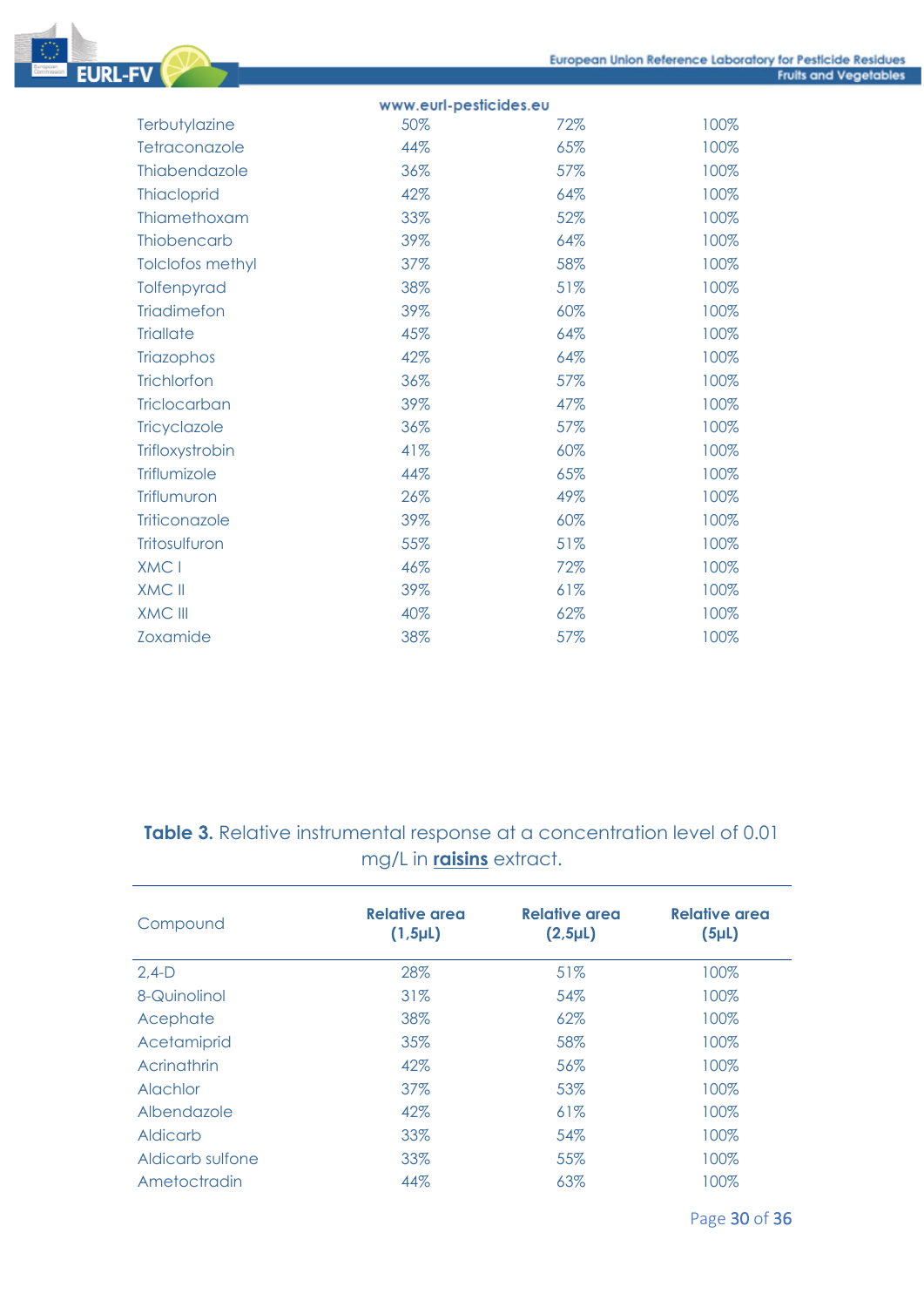

|                            | www.eurl-pesticides.eu |     |               |
|----------------------------|------------------------|-----|---------------|
| Anilofos                   | 38%                    | 54% | 100%          |
| Atrazine                   | 34%                    | 55% | 100%          |
| Avermectin_b1a             | 33%                    | 52% | 100%          |
| Avermectin_b1b             | 22%                    | 37% | 100%          |
| Azinphos_methyl            | 32%                    | 50% | 100%          |
| Azinphos-ethyl             | 35%                    | 54% | 100%          |
| Azoxystrobin               | 34%                    | 52% | 100%          |
| <b>BAC10</b>               | 38%                    | 54% | 100%          |
| BAC <sub>8</sub>           | 35%                    | 55% | 100%          |
| <b>Benalaxyl</b>           | 37%                    | 54% | 100%          |
| <b>Bendiocarb</b>          | 33%                    | 55% | 100%          |
| Benzovindiflupyr           | 35%                    | 52% | 100%          |
| <b>Bifenazate</b>          | 96%                    | 78% | 100%          |
| <b>Bifenthrin</b>          | 45%                    | 66% | 100%          |
| <b>Bitertanol</b>          | 31%                    | 54% | 100%          |
| <b>Bixafen</b>             | 34%                    | 54% | 100%          |
| <b>Boscalid</b>            | 33%                    | 50% | 100%          |
| <b>Bromacil</b>            | 33%                    | 53% | 100%          |
| Bromuconazole_I            | 33%                    | 57% | 100%          |
| Bromuconazole_II           | 34%                    | 54% | 100%          |
| <b>Bupirimate</b>          | 36%                    | 54% | 100%          |
| <b>Buprofezin</b>          | 38%                    | 57% | 100%          |
| Butoxycarboxim             | 32%                    | 53% | 100%          |
| Carbaryl                   | 32%                    | 53% | 100%          |
| Carbendazim                | 40%                    | 63% | 100%          |
| carbendazim d3             | 40%                    | 64% | 100%          |
| Carbofuran                 | 32%                    | 55% | 100%          |
| Chlorantraniliprole        | 28%                    | 50% | 100%          |
| Chlorbromuron              | 34%                    | 53% | 100%          |
| Chlorfenvinphos            | 34%                    | 53% | 100%          |
| Chlorfluazuron             | 36%                    | 59% | 100%          |
| Chloridazon                | 38%                    | 61% | 100%          |
| Chlorotoluron              | 33%                    | 54% | 100%          |
| Chloroxuron                | 34%                    | 52% | 100%          |
| <b>Chlorpyrifos methyl</b> | 39%                    | 57% | 100%          |
| Chlorpyriphos              | 37%                    | 56% | 100%          |
| Chromafenozide             | 33%                    | 50% | 100%          |
| Clofentezine               | 36%                    | 57% | 100%          |
| Clomazone                  | 31%                    | 54% | 100%          |
| Clopyralid                 | 29%                    | 51% | 100%          |
| Coumaphos                  | 37%                    | 54% | 100%          |
| Cyazofamid                 | 37%                    | 60% | 100%          |
| Cyflufenamid               | 37%                    | 73% | 100%          |
| Cyhalofop-butyl            | 36%                    | 54% | 100%          |
| Cymoxanil                  | 38%                    | 57% | 100%          |
| Cyproconazole I            | 38%                    | 60% | 100%          |
| Cyproconazole II           | 38%                    | 55% | 100%          |
|                            |                        |     | Page 31 of 36 |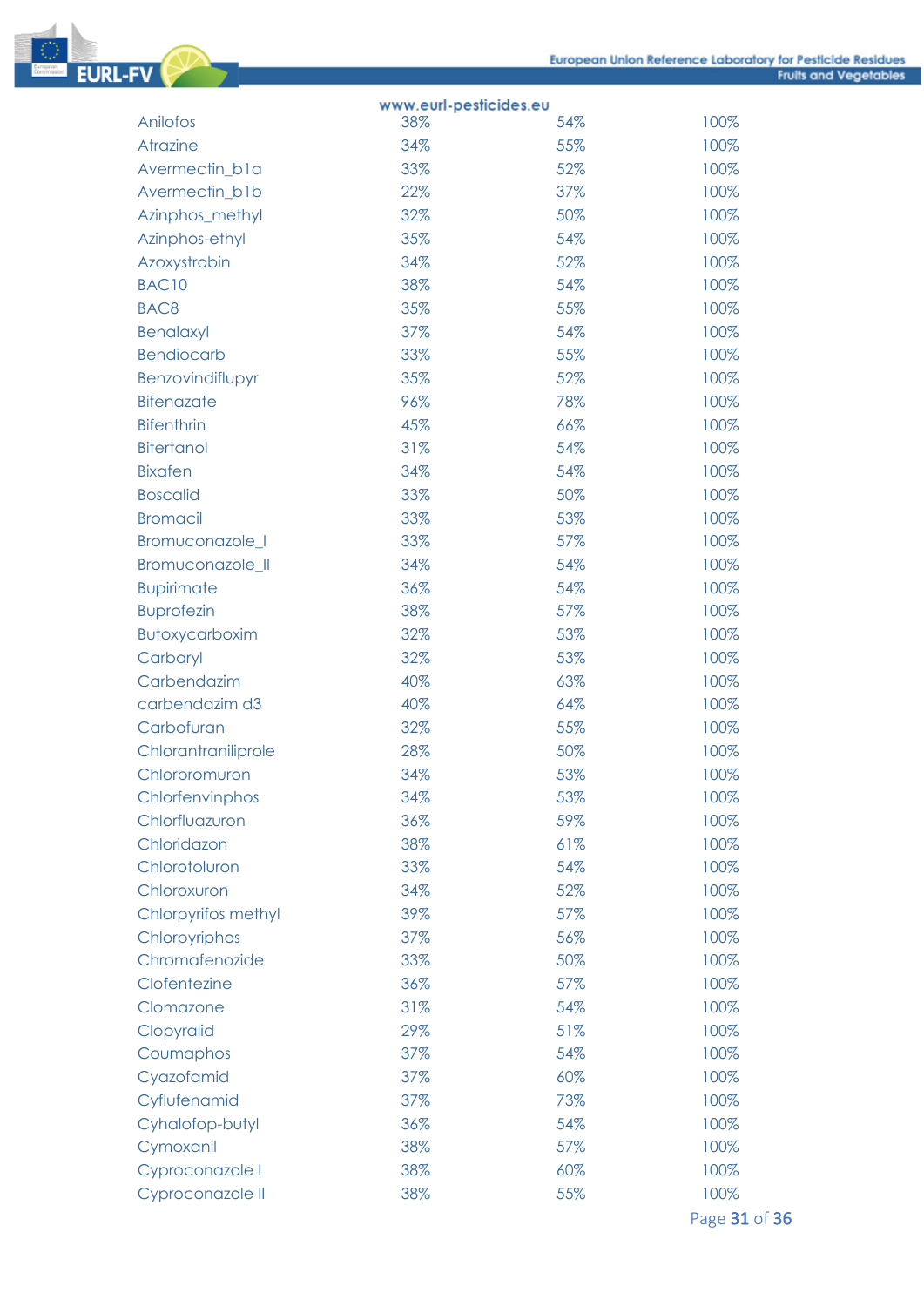| www.eurl-pesticides.eu        |      |      |      |
|-------------------------------|------|------|------|
| Cyprodinil                    | 39%  | 56%  | 100% |
| Cyromazine I                  | 87%  | 97%  | 100% |
| Cyromazine II                 | 95%  | 81%  | 100% |
| Dazomet                       | 116% | 100% | 100% |
| <b>DEET</b>                   | 37%  | 56%  | 100% |
| Deltamethrin                  | 40%  | 59%  | 100% |
| Demeton-S-methylsulfone       | 34%  | 58%  | 100% |
| Demeton-S-<br>methylsulfoxide | 33%  | 58%  | 100% |
| Desethylterbuthylazine        | 33%  | 54%  | 100% |
| Diazinon                      | 40%  | 57%  | 100% |
| <b>Dichlorvos</b>             | 32%  | 54%  | 100% |
| Dichlorvos d6                 | 31%  | 52%  | 100% |
| Dicrotophos                   | 34%  | 58%  | 100% |
| Diethofencarb                 | 34%  | 55%  | 100% |
| Difenoconazole                | 38%  | 58%  | 100% |
| Difenoxuron                   | 32%  | 54%  | 100% |
| Diflubenzuron                 | 35%  | 47%  | 100% |
| Dimethoate                    | 37%  | 60%  | 100% |
| Dimethoate-d6                 | 38%  | 60%  | 100% |
| Dimethomorph I                | 30%  | 50%  | 100% |
| Dimethomorph II               | 27%  | 47%  | 100% |
| Dimethylvinphos-Z             | 32%  | 50%  | 100% |
| Diniconazole                  | 35%  | 53%  | 100% |
| Dinotefuran                   | 39%  | 63%  | 100% |
| Dithianon                     | 60%  | 72%  | 100% |
| Diuron                        | 32%  | 55%  | 100% |
| <b>Dodine</b>                 | 43%  | 60%  | 100% |
| Edifenphos                    | 36%  | 55%  | 100% |
| emamectin bla                 | 39%  | 56%  | 100% |
| emamectin b1b                 | 36%  | 63%  | 100% |
| <b>EPN</b>                    | 61%  | 58%  | 100% |
| Epoxiconazole                 | 39%  | 58%  | 100% |
| Ethiofencarb                  | 40%  | 54%  | 100% |
| Ethion                        | 35%  | 55%  | 100% |
| Ethiprole                     | 29%  | 48%  | 100% |
| Ethirimol                     | 35%  | 58%  | 100% |
| Ethoprophos                   | 38%  | 56%  | 100% |
| Etofenprox                    | 51%  | 67%  | 100% |
| Etoxazole                     | 45%  | 63%  | 100% |
| Famoxadone                    | 46%  | 61%  | 100% |
| Fenamidone                    | 30%  | 50%  | 100% |
| Fenamiphos                    | 37%  | 56%  | 100% |
| Fenamiphos - sulfone          | 31%  | 51%  | 100% |
| Fenamiphos - sulfoxide        | 30%  | 50%  | 100% |
| Fenarimol                     | 34%  | 57%  | 100% |
| Fenazaquin                    | 51%  | 67%  | 100% |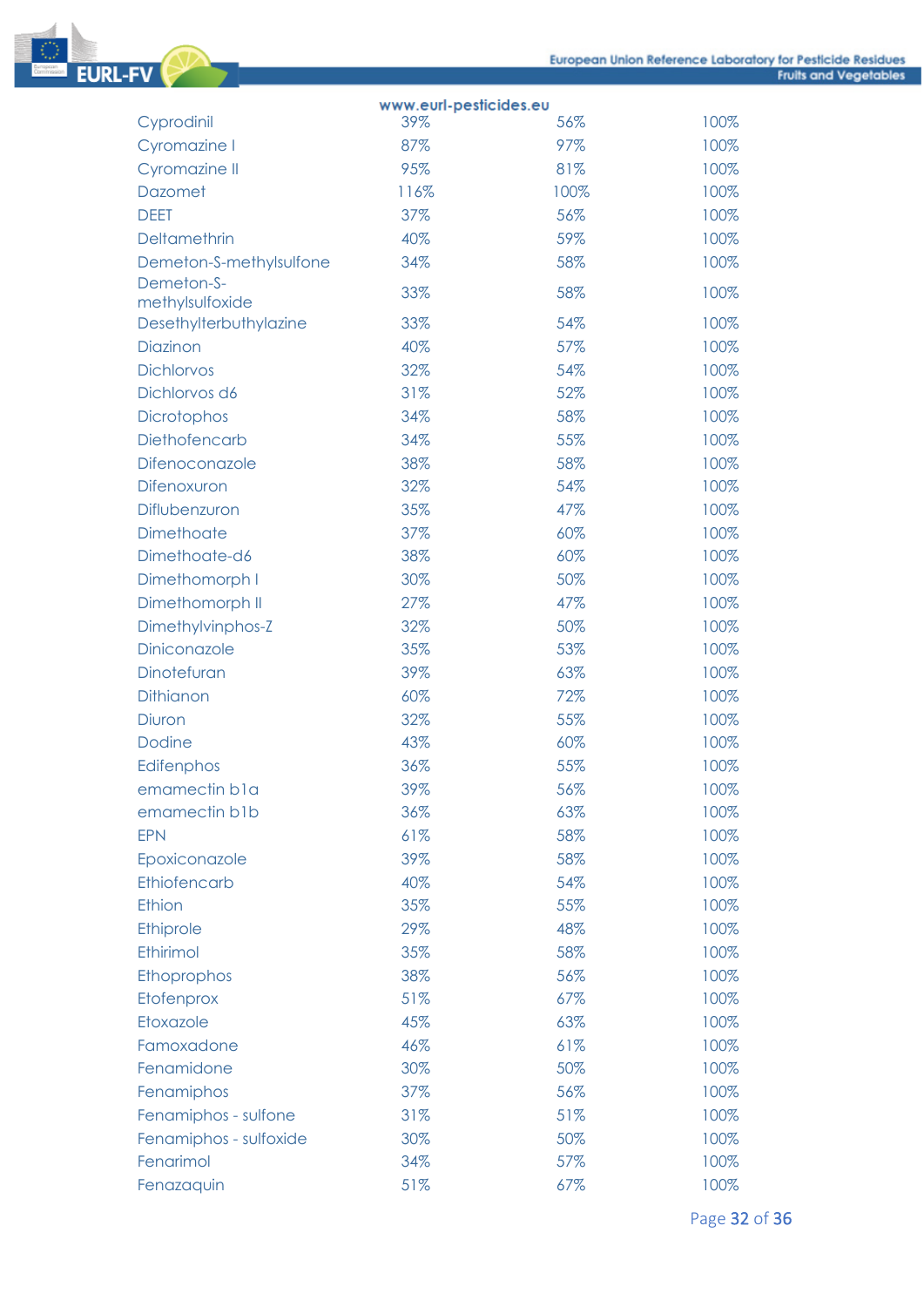

| www.eurl-pesticides.eu |     |     |      |  |
|------------------------|-----|-----|------|--|
| Fenbendazole           | 38% | 60% | 100% |  |
| Fenbuconazole          | 41% | 59% | 100% |  |
| fenhexamid             | 31% | 44% | 100% |  |
| Fenobucarb             | 31% | 54% | 100% |  |
| Fenoxycarb             | 32% | 51% | 100% |  |
| Fenpicoxamid           | 28% | 43% | 100% |  |
| Fenpropathrin          | 38% | 54% | 100% |  |
| Fenpropidin            | 36% | 55% | 100% |  |
| Fenpropimorph          | 36% | 54% | 100% |  |
| Fenpyrazamine          | 34% | 54% | 100% |  |
| Fenpyroximate-E        | 37% | 56% | 100% |  |
| Fensulfothion          | 32% | 50% | 100% |  |
| Fensulfothion-oxon     | 32% | 50% | 100% |  |
| sulfone                |     |     |      |  |
| Fenthion               | 45% | 60% | 100% |  |
| Fenthion sulfone       | 32% | 51% | 100% |  |
| Fenthion sulfoxide     | 30% | 51% | 100% |  |
| Fenuron                | 36% | 57% | 100% |  |
| Fipronil               | 42% | 54% | 100% |  |
| Flazasulfuron          | 37% | 51% | 100% |  |
| Flonicamid             | 31% | 54% | 100% |  |
| Fluacrypyrim           | 39% | 56% | 100% |  |
| Fluazifop-P            | 30% | 50% | 100% |  |
| Flubendiamide          | 33% | 54% | 100% |  |
| Flucythrinate          | 35% | 60% | 100% |  |
| Fludioxonil            | 32% | 55% | 100% |  |
| Fluensulfone           | 68% | 48% | 100% |  |
| Flufenacet             | 31% | 53% | 100% |  |
| Flufenoxuron           | 36% | 54% | 100% |  |
| Fluometuron            | 32% | 54% | 100% |  |
| Fluopicolide           | 32% | 50% | 100% |  |
| Fluopyram              | 34% | 52% | 100% |  |
| Fluquinconazole        | 33% | 57% | 100% |  |
| Flusilazole            | 40% | 57% | 100% |  |
| Flutriafol             | 34% | 53% | 100% |  |
| Fluxapyroxad           | 33% | 53% | 100% |  |
| Formetanate            | 33% | 56% | 100% |  |
| hydrochloride          |     |     |      |  |
| Fosthiazate            | 32% | 53% | 100% |  |
| Haloxyfop              | 33% | 56% | 100% |  |
| Hexaconazole           | 40% | 55% | 100% |  |
| Hexaflumuron           | 38% | 56% | 100% |  |
| Hexythiazox            | 36% | 54% | 100% |  |
| Imazalil               | 37% | 56% | 100% |  |
| Imidacloprid           | 31% | 54% | 100% |  |
| Indoxacarb             | 34% | 54% | 100% |  |
| loxynil                | 33% | 52% | 100% |  |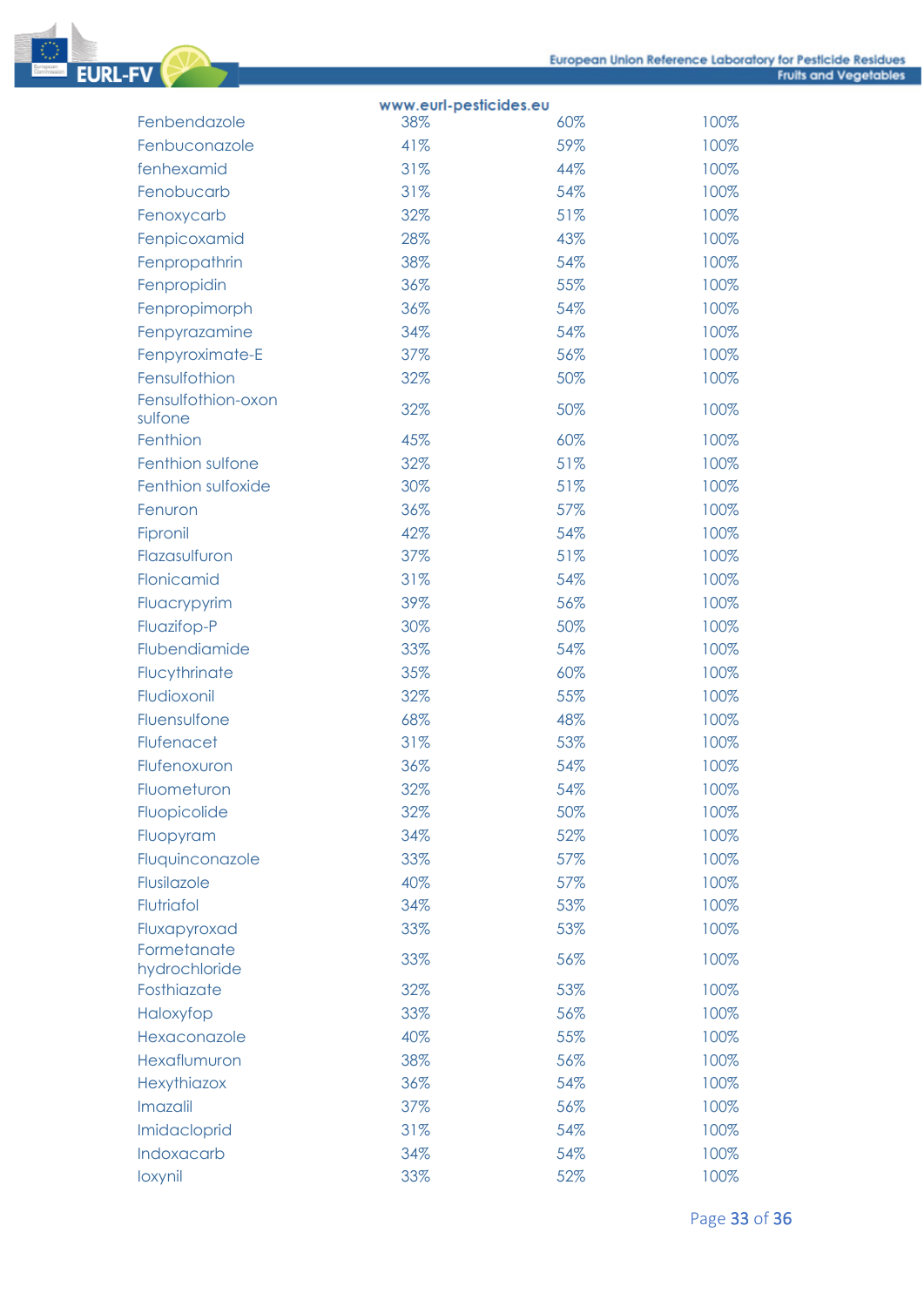

|                         | www.eurl-pesticides.eu |     |      |
|-------------------------|------------------------|-----|------|
| Iprodione               | 43%                    | 54% | 100% |
| Iprovalicarb            | 35%                    | 54% | 100% |
| Isocarbophos            | 32%                    | 49% | 100% |
| <b>Isofenfos methyl</b> | 38%                    | 56% | 100% |
| Isoprocarb              | 34%                    | 54% | 100% |
| Isoprothiolane          | 35%                    | 56% | 100% |
| Isoproturon             | 34%                    | 57% | 100% |
| Kresoxim methyl         | 36%                    | 55% | 100% |
| Lenacil                 | 32%                    | 53% | 100% |
| Linuron                 | 35%                    | 53% | 100% |
| Lufenuron               | 36%                    | 54% | 100% |
| Malathion               | 36%                    | 54% | 100% |
| Malathion-d10           | 33%                    | 50% | 100% |
|                         |                        |     |      |
| Mandipropamid           | 37%                    | 57% | 100% |
| Mebendazole             | 31%                    | 51% | 100% |
| Mepanipyrim             | 33%                    | 54% | 100% |
| Meptyldinocap           | 35%                    | 53% | 100% |
| Metaflumizone-E         | 40%                    | 53% | 100% |
| Metaflumizone-Z         | 20%                    | 41% | 100% |
| Metalaxyl               | 36%                    | 55% | 100% |
| Metamitron              | 24%                    | 57% | 100% |
| Metconazole             | 36%                    | 57% | 100% |
| Methamidophos           | 33%                    | 55% | 100% |
| Methidathion            | 35%                    | 54% | 100% |
| Methiocarb              | 33%                    | 57% | 100% |
| Methiocarb sulfone      | 39%                    | 61% | 100% |
| Methiocarb sulfoxide    | 34%                    | 59% | 100% |
| Methomyl                | 34%                    | 55% | 100% |
| Methoxyfenozide         | 34%                    | 53% | 100% |
| Metobromuron            | 31%                    | 54% | 100% |
| Metolachlor             | 36%                    | 52% | 100% |
| Metolcarb               | 30%                    | 51% | 100% |
| Metrafenone             | 38%                    | 56% | 100% |
| Monocrotophos           | 36%                    | 60% | 100% |
| Monolinuron             |                        |     | 100% |
|                         | 31%                    | 51% |      |
| Monuron                 | 33%                    | 53% | 100% |
| Myclobutanyl            | 33%                    | 51% | 100% |
| Neburon                 | 38%                    | 57% | 100% |
| Nitenpyram              | 32%                    | 58% | 100% |
| Novaluron               | 28%                    | 53% | 100% |
| Omethoate               | 33%                    | 56% | 100% |
| Orthosulfamuron         | 31%                    | 48% | 100% |
| Oxadiargyl              | 39%                    | 57% | 100% |
| Oxadixyl                | 33%                    | 54% | 100% |
| Oxamyl                  | 31%                    | 52% | 100% |
| Oxasulfuron             | 29%                    | 51% | 100% |
| Oxathiapipronil         | 34%                    | 52% | 100% |
|                         |                        |     |      |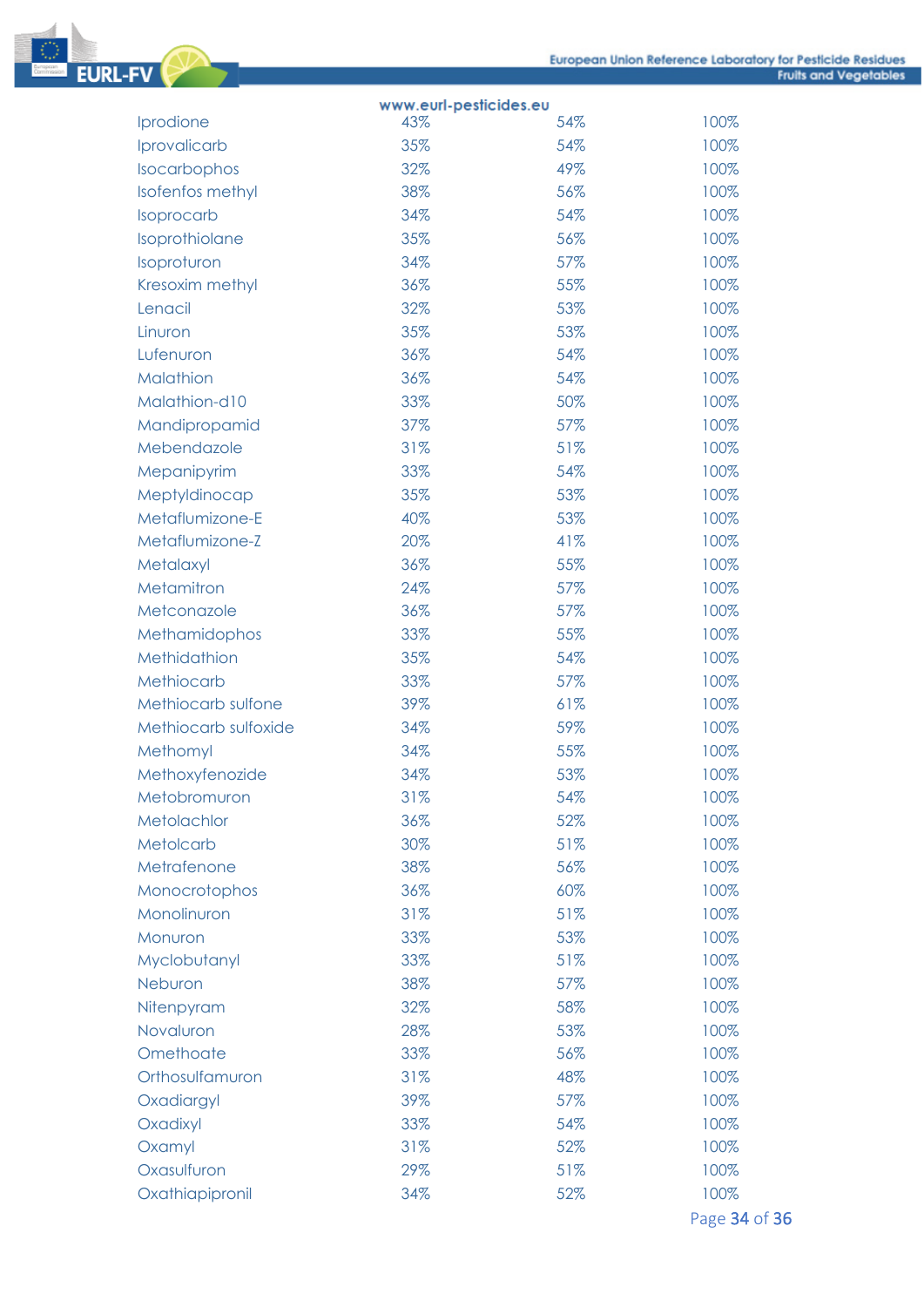|                      | www.eurl-pesticides.eu |     |               |
|----------------------|------------------------|-----|---------------|
| Oxfendazole          | 29%                    | 50% | 100%          |
| Oxyfluorfen          | 45%                    | 60% | 100%          |
| Paclobutrazol        | 33%                    | 54% | 100%          |
| Penconazole          | 42%                    | 62% | 100%          |
| Pencycuron           | 37%                    | 58% | 100%          |
| Pendimethalin        | 39%                    | 61% | 100%          |
| Penflufen            | 36%                    | 53% | 100%          |
| Penthiopyrad         | 35%                    | 52% | 100%          |
| Phenthoate           | 34%                    | 53% | 100%          |
| Phosalone            | 35%                    | 53% | 100%          |
| Phosmet              | 32%                    | 52% | 100%          |
| Phoxim               | 38%                    | 58% | 100%          |
| Pirimicarb           | 34%                    | 56% | 100%          |
| Pirimicarb desmethyl | 37%                    | 59% | 100%          |
| Pirimiphos-methyl    | 40%                    | 56% | 100%          |
| Prochloraz           | 41%                    | 59% | 100%          |
| Profenofos           | 36%                    | 55% | 100%          |
| Promecarb            | 34%                    | 55% | 100%          |
| Prometryn            | 37%                    | 57% | 100%          |
| Propamocarb          | 32%                    | 53% | 100%          |
| Propaquizafop        | 34%                    | 52% | 100%          |
| Propargite           | 40%                    | 57% | 100%          |
| Propazine            | 33%                    | 56% | 100%          |
| Propiconazole I      | 38%                    | 51% | 100%          |
| Propiconazole II     | 41%                    | 46% | 100%          |
| Propoxur             | 31%                    | 54% | 100%          |
| Propyzamide          | 35%                    | 60% | 100%          |
| Proquinazid          | 36%                    | 56% | 100%          |
| Prosulfocarb         | 34%                    | 56% | 100%          |
| Prothioconazole      | 87%                    | 62% | 100%          |
| Prothiofos           | 51%                    | 72% | 100%          |
| Pymetrozine          | 38%                    | 59% | 100%          |
| Pyraclostrobin       | 38%                    | 57% | 100%          |
| Pyridaben            | 38%                    | 56% | 100%          |
| Pyridalyl            | 42%                    | 64% | 100%          |
| Pyridaphenthion      | 31%                    | 49% | 100%          |
| Pyridate             | 39%                    | 56% | 100%          |
| Pyrimethanil         | 32%                    | 54% | 100%          |
| Pyriofenone          | 37%                    | 55% | 100%          |
| Pyriproxyfen         | 49%                    | 70% | 100%          |
| Quinalphos           | 35%                    | 55% | 100%          |
| Quinoclamine         | 34%                    | 55% | 100%          |
| Quinoxyfen           | 40%                    | 62% | 100%          |
| Quizalofop           | 34%                    | 51% | 100%          |
| Quizalofop-ethyl     | 35%                    | 53% | 100%          |
| Rotenone             | 32%                    | 51% | 100%          |
| Simazine             | 33%                    | 55% | 100%          |
|                      |                        |     | Page 35 of 36 |